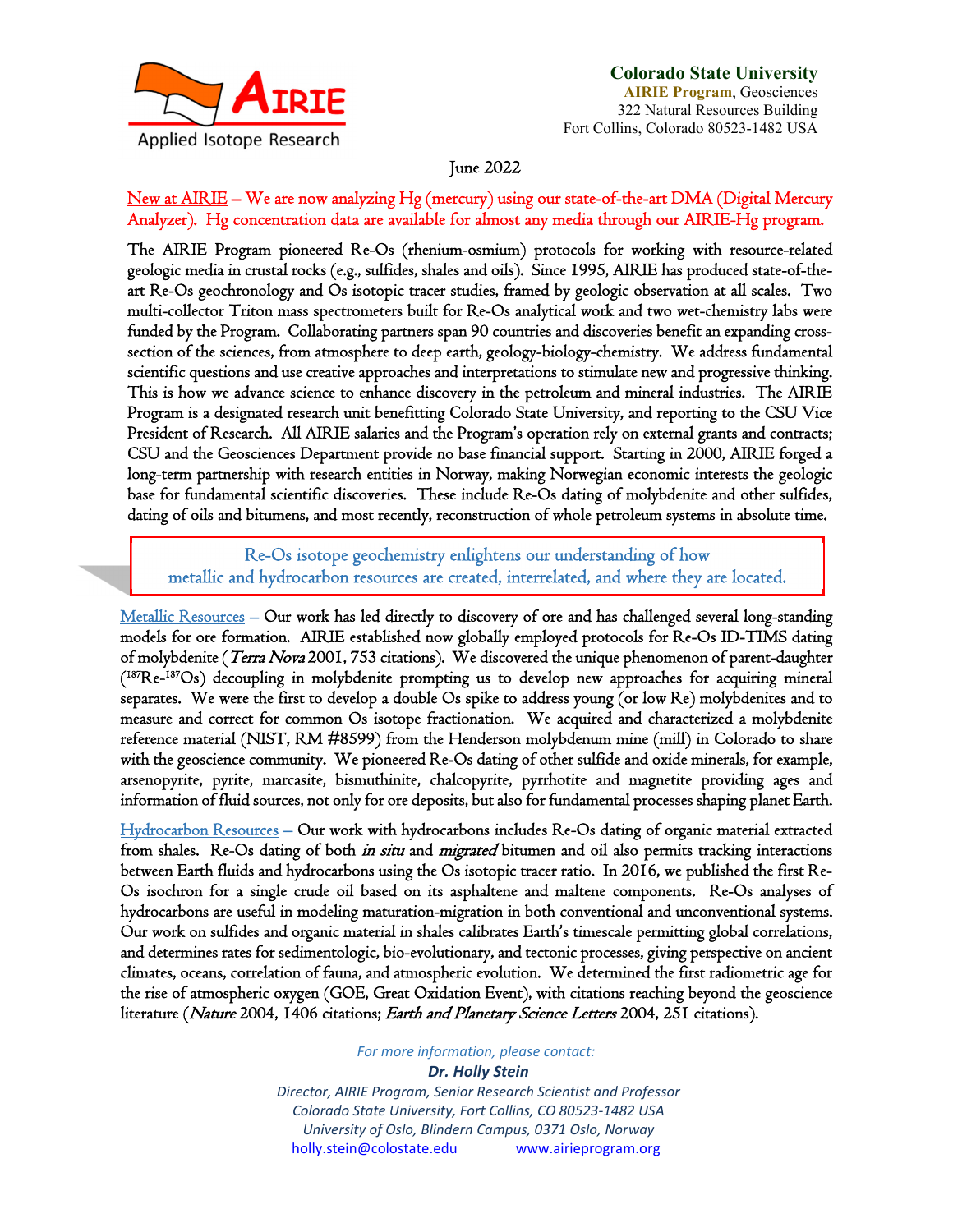# **AIRIE PROGRAM, COLORADO STATE UNIVERSITY: RE‐OS PUBLICATIONS**

**Holly Stein (Founding Director, Senior Research Scientist and Professor) Judith Hannah (Professor) Aaron Zimmerman (Lab Manager and Research Associate) Gang Yang (Senior Research Associate) Svetoslav Georgiev (Research Scientist Affiliate) Vineet Goswami (Research Scientist Affiliate) Juni Park (Ph.D. Student)**

### **~~~~~~~~~~~~~~~~~~~~~~~~~~~~~~~~~~~~~~~~~~~~~~~~~~~~~~~~~~~~~~ Refereed Journal Papers:**

- Bobos, I., Stein, H., Deng, X.-D., Sudo, M., and Noronha, F. (in co-author review) U-Pb LA-ICP-MS and Re-Os dating of wolframite and molybdenite capturing high T tungsten mineralization and 40Ar/<sup>39</sup>Ar dating of mica defining cooling history, Borralha W deposit, northern Portugal: for *Mineralium Deposita*.
- Goswami, V., Stein, H.J., and Hannah, J.L. (in co-author review) Re-Os-Hg geochemistry of Fish Clay, black nodular cherts, and chalks across the Cretaceous‐Paleogene (K‐Pg) boundary at Stevns Klint, Denmark: for *Palaeogeography, Palaeoclimatology, Palaeoecology.*
- Stewart, P.W., Stein, H.J., Roa, K., and Gabites, J. (in co-author review) U-Pb, <sup>40</sup>Ar/<sup>39</sup>Ar, and Re-Os geochronologic constraints on the genesis of the Fruita del Norte epithermal gold‐silver deposit, southeast Ecuador: for *Economic Geology*.
- Boni, M., Stein, H., Balassone, G., Yang, G., and Mondillo, N. (in co-author revision) Wulfenite (PbMoO4) in the oxidation zones of the Alpine Zn‐(Pb) of the Alpine Zn‐(Pb) deposits: first results of Re‐Os isotopic analyses: for *Mineralium Deposita*.
- Runyon, S.E., Barrier, J., Chapman, J., Brown, T.R., Stein, H., and Autenrieth, K. (in co-author revision) Central alkalic group Au system, Rattlesnake Hills Alkaline Complex, Wyoming: U‐Pb and Re‐Os geochronology and magmatic evolution: for *Mineralium Deposita*.
- Burisch, M., Bussey, S.D., Landon, N., Nasi, C., Kakarieka, A., Gerdes, A., Albert, R., Stein, H.J., Gabites, J.A., Friedman, R.M., and Meinert, L. (submitted, in review) Timing of magmatism and skarn formation at the Limon, Guajes and Media Luna Au ± Cu skarn deposits at Morelos, Guerrero State, Mexico: *Economic Geology*.
- Goswami, V., Hannah, J.L., Stein, H.J., Ahlberg, P., Maletz, J., Lundberg, F., Ebbestad, J.O.R., and Cloquet, C. (submitted, in review) Evolution of Baltic shales from late Cambrian to Middle Ordovician: Insights from Re‐Os geochronology and geochemistry of Tøyen and Alum shales, Sweden: *Global and Planetary Change.*
- Jones, S.M., Cloutier, J., Prave, A.R., Raub, T.D., Stueeken, E.E., Stein, H.J., and Boyce, A.J. (in revision) Fluid flow, alteration and Cu‐Ag mineralization associated with the White Pine deposit, Michigan: *Economic Geology*.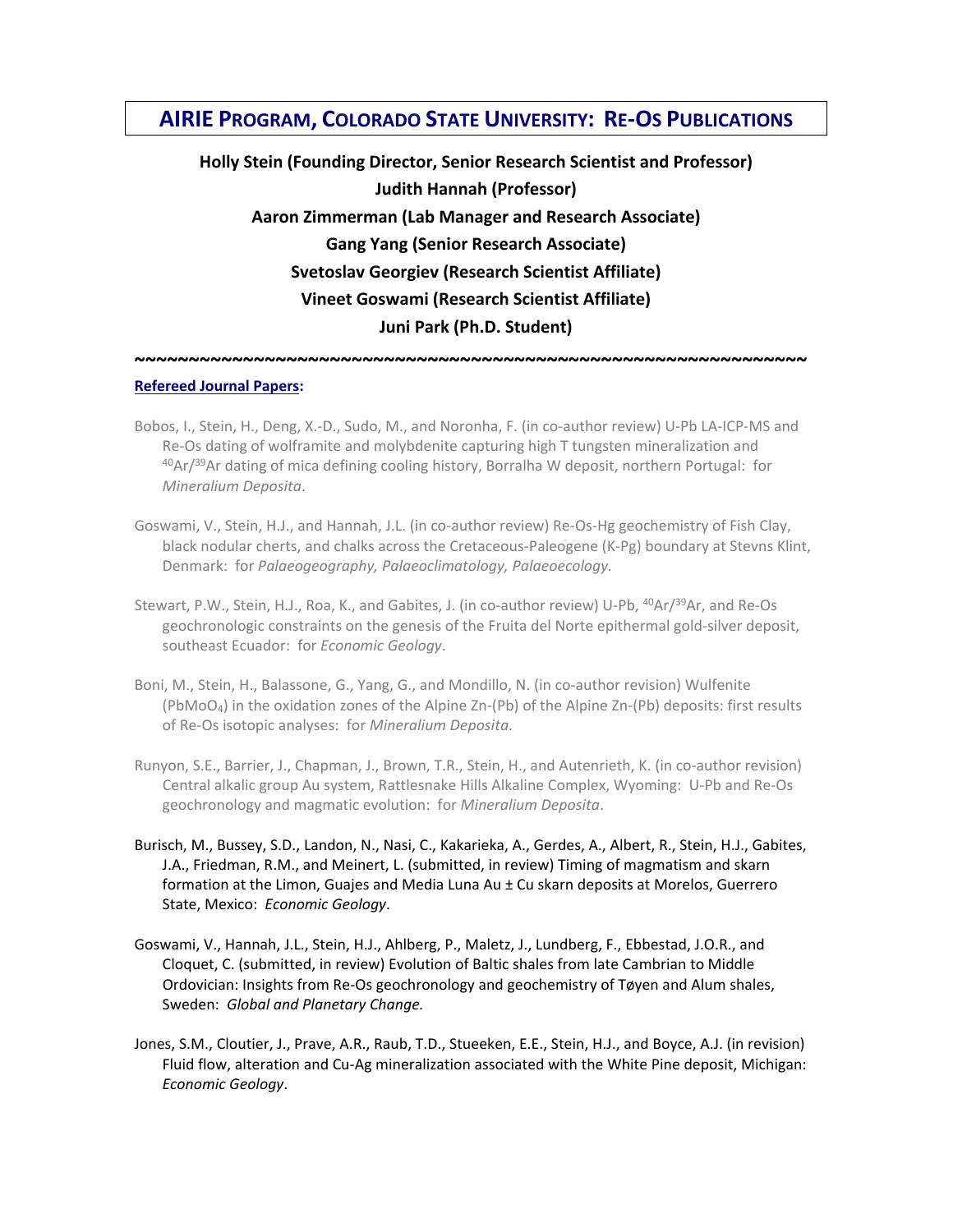- Park, J., Stein, H.J., Georgiev, S.V., and Hannah, J.L. (accepted) Degradation of mercury (Hg) signals on incipient weathering: core versus outcrop geochemistry of Upper Permian shales, East Greenland and Mid‐Norwegian shelf: *Chemical Geology*.
- Zimmerman, A., Yang, G., Stein, H., and Hannah, J. (accepted) Addressing molybdenite <sup>187</sup>Re parent-<sup>187</sup>Os daughter intra-crystalline decoupling in light of recent in-situ micro-scale observations: *Geostandards and Geoanalytical Research*.
- Li, W., Jin, X., Gao, B., Zhou, L., Yang, G., Chao, L., Stein, H., Hannah, J., Du, A., Qu, W., Chu, Z., Wang, Y., and Zhang, L. (2022) Chalcopyrite from the Xiaotongchang Cu deposit: A new sulfide reference material for low‐level Re‐Os geochronology: *Geostandards and Geoanalytical Research.* (https://doi:10.1111/GGR.12420)
- Bakhsh, R.A., Ali, K.A., Zoheir, B.A., Augland, L.E., Ahmed, A.A., and Stein, H.J. (2022) Geochemical and geochronological constraints on the gold‐sulfide mineralization and host granitoid rocks in the Bulghah and Al‐Maham prospects, central Arabian Shield, Saudi Arabia: Journal of Asian Earth Sciences, v. 223, 105004. (https://doi.org/10.1016/j.jseaes.2021.105004)
- Pollard, P.J., Jongens, R., Stein, H.J., Fanning, M., and Smillie, R. (2021) Rapid formation of porphyry and skarn copper-gold mineralization in a post-subduction environment: Re-Os and U-Pb geochronology of the Ok Tedi mine, Papua New Guinea: *Economic Geology*, v. 116, no. 3, p. 533‐ 558. (https://doi.org/10.5382/econgeo.4799)
- Hall, W.S., Stein, H.J., Kylander‐Clark, A.R.C., Hitzman, M.W., Kuiper, Y.D., Knight, C., and Enders, M.S. (2021) Diagenetic and epigenetic mineralizing events in the Kalahari Copperbelt, Botswana: evidence from Re‐Os sulfide dating and U‐Th‐Pb xenotime geochronology: *Economic Geology*, v. 116, no. 4, p. 863‐881. (https://doi.org/10.5382/econgeo.4809)
- Georgiev, S.V., Stein, H.J., Hannah, J.L., Pedersen, J.‐H., and di Primio, R. (2021) Timing and origin of multiple petroleum charges within the Solveig oil field, Norwegian North Sea: a Re‐Os isotopic study: *AAPG Bulletin*, v. 105, no. 1, p. 109‐134. (https://doi.org/10.1306/02272019219)
- Georgiev, S.V., Stein, H.J., Yang, G., Hannah, J.L., Böttcher, M.E., Grice, K., Holman, A.I., Turgeon, S., Simonsen, S., and Cloquet, C. (2021) Late Permian‐Early Triassic environmental changes recorded by multi‐isotope (Re‐Os‐N‐Hg) data and trace metal distribution from the Hovea‐3 section, Western Australia: *Gondwana Research*, v. 88, p. 353‐372. (https://doi.org/10.1016/j.gr.2020.07.007)
- Ranta, J.‐P., Hanski, E., Stein, H., Goode, M., Mäki, T., Taivalkoski, A. (2020) Kivilompolo Mo mineralization in the Peräpohja belt revisited: Trace element geochemistry and Re‐Os dating of molybdenite: *Bulletin of the Geological Society of Finland*, v. 92, p. 131‐150. (https://doi.org/10.17741/bgsf/92.2.004)
- Yang, G., Zimmerman, A., Hurtig, N.C., Georgiev, S., Goswami, V., Hannah, J.L., Stein, H.J. (2020) Chemical procedures for rhenium extraction from geological samples: optimizing the anion resin bead clean‐up step: *Geostandards and Geoanalytical Research*, v. 44, no 2, p. 231‐242. (https://doi:10.1111/ggr.12318)
- Mikulski, S.Z., Williams, I.S., Stein, H.J., and Wierchowiec, J. (2020) U‐Pb and Re‐Os link magmatism and hydrothermal activity in the Variscan Karkonosze massif and its eastern metamorphic cover (SW Poland): *Minerals*, v. 10, 787, 34 pages. (https://doi:10.3390/min10090787)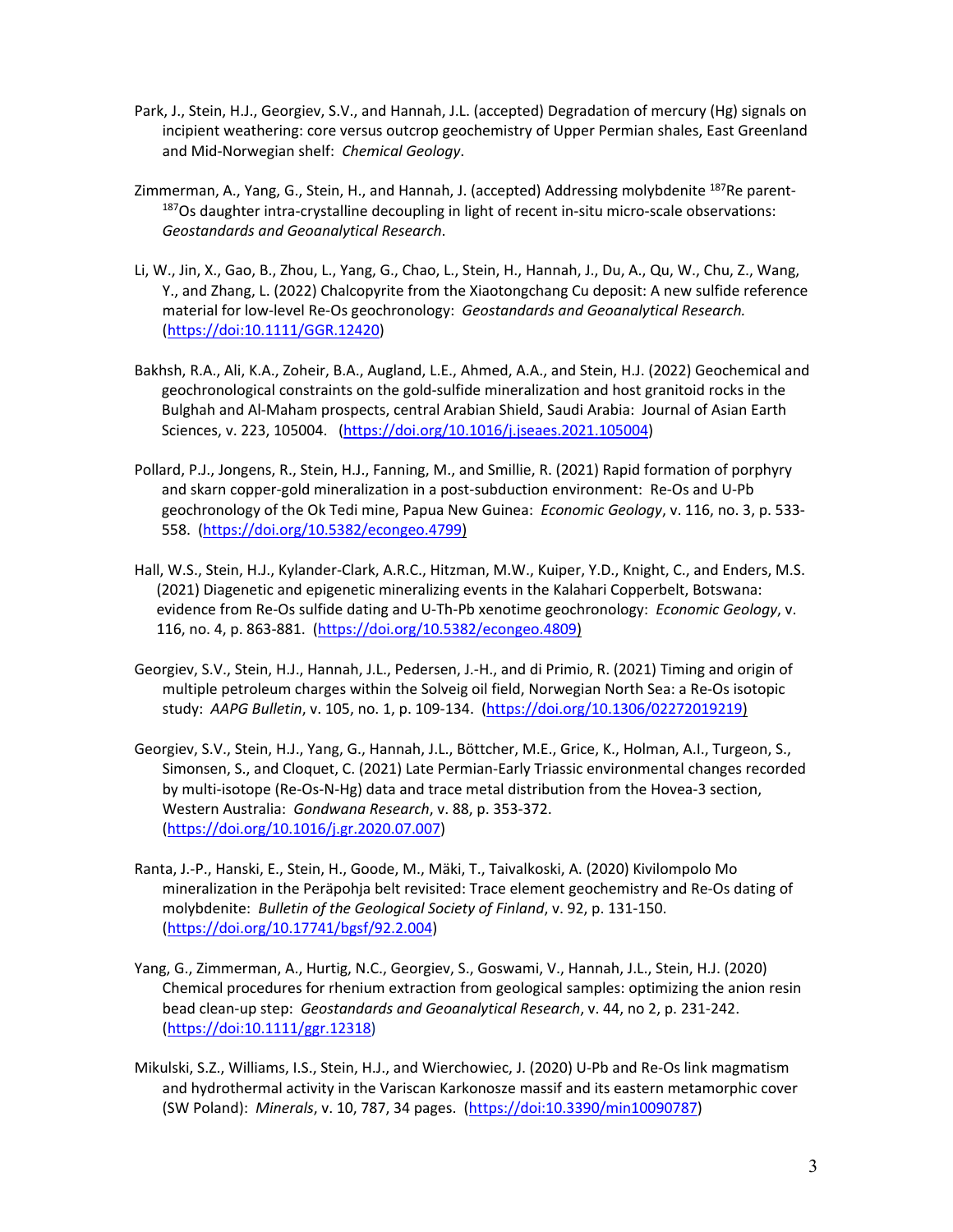- Hurtig, N.C., Georgiev, S.V., Zimmerman, A., Yang, G., Goswami, V., Hannah, J.L., and Stein, H.J. (2020) Re‐Os geochronology for the NIST RM8505 crude oil: The importance of analytical protocol and uncertainty: *Chemical Geology*, v. 539, 119381, 17 p. (https://doi.org/10.1016/j.chemgeo.2019.119381)
- Georgiev, S.V., Stein, H.J., Hannah, J.L., Yang, G., Markey, R.J., Dons, C.E., Pedersen, J.H., di Primio, R. (2019) Comprehensive evolution of a petroleum system in absolute time: the example of Brynhild, Norwegian North Sea: *Chemical Geology*, v. 522, p. 260‐282. (https://doi.org/10.1016/j.chemgeo.2019.05.025)
- Scarlett, A.G., Holman, A.I., Georgiev, S.V., Stein, H.J., Summons, R.G., and Grice, K. (2019) Multi spectroscopic and elemental characterization of southern Australian asphaltites: *Organic Geochemistry*, v. 133, p. 77‐91. (https://doi.org/10.1016/j.orggeochem.2019.04.006)
- Febbo, G.E., Kennedy, L.A., Nelson, J.L. , Savell, M.J., Campbell, M.E., Creaser, R.A., Friedman, R.M., van Straaten, B.I., and Stein, H.J. (2019) The evolution and structural modification of the supergiant Mitchell Au‐Cu porphyry, northwest British Columbia: *Economic Geology*, v. 114, no. 2, p. 303‐ 324. (https://doi.org/10.5382/econgeo.2019.4632)
- Hurtig, N.C., Georgiev, S.V., Stein, H.J., and Hannah, J.L. (2019) Re‐Os systematics in petroleum during water‐oil interaction: The effects of oil chemistry: *Geochimica et Cosmochimica Acta*, v. 247, p. 142‐161. (https://doi.org/10.1016/j.gca.2018.12.021)
- Boomeri, M., Moradi, R., Stein, H.J., and Bagheri, S. (2019) Geology, Re‐Os age, S and O isotopic composition of the Lar Cu‐Mo deposit, southeast Iran: *Ore Geology Reviews*, v. 104, p. 477‐494. (https://doi.org/10.1016/j.oregeorev.2018.11.018)
- Kouhestani, H., Mokhtari, M.A.A., Chang, Z., Stein H., and Johnson, C. (2018) Timing and genesis of ore formation in the Qarachilar Cu‐Mo‐Au deposit, Tethyan metallogenic belt, NW Iran: Evidence from geology, fluid inclusions, O‐S isotopes and Re‐Os geochronology: *Ore Geology Reviews*, v. 102, p. 757‐775. (https://doi.org/10.1016/j.oregeorev.2018.10.007)
- Molnár, F., Middleton, A., Stein, H., O'Brien, H., Lahaye, Y., Huhma, H., Pakkanen, L., Johansen, B. (2018) Repeated syn‐ and post‐orogenic gold mineralization events between 1.92 and 1.76 Ga along the Kiistala shear zone in the Central Lapland Greenstone Belt: *Ore Geology Reviews*, v. 101, p. 936‐959. (https://doi.org/10.1016/j.oregeorev.2018.08.015)
- Tripathy, G.R., Hannah, J.L., Stein, H.J. (2018) Refining the Jurassic‐Cretaceous boundary: Re‐Os geochronology and depositional environment of Upper Jurassic shales from the Norwegian Sea: *Palaeogeography, Palaeoclimatology, Palaeoecology*, v. 503, p. 13‐25. (https://doi.org/10.1016/j.palaeo.2018.05.005)
- Georgiev, S.V., Zimmerman, A., Yang, G., Goswami, V., Hurtig, N., Stein, H.J., and Hannah, J.L. (2018) Comparison of chemical procedures for Re‐isotopic measurements by N‐TIMS: *Chemical Geology*, v. 483, p. 151‐161. (https://doi.org/10.1016/j.chemgeo.2018.03.006)
- Goswami, V., Hannah, J.L., Stein, H.J. (2018) Why terrestrial coals cannot be dated using the Re‐Os geochronometer: Evidence from the Finnmark platform, southern Barents Sea and the Fire Clay coal horizon, central Appalachian basin: *International Journal of Coal Geology*, v. 188, p. 121‐135. (https://doi.org/10.1016/j.coal.2018.02.005)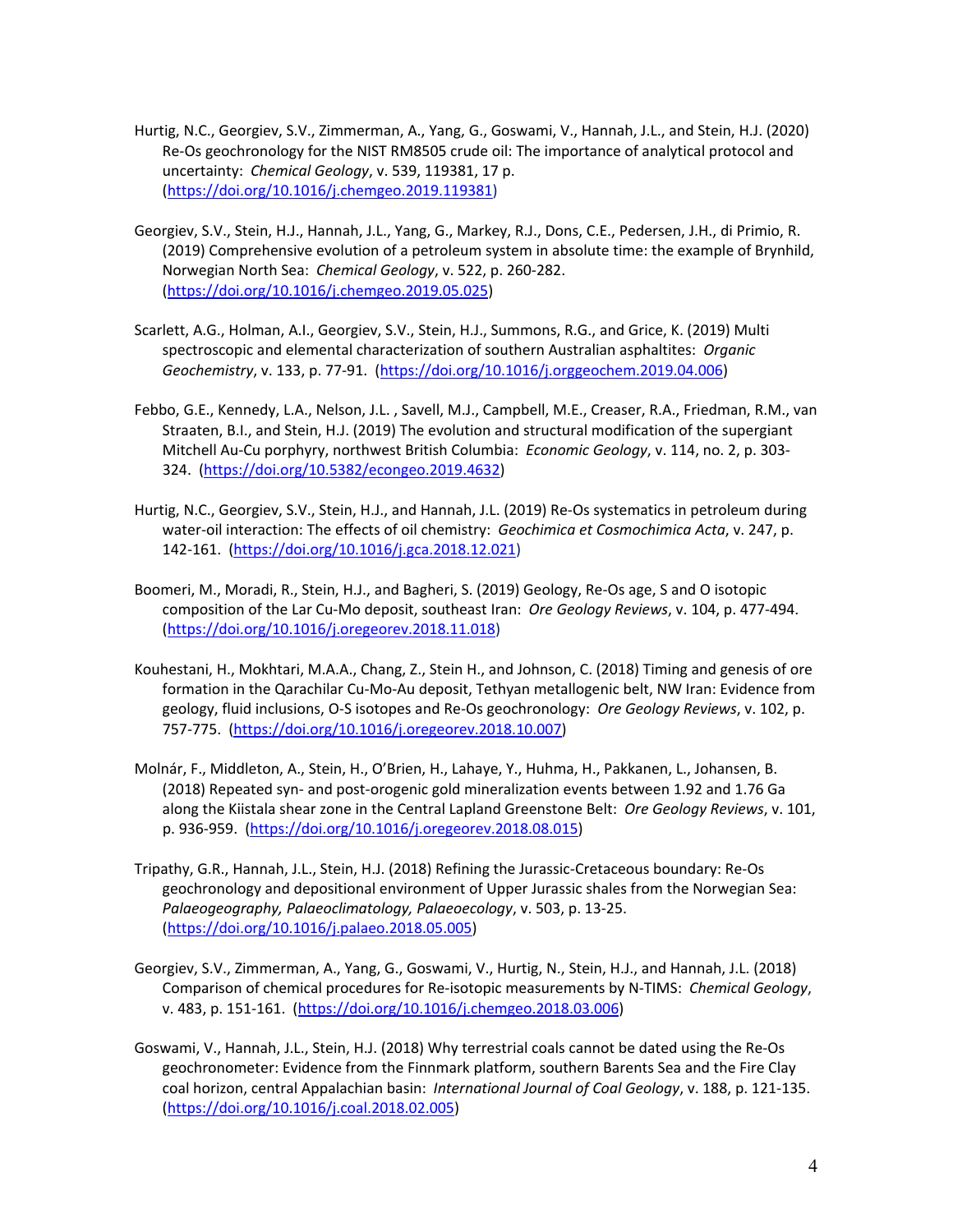- DiMarzio, J., Georgiev, S.V., Stein, H.J., and Hannah, J.L. (2018) Residency of rhenium and osmium in a heavy crude oil: *Geochimica et Cosmochimica Acta*, v. 220, p. 180‐200. (https://doi.org/10.1016/j.gca.2017.09.038)
- Molnár, F., O'Brien, H., Stein, H., and Cook, N. (2017) Geochronology of hydrothermal processes leading to the formation of the Rompas Au‐U prospect, Peräpohja belt, northern Finland: application of paired U‐Pb dating of uraninite and Re‐Os dating of molybdenite to the identification of multiple hydrothermal events in a metamorphic terrane: *Minerals*, v. 7, no. 9, paper 171, 23 pgs. (https://doi.org/10.3390/min7090171)
- Hora, Z.D., Stein, H., Zak, K., and Dobes, P. (2017) Eaglet property, southeastern British Columbia: Re‐ Os geochronology, sulphur isotopes, and thermobarometry: *British Columbia Geological Survey Paper* 2018‐1, p. 157‐166. (http://www.airieprogram.org/Hora.pdf)
- Larsen, A.O., Stein, H.J., Hannah, J.L., and Zimmerman, A. (2017) Re‐Os ages for molybdenites from the Saga I and Sagåsen larvikite quarries, Oslo Rift, south Norway: *Norsk Mineralsymposium*, p. 77‐84. [ISBN 978‐82‐690027‐2‐0]
- Lu, X. Kendall, B., Stein, H.J., and Hannah, J.L. (2017) Temporal record of osmium concentrations and isotopic compositions in organic-rich mudrocks: Implications for evolution of the seawater Os reservoir: *Geochimica et Cosmochimica Acta*, v. 216, p. 221‐241. (https://doi.org/10.1016/j.gca.2017.06.046)
- Hollanda, M.H., Souza Neto, J.A., Archanio, C., Stein, H., and Sartorato, A. (2017) Age of granitic magmatism and W‐Mo mineralization in skarns of the Seridó Belt (NE Brazil) based on zircon U‐Pb (SHRIMP) and molybdenite Re‐Os ages: *Journal of South American Earth Sciences*, v. 79, p. 1‐11. (https://doi.org/10.1016/j.jsames.2017.07.011)
- Lu, X. Kendall, B., Stein, H.J. Li, C., Hannah, J.L., Gordon, G.W., and Ebbestad, J.O. (2017) Marine redox conditions during deposition of Late Ordovician and Early Silurian organic‐rich mudrocks in the Siljan ring district, central Sweden: *Chemical Geology*, v. 457, p. 75‐94. (https://doi.org/10.1016/j.chemgeo.2017.03.015)
- Mohammaddoost, H., Ghaderi, M., Kumar, T.V., Hassanzadeh, J., Alirezaei, S., Stein, H.J., Babu, E.V. (2017) Zircon U‐Pb and molybdenite Re‐Os geochronology, with S isotopic composition of sulfides from the Chah‐Firouzeh porphyry Cu deposit, Kerman Cenozoic arc, SE Iran: *Ore Geology Reviews*, v. 88, p. 384‐399. (https://doi.org/10.1016/j.oregeorev.2017.05.023)
- Torró, L., Camprubí, A., Proenza, J.A., León, P., Stein, H.J., Lewis, J.F., Nelson, C.E., Chavez, C., Melgarejo, J.C. (2017) Re‐Os and U‐Pb geochronology of the Doña Amanda and Cerro Kiosko deposits, Bayaguana district, Dominican Republic: looking down for the porphyry Cu‐Mo roots of Pueblo Viejo‐type mineralization in the island arc tholeiitic series of the Caribbean: *Economic Geology,* v. 112, p. 829‐853. (https://doi.org/10.2113/econgeol.112.4.829)
- Georgiev, S.V., Stein, H.J., Hannah, J.L., Xu, G., Bingen, B., and Weiss, H.M. (2017) Timing, duration, and causes for Late Jurassic‐Early Cretaceous anoxia in the Barents Sea: *Earth and Planetary Science Letters*, v. 461, p. 151‐162. (https://doi.org/10.1016/j.epsl.2016.12.035)
- Li, J., Zhang, Z., Stern R.A., Hannah, J.L., Stein, H.J., Yang, G., and Li, L. (2017) Primary multiple sulfur isotopic compositions of pyrite in 2.7 Ga shales from the Joy Lake sequence (Superior Province)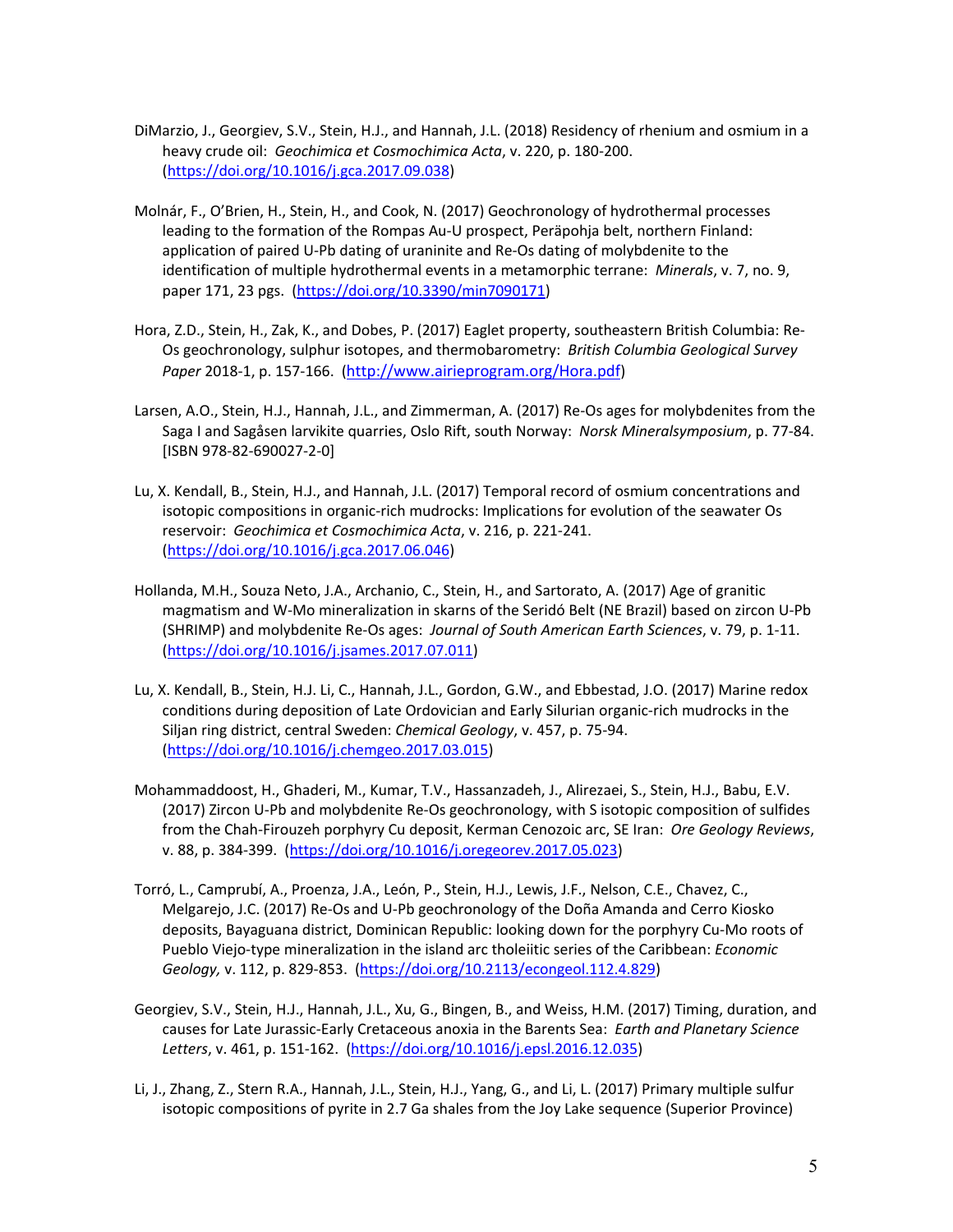show felsic volcanic array‐like signature: *Geochimica et Cosmochimica Acta*, v. 202, p. 310‐340. (https://doi.org/10.1016/j.gca.2016.12.037)

- Markey, R.J., Stein, H.J., Hannah, J.L., Georgiev, S.V., Pedersen, J.H., and Dons, C.E. (2017) Re‐Os identification of glide faulting and precise ages for correlation from the Upper Jurassic Hekkingen Formation, southwestern Barents Sea: *Palaeogeography, Palaeoclimatology, Palaeoecology,* v. 466, p. 209‐220. (https://doi.org/10.1016/j.palaeo.2016.11.032)
- Georgiev, S.V., Stein, H.J., Hannah, J.L., Galimberti, R., Nali, M., Yang, G., and Zimmerman, A. (2016) Re‐Os dating of maltenes and asphaltenes within single samples of crude oil: *Geochimica et Cosmochimica Acta*, v. 179, p. 53‐75. (https://doi.org/10.1016/j.gca.2016.01.016)
- Yang, G., Zimmerman, A., Stein, H. and Hannah, J. (2015) Pretreatment of nitric acid with hydrogen peroxide reduces total procedural Os blank to femtogram levels: *Analytical Chemistry*, v. 87, p. 7017‐7021. (https://doi.org/10.1021/acs.analchem.5b01751)
- Tripathy, G.R., Hannah, J.L., Stein, H.J., Geboy, N.J., and Ruppert, L.F. (2015) Radiometric dating of marine‐influenced coal using Re‐Os geochronology: *Earth and Planetary Science Letters*, v, 432, p. 13‐23. (https://doi.org/10.1016/j.epsl.2015.09.030)
- Torgersen, E., Viola, G., Sandstad, J.S., Stein, H., Zwingmann, H., and Hannah, J. (2015) Effects of frictional‐viscous oscillations and fluid flow events on the structural evolution and Re‐Os pyrite‐ chalcopyrite systematics of Cu‐rich carbonate veins in northern Norway: *Tectonophysics*, v. 659, p. 70‐90. (https://doi.org/10.1016/j.tecto.2015.07.029)
- Hawke, M., Meffre, S., Stein, H., Hillard, P., Large, R., Gemmell, B. (2015) Geochronology of the DeGrussa volcanic‐hosted massive sulfide deposit and associated mineralisation of the Yerrida, Bryah and Padbury Basins, Western Australia: *Precambrian Research*, v. 267, p. 250‐284. (https://doi.org/10.1016/j.precamres.2015.06.011)
- Drábek, M. and Stein, H. (2015) Molybdenite Re‐Os dating of Mo‐Th‐Nb‐REE‐rich marbles: pre‐Variscan history in the Moldanubian Variegated Group, Czech Republic: *Geologica Carpathica*, v. 66, no. 3, p. 173‐179. (https://doi.org/10.1515/geoca‐2015‐0018)
- Catchpole, H., Kouzmanov, K., Bendezú, A., Ovtcharova, M., Spikings, R., Stein, H., and Fontboté L. (2015) Timing of porphyry (Cu‐Mo) and base metal mineralisation (Zn‐Pb‐Ag‐Cu) in a magmatic‐ hydrothermal system – Morococha district, Peru: *Mineralium Deposita*, v. 50, p. 895‐922. (https://doi.org/10.1007/s00126‐014‐0564‐x)
- Nelson, C.E., Stein, H.J., Dominguez, H., Carrasco, C., Barrie, T., Torró, L., and Proenza, J. (2015) Re‐Os dating of molybdenite from the Pueblo Viejo Au‐Ag‐Cu and Douvray Cu‐Au districts, Hispaniola: *Economic Geology*, v. 110, p. 1101‐1110. (https://doi.org/10.2113/econgeo.110.4.1101)
- Bingen, B., Corfu, F., Stein, H.J., Whitehouse, M.J. (2015) U‐Pb geochronology of the syn‐orogenic Knaben molybdenum deposits, Sveconorwegian orogeny, Norway: *Geological Magazine*, v. 152, no. 3 p. 537‐556. (https://doi.org/ 10.1017/S001675681400048X)
- Geboy, N.J., Tripathy, G.R., Ruppert, L.F., Eble, C.F., Blake, B.M., Hannah, J.L., and Stein, H.J. (2015) Re‐ Os age for the Lower‐Middle Pennsylvanian boundary and comparison with associated palynoflora: *International Journal of Coal Geology*, v. 140, p. 23‐30. (https://doi.org/10.1016/j.coal.2015.01.002)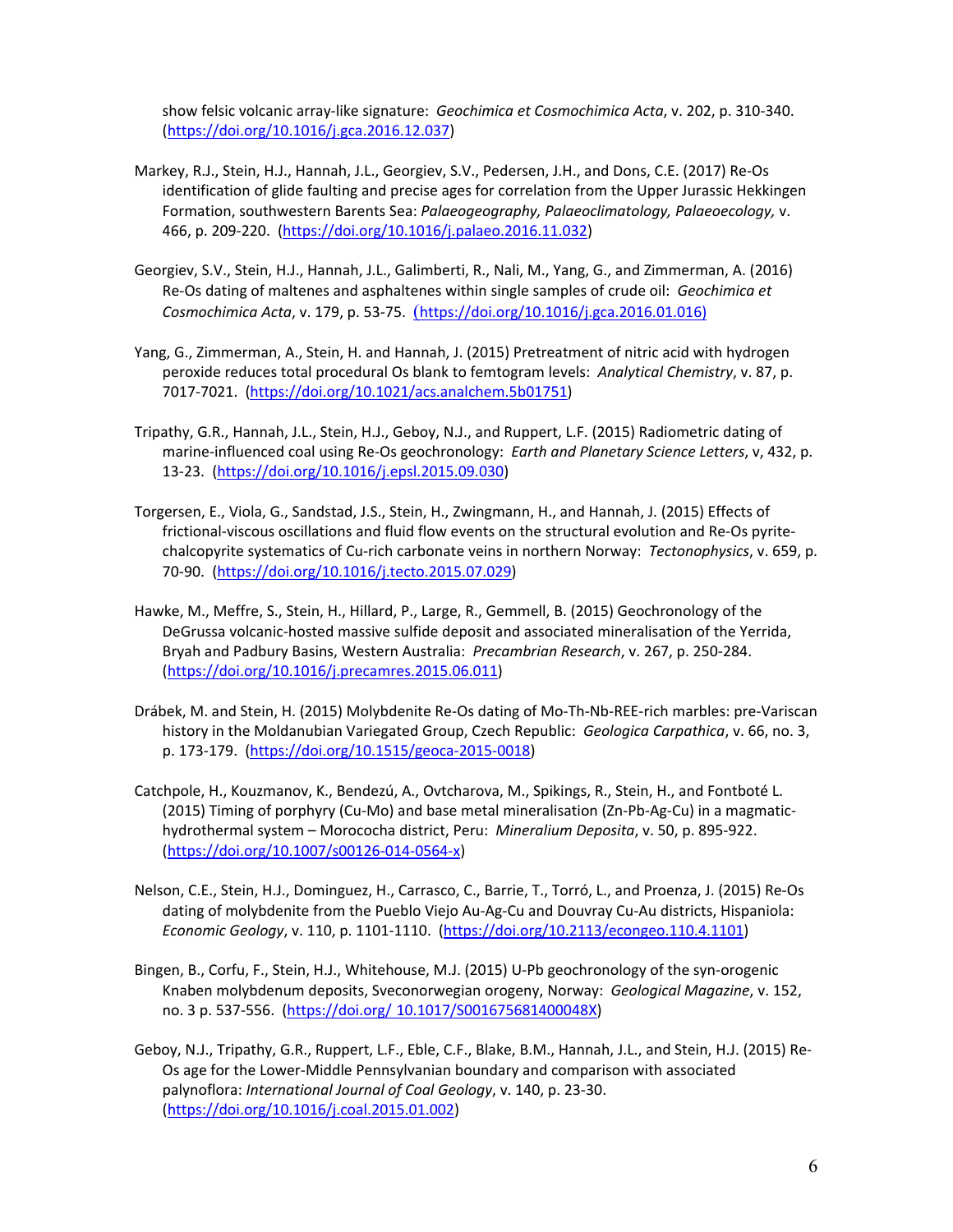- Georgiev, S.V., Stein, H.J., Hannah, J.L., Henderson, C.M., and Algeo, T. (2015) Enhanced recycling of organic matter and Os‐isotopic evidence for multiple magmatic or meteoritic inputs to the Late Permian Panthalassic Ocean, Opal Creek, Canada: *Geochimica et Cosmochimica Acta*, v. 150, p. 192‐210. (https://doi.org/10.1016/j.gca.2014.11.019)
- Georgiev, S.V., Horner, T.J., Stein, H.J., Hannah, J.L., Bingen, B., and Rehkämper, M. (2015) Cadmium‐ isotopic evidence for increasing primary productivity during the Late Permian anoxic event: *Earth and Planetary Science Letters*, v. 410, p. 84‐96. (https://doi.org/10.1016/j.epsl.2014.11.010)
- Capistrant, P.L., Hitzman, M.W., Wood, D., Kelly, N., Williams, G., Zimba, M., Kuiper, Y., Jack, D., Stein, H. (2015) Geology of the Enterprise hydrothermal nickel deposit, North‐western Province, Zambia: *Economic Geology*, v. 38, p. 9‐38. (https://doi.org/10.2113/econgeo.110.1.9)
- Stein, H. and Hannah, J. (2015) Rhenium‐Osmium geochronology sulfides, shales, oils, and mantle, *in* Rink, J. and Thompson, J. (eds), Earth Sciences Series, Encyclopedia of Scientific Dating Methods, Springer [Received the 2016 Ansari Best Geoscience Research Resource Work Award], 25 p. (https://link.springer.com/referencework/10.1007/978‐94‐007‐6326‐5) and (https://link.springer.com/referenceworkentry/10.1007%2F978‐94‐007‐6326‐5\_36‐1)
- Zimmerman, A., Stein, H., Morgan, J.W., Markey, R.J., and Watanabe, Y. (2014) Re‐Os geochronology of the El Salvador porphyry Cu‐Mo deposit, Chile: tracking analytical improvements in accuracy and precision over the past decade: *Geochimica et Cosmochimica Acta*, v. 131, p. 13‐32. (https://doi.org/10.1016/j.gca.2014.01.016)
- Tripathy, G.R., Hannah, J.L., Stein, H.J., and Yang, G. (2014) Re‐Os age and depositional environment for black shales from the Cambrian‐Ordovician boundary, Green Point, western Newfoundland: *Geochemistry, Geophysics, Geosystems*, v. 15, p. 1021‐1037. (https://doi.org/10.1002/2013GC005217)
- Yakubchuk, A., Stein, H., and Wilde, A. (2014) Results of pilot Re‐Os dating of sulfides from the Sukhoi Log and Olympiada orogenic gold deposits, Russia: *Ore Geology Reviews*, v. 59, p. 21‐28. (https://doi.org/10.1016/j.oregeorev.2013.12.003)
- Xu, G., Hannah, J.L., Stein, H.J., Mørk, A., Vigran, J.O., Bingen, B., Schutt, D., and Lundschien, B.A. (2014) Cause of Upper Triassic climate crisis revealed by Re‐Os geochemistry of Boreal black shales: *Palaeogeography, Palaeoclimatology, Palaeoecology*, v. 395, p. 222‐232*.* (https://doi.org/10.1016/j.palaeo.2013.12.027)
- Kamvong, T., Zaw, K., Meffre, S., Maas, R., Stein, H., and Lai, C.‐K. (2014) Adakites in the Truong Son and Loei fold belts, Thailand and Laos: genesis and implications for geodynamics and metallogeny: *Gondwana Research*, v. 26, p. 165‐184. (https://doi.org/10.1016/j.gr.2013.06.011)
- Stein, H.J. (2014) Dating and Tracing the History of Ore Formation, *in* Holland, H.D. and Turekian, K.K. (editors) Treatise on Geochemistry, Second Edition, v. 13, p. 87‐118. Oxford: Elsevier. (https://doi.org/10.1016/B978‐0‐08‐095975‐7.01104‐9)
- Rapprecht, R., Stewart, K.G., LaPoint, D., and Stein, H. (2013) The Deep River gold‐copper‐ molybdenum prospect: potential subvolcanic porphyry mineralization, Moore and Randolph counties, central North Carolina, *in* Hibbard, J. and Pollock, J. (eds) *One arc, two arcs, old arc, new*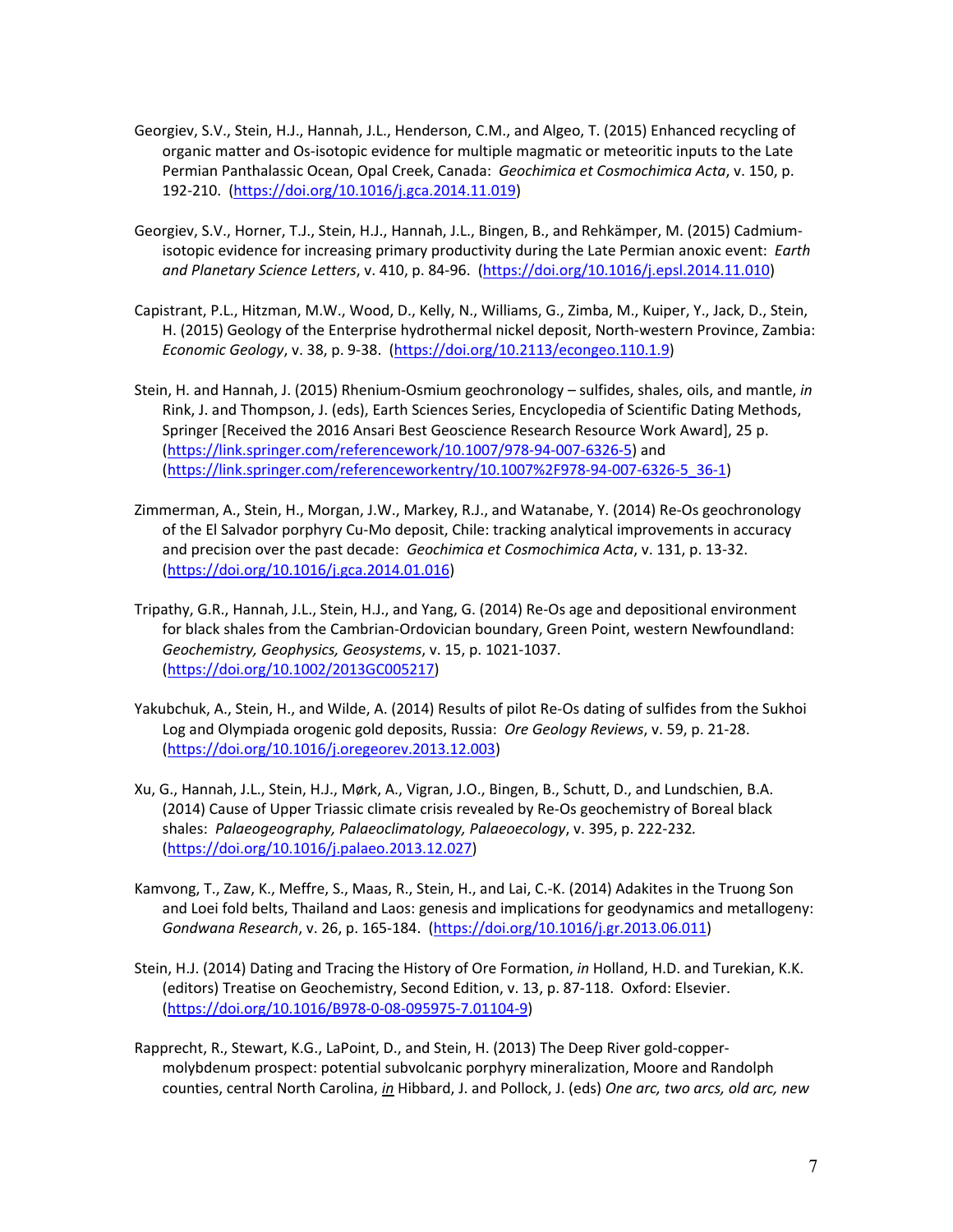*arc; the Carolina terrane in central North Carolina*. Carolina Geological Society Field Guidebook, p. 193‐211.

- Gawęda, A., Müller, A., Stein, H., Kadziołko‐Gaweł, M., Mikulski, S. (2013) Age and origin of tourmaline‐rich hydraulic breccias in the Tatra granite, Western Carpathians: *Journal of Geosciences*, v. 58, p. 133‐148. (https://doi.org/10.3190/jgeosci.140)
- Golden, J., McMillan, M., Downs, R.T., Hystad, G., Goldstein, I., Stein, H.J., Zimmerman, A., Sverjensky, D.A., Armstrong, J.T., and Hazen, R.M. (2013) Rhenium variations in molybdenite (MoS<sub>2</sub>): Evidence for progressive subsurface oxidation: *Earth and Planetary Science Letters*, v. 366, p. 1‐5. (https://doi.org/10.1016/j.epsl.2013.01.034)
- Kohút, M., Stein, H., Uher, P., Zimmerman, A., and Hraško, L. (2013) Re‐Os and U‐Th‐Pb dating of the Rochovce granite and its mineralization (Western Carpathians, Slovakia): *Geologica Carpathica*, v. 64, p. 71‐79. (https://doi.org/10.2478/geoca‐2013‐0005)
- Demaiffe, D., Wiszniewska, J., Krzemińska, E., Williams, I.S., Stein, H., Brassinnes, S., Ohnenstetter, D., and Deloule, E. (2013) A hidden alkaline and carbonatite province of Early Carboniferous age in NE Poland: zircon U‐Pb and pyrrhotite Re‐Os geochronology: *Journal of Geology*, v. 121, p. 91‐104. (https://doi.org/10.1086/668674)
- Rosera, J.M., Coleman, D.S., and Stein, H.J. (2013) Re‐evaluating genetic models for porphyry Mo mineralization at Questa, New Mexico: Implications for ore deposition following silicic ignimbrite eruption: *Geochemistry, Geophysics, Geosystems* v. 14, no. 4, p. 787‐805. (https://doi.org/10.1002/ggge.20048)
- Drobe, J., Lindsay, D., Stein, H. and Gabites, J. (2013) Geology, mineralization, and geochronological constraints of the Mirador Cu‐Au porphyry district, southeast Ecuador: *Economic Geology*, v. 108, p. 11‐35. (https://doi.org/10.2113/econgeo.108.1.11)
- Hehnke, C., Ballantyne, G., Martin, H., Hart, W., Schwarz, A., and Stein, H. (2012) Geology and exploration progress at the Resolution porphyry Cu‐Mo deposit, Arizona: *Society of Economic Geologists Special Publication* 16, p. 147‐166.
- Hannah, J.L. and Stein, H.J. (2012) Re‐Os Geochemistry, *in* Melezhik, V.A., Kump, L.R., Fallick, A.E., Strauss, H., Hanski, E.J., Prave, A.R., and Lepland, A., (editors), Reading the Archive of Earth's Oxygenation, Volume 3: Global Events and the Fennoscandian Arctic Russia – Drilling Early Earth Project: Springer‐Verlag, Berlin, Heidelberg, p. 1506‐1514. (https://doi.org/10.1007/978‐3‐642‐ 29670‐3)
- Mikulski, S.Z. and Stein, H.J. (2012) Wiek molibdenitów w Polsce w świetle badań izotopowych Re‐Os. Biuletyn Państwowego Instytutu Geologicznego: 452: 199‐216.
- Lehnert, O., Meinhold, G., Bergström, S.M., Calner, M., Ebbestad, J.O.R., Egenhoff, S., Frisk, Å.M., Hannah, J.L., Högström, A.E.S., Huff, W.D., Julin, C., Maletz, J., Stein, H.J., Sturkell, E., Vandenbroucke, T.R.A. (2012) New Ordovician‐Silurian drill cores from the Siljan impact structure in central Sweden: an integral part of the Swedish Deep Drilling Program: *GFF (A Scandinavian Journal of Earth Sciences)*, v. 134, p. 87‐98. (https://dx.doi.org/10.1080/11035897.2012.692707)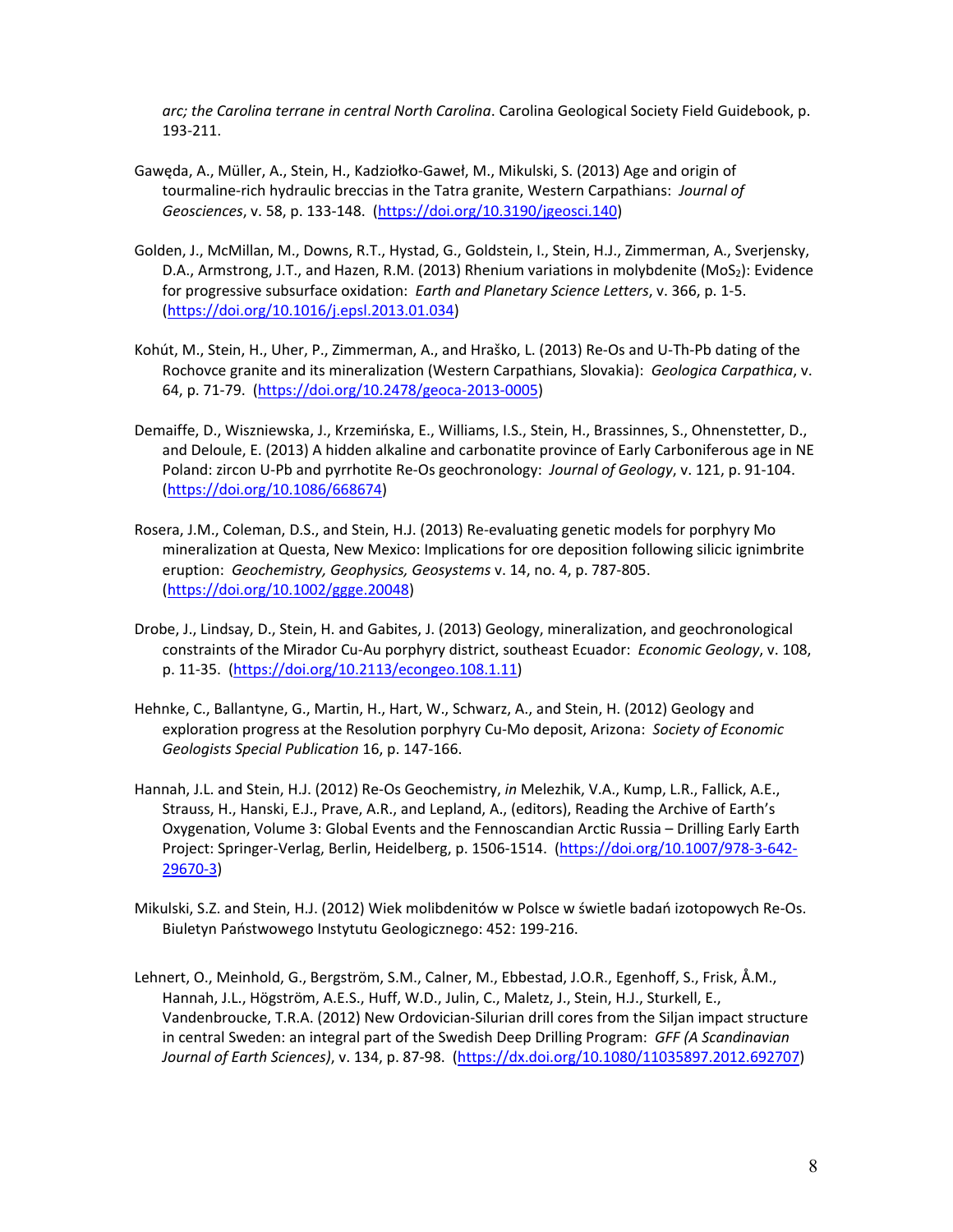- Sardi, F.G. and Stein, H. (2012) Age of the Angulos W‐Mo mineralization from the Paimán Range (NW Argentina) and its geological significance: *Neues Jahrbuch für Geologie und Paläontologie‐ Abhandlungen*, v. 266, p. 149‐157. (https://doi.org/10.1127/0077‐7749/2012/0289)
- Georgiev, S., Stein, H.J., Hannah, J.L., Weiss, H.M., Bingen, B., Xu, G., Rein, E., Hatlø, V., Løseth, H., Nali, M., Piasecki, S. (2012) Chemical signals for oxidative weathering predict Re‐Os isochroneity in black shales, East Greenland: *Chemical Geology*, v. 324‐325, p. 108‐121. (https://doi.org/10.1016/j.chemgeo.2012.01.003)
- Xu, G., Hannah, J.L., Bingen, B., Georgiev, S., and Stein, H.J. (2012) Digestion methods for trace element measurements in shales: paleoredox proxies examined: *Chemical Geology*, v. 324‐325, p. 132‐147. (https://doi.org/10.1016/j.chemgeo.2012.01.029)
- Braxton, D.P., Cooke, D.R., Dunlap, J., Norman, M., Reiners, P., Stein, H., Waters, P. (2012) From crucible to graben in 2.3 Ma: A high-resolution geochronological study of porphyry life cycles, Boyongan‐Bayugo copper‐gold deposits, Phillippines: *Geology*, v. 40, no. 5, p. 471‐474. (https://doi.org/10.1130/G33125.1)
- Förster, H.‐J., Rhede, D., Stein, H.J., Romer, R.L., and Tischendorf, G. (2012) Paired uraninite and molybdenite dating of the Königshain granite; implications for the onset of late‐Variscan magmatism in the Lausitz Block: *International Journal of Earth Sciences*, v. 101, p. 57‐67. (https://doi.org/10.1007/s00531‐010‐0631‐1)
- Georgiev, S., Stein, H.J., Hannah, J.L., Bingen, B., Weiss, H.M., and Piasecki, S. (2011) Hot acidic Late Permian seas stifle life in record time: *Earth and Planetary Science Letters*, v. 310, p. 389‐400. (https://doi.org/10.1016/j.epsl.2011.08.010)
- Duncan, R., Stein, H., Evans, K., Hitzman, M., Nelson, E., and Kirwin, D. (2011) A new geochronological framework for mineralization and alteration in the Selwyn‐Mount Dore Corridor, Eastern Fold Belt, Mount Isa Inlier, Australia: genetic implications for iron oxide‐copper‐gold deposits: *Economic Geology*, v. 106, no. 2, p. 169‐192. (https://doi.org/10.2113/econgeo.106.2.169)
- Qu, W.J., Du, A.D., Yang, G., Li, C., Stein, H.J., and Hannah, J.L. (2010) Re‐Os reference material: JCBY and CORO: *Mineral Deposits*, v. 29, p. 831‐832. (https://doi:10.16111/j.0258‐7106.2010.s1.006)
- Xu, G., Hannah, J.L., Stein, H.J., Bingen, B., Yang, G., Zimmerman, A., Weitschat, W., Mørk, A., Weiss, H.M. (2009) Re–Os geochronology of Arctic black shales to evaluate the Anisian–Ladinian boundary and global faunal correlations: *Earth and Planetary Science Letters*, v. 288, p. 581‐587. (https://doi.org/10.1016/j.epsl.2009.10.022)
- Oberthür, T., Melcher, F., Henjes‐Kunst, F., Gerdes, A., Stein, H., Zimmerman, A., and El Ghorfi, M. (2009) Hercynian age of the cobalt‐nickel‐arsenide‐(gold) ores, Bou Azzer, Anti‐Atlas, Morocco: Re‐Os, Sm‐Nd, and U‐Pb age determinations: *Economic Geology*, v. 104, p. 1065‐1079. (https://doi.org/10.2113/econgeo.104.7.1065)
- Yang, G., Hannah, J.L., Zimmerman, A., Stein, H.J., and Bekker, A. (2009) Re‐Os depositional age for Archean carbonaceous slates from the southwestern Superior Province: challenges and insights: *Earth and Planetary Science Letters*, v. 280, p. 83‐92. (https://doi.org/10.1016/j.epsl.2009.01.019)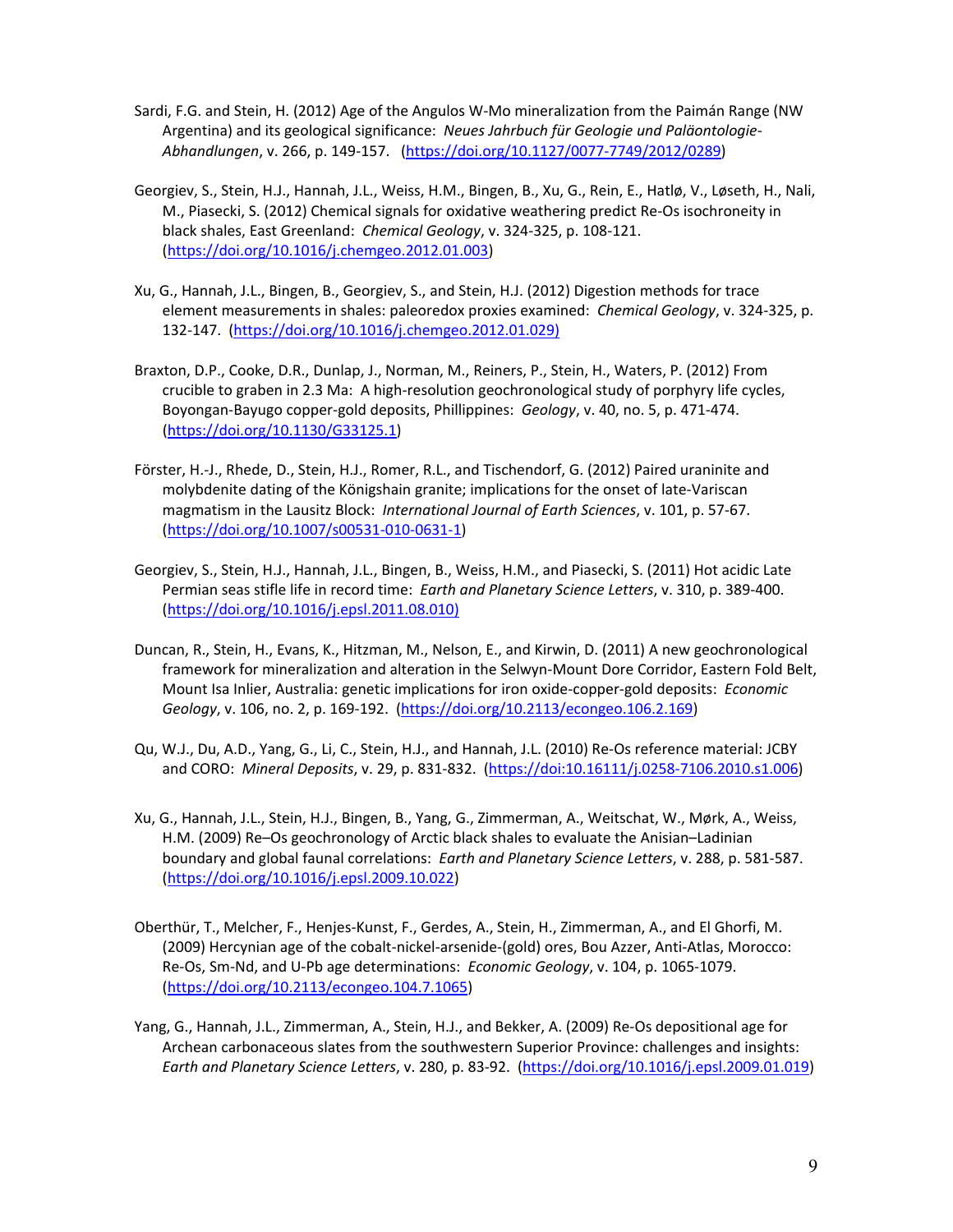- Chiaradia, M., Vallance, J., Fontboté, L., Stein, H., Schaltegger, U., Coder, J., Richards, J., Villeneuve, M., and Gendall, I. (2009) U-Pb, Re-Os, and  $40Ar/39Ar$  geochronology of the Nambija Au-skarn and Pangui porphyry Cu deposits, Ecuador: implications for the Jurassic metallogenic belt of the northern Andes: *Mineralium Deposita*, v. 44, no. 4, p. 371‐387. (https://doi.org/10.1007/s00126‐ 008‐0210‐6)
- Bjerkgård, T., Stein, H.J., Bingen, B., Sandstad, J.S., Henderson, I.C., and Moniz, A. (2009) The Niassa gold belt, northern Mozambique – a segment of a continent‐scale Pan‐African gold‐bearing structure?: *Journal of African Earth Sciences*, v. 53, no. 1‐2, p. 45‐58. (https://doi.org/10.1016/j.jafrearsci.2008.09.003)
- Kelson C.R., Crowe, D.E., and Stein, H.J. (2008) Geochemical and geochronological constraints on mineralization within the Hilltop, Lewis, and Bullion mining districts, Battle Mountain‐Eureka trend, Nevada: *Economic Geology*, v. 103, no. 7, p. 1483‐1506. (https://doi.org/10.2113/gsecongeo.103.7.1483)
- Bingen, B., Davis, W.J., Hamilton, M.A., Stein, H.J., Engvik, A., Skår, Ø., and Nordgulen, Ø. (2008) Geochronology of high‐grade metamorphism in the Sveconorwegian belt, S Norway: U‐Pb, Th‐Pb, and Re‐Os data: *Norwegian Journal of Geology*, v. 88, p. 13‐42.
- Mueller, A.G., Hall, G.C., Nemchin, A.A., Stein, H.J., Creaser, R.A., and Mason, D.R. (2008) Archean high‐ Mg monzodiorite‐syenite, epidote skarn, and biotite‐sericite gold lodes in the Granny Smith‐ Wallaby district, Australia: U‐Pb and Re‐Os chronometry of two intrusion‐related hydrothermal systems: *Mineralium Deposita*, v. 43, p. 337‐362. (https://doi.org/10.1007/s00126‐007‐0164‐0)
- Zimmerman, A., Stein, H.J., Hannah, J.L., Kozelj, D., Bogdanov, K., and Berza, T. (2008) Tectonic configuration of the Apusini‐Banat‐Timok‐Srednogorie belt, Balkans‐South Carpathians, constrained by high precision Re‐Os molybdenite ages: *Mineralium Deposita*, v. 43, p. 1‐21. (https://doi.org/10.1007/s00126‐007‐0149‐z)
- Cannell, J., Cooke, D.R., Walshe, J.L., and Stein, H. (2007) Geology, mineralization, alteration and structural evolution of El Teniente porphyry Cu‐Mo deposit – a reply: *Economic Geology*, v. 102, no. 6, p. 1171‐1180. (https://doi.org/10.2113/gsecongeo.102.6.1171)
- Mikulski, S.Z. and Stein, H.J. (2007) Re‐Os ages for molybdenites from the western Sudetes, SW Poland: Granites in Poland (Eurogranites Conference), *Archiwum Mineralogiczne Monograph* No. 1, p. 203‐216.
- Markey, R., Stein, H.J., Hannah, J.L., Zimmerman, A., Selby, D., and Creaser, R.A. (2007) Standardizing Re‐Os geochronology: a new molybdenite Reference Material (Henderson, USA) and the stoichiometry of Os salts: *Chemical Geology*, v. 244, p. 74‐87. (https://doi.org/10.1016/j.chemgeo.2007.06.002)
- Smith M., Coppard, J., Herrington, R., and Stein, H. (2007) The geology of the Rakkurijärvi Cu‐(Au) prospect, Norrbotten: a new IOCG deposit in northern Sweden: *Economic Geology*, v. 102, no. 3, p. 393‐414. (https://doi.org/10.2113/gsecongeo.102.3.393)
- Hannah, J.L., Stein, H.J., Wieser, M.E., de Laeter, J.R., and Varner, M. (2007) Mo isotope variations in molybdenite: Vapor transport and Rayleigh fractionation of Mo: *Geology*, v. 35, no. 8, p. 703‐706. (https://doi.org/10.1130/G23538A.1)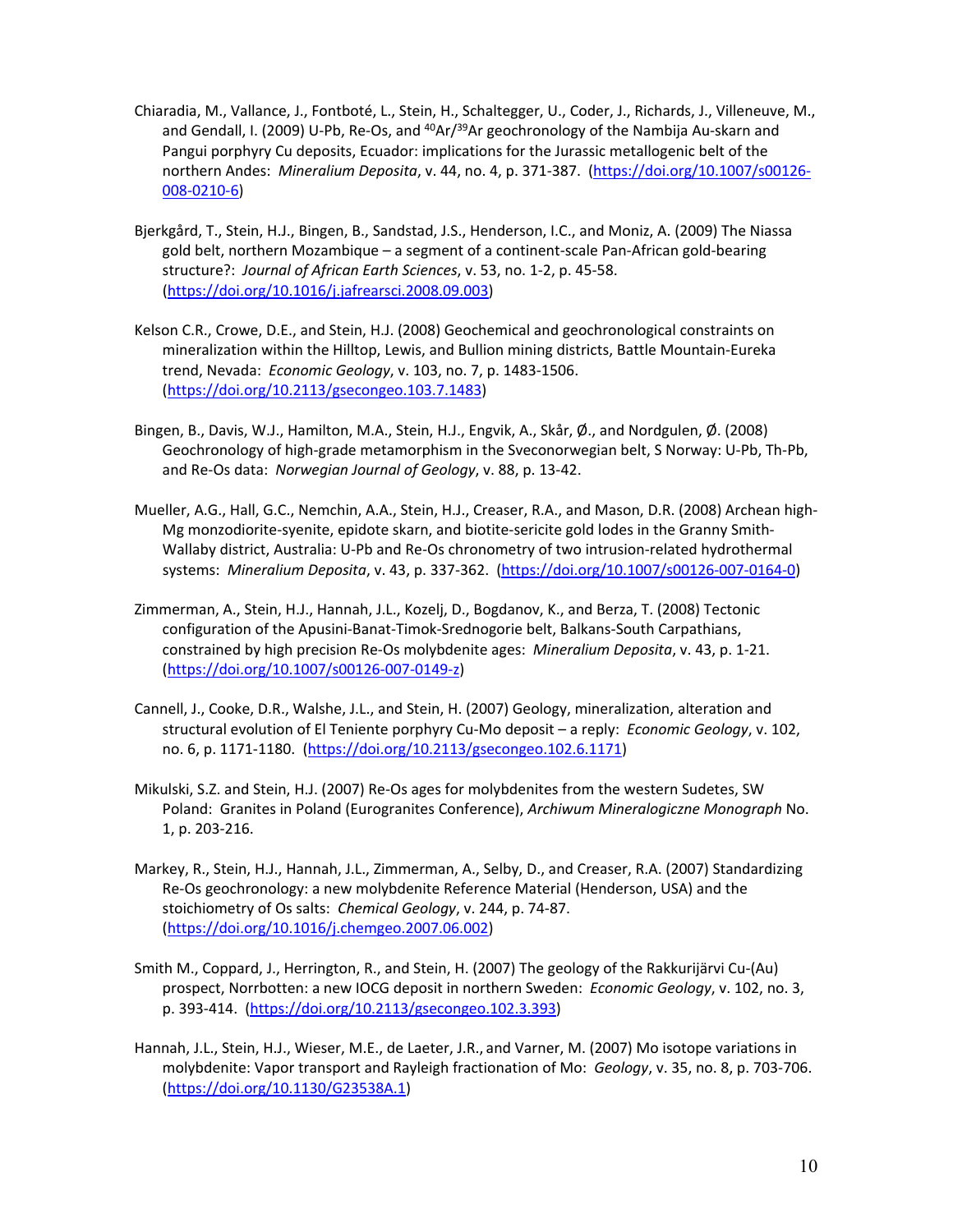- Wilson, A.J., Cooke, D.R., Stein, H.J., Fanning, C.M., Holliday, J.R., and Tedder, I.J. (2007) U‐Pb and Re‐ Os geochronologic evidence for two alkalic porphyry ore‐forming events in the Cadia district, New South Wales, Australia: *Economic Geology*, v. 102, no. 2, p. 3‐26. (https://doi.org/10.2113/gsecongeo.102.1.3)
- Selby, D., Creaser, R.A., Stein, H.J., Markey, R.J., and Hannah, J.L. (2007) Assessment of the <sup>187</sup>Re decay constant by cross calibration of Re‐Os molybdenite and U‐Pb zircon chronometers in magmatic ore systems: *Geochimica et Cosmochimica Acta*, v. 71, no. 8, p. 1999‐2013. (https://doi.org/10.1016/j.gca.2007.01.008)
- Romer, R.L., Thomas, R., Stein, H.J., and Rhede, D. (2007) Dating multiply overprinted Sn‐mineralized granites – examples from the Erzgebirge, Germany: *Mineralium Deposita*, v. 42, p. 337‐359. (https://doi.org/10.1007/s00126‐006‐0114‐2)
- Mao, J., Wang, Y., Lehmann, B., Yu, J., Du, A., Mei, Y., Li, Y., Zang, W., Stein, H.J., and Zhou, T. (2006) Molybdenite Re-Os and albite <sup>40</sup>Ar/<sup>39</sup>Ar dating of Cu-Au-Mo and magnetite porphyry systems in the Yangtze River valley and metallogenic implications: *Ore Geology Reviews*, v. 29, p. 307‐324. (https://doi.org/10.1016/j.oregeorev.2005.11.001)
- Raith, J.G. and Stein, H.J. (2006) Variscan ore formation and metamorphism at the Felbertal scheelite deposit (Austria): constraining tungsten mineralisation from Re‐Os dating of molybdenite: *Contributions to Mineralogy and Petrology*, v. 152, p. 505‐521. (https://doi.org/10.1007/s00410‐ 006‐0118‐z)
- Bierlein, F.P., Stein, H.J., Coira, B., and Reynolds, P. (2006) Timing of gold and crustal evolution of the Paleozoic south central Andes, NW Argentina – implications for the endowment of orogenic belts: *Earth and Planetary Science Letters*, v. 245, p. 702‐721. (https://doi.org/10.1016/j.epsl.2006.03.019)
- Stein, H.J. (2006) Low-rhenium molybdenite by metamorphism in northern Sweden: recognition, genesis, and global implications: *Lithos*, v. 87, p. 300‐327. (https://doi.org/10.1016/j.lithos.2005.06.014)
- Bingen, B., Stein, H.J., Bogaerts, M., Bolle, O., and Mansfeld, J. (2006) Molybdenite Re‐Os dating constrains gravitational collapse of the Sveconorwegian orogen, SW Scandinavia: *Lithos*, v. 87, p. 328‐346. (https://doi.org/10.1016/j.lithos.2005.06.017)
- Stein, H., Hannah, J., Zimmerman, A., and Markey, R. (2006) Mineralization and deformation of the Malanjkhand terrane (2490‐2440 Ma) along the southern margin of the Central Indian Tectonic Zone: *Mineralium Deposita*, v. 40, p. 755‐765. (https://doi.org/10.1007/s00126‐005‐0027‐5)
- Kelson, C.R., Crowe, D.E., and Stein, H.J. (2005) Geochronology and geochemistry of the Hilltop, Lewis, and Bullion mining districts and surrounding area, Battle Mountain‐Eureka trend, Nevada, *in* Rhoden, H.N., Steininger, R.C., and Vikre, P.G. (eds), *Geological Society of Nevada Symposium 2005*, p. 25‐42.
- Cannell, J., Cooke, D.R., Walshe, J.L., and Stein, H. (2005) Geology, mineralization, alteration, and structural evolution of the El Teniente porphyry Cu‐Mo deposit: *Economic Geology*, v. 100, no. 5, p. 979‐1003. (https://doi.org/10.2113/gsecongeo.102.6.1171)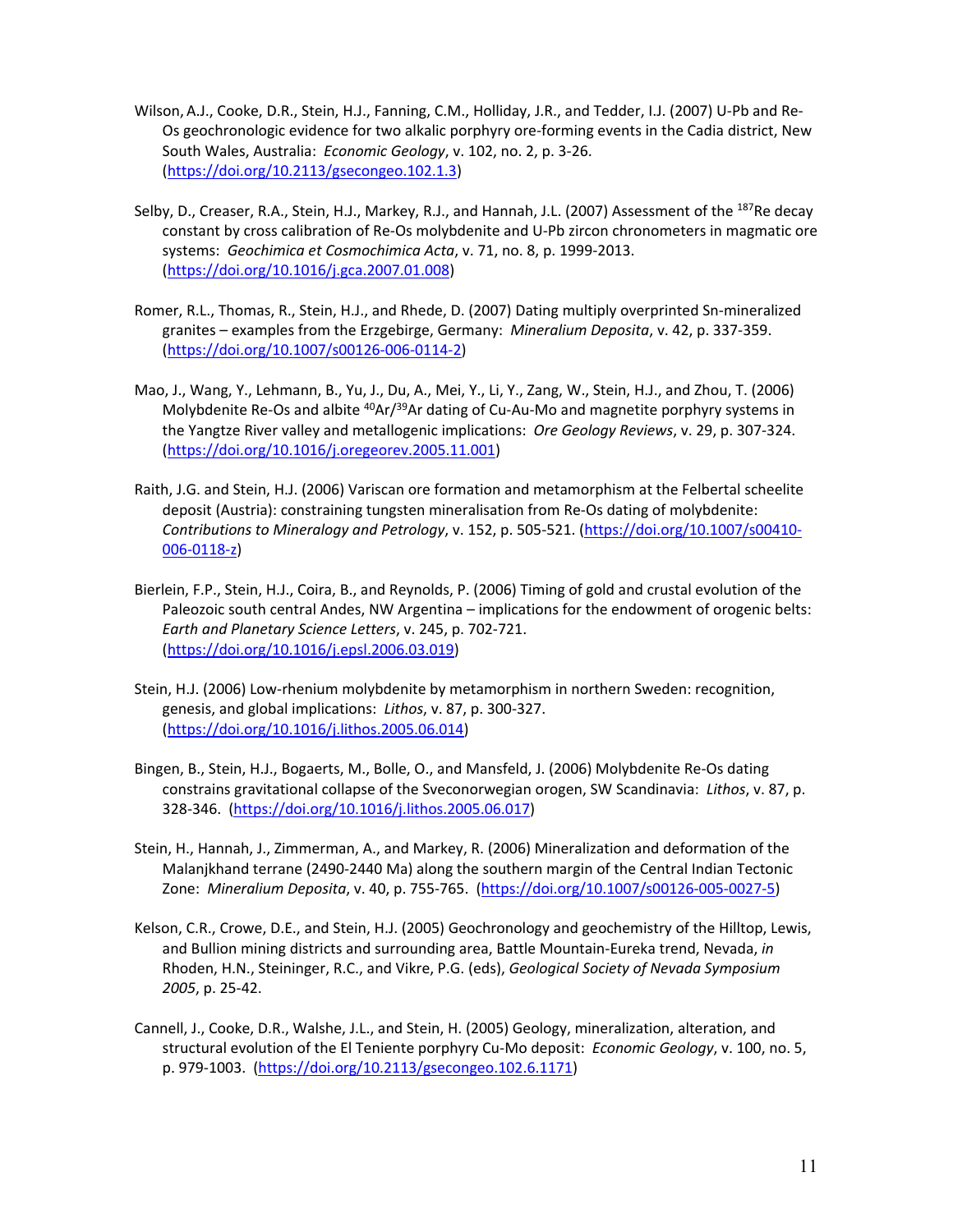- Wanhainen, C., Billström, K., Martinsson, O., Stein, H., and Nordin, R. (2005) 160 m.y. of magmatic/hydrothermal and metamorphic activity in the Gällivare area: Re‐Os dating of molybdenite and U‐Pb dating of titanite from the Aitik Cu‐Au‐Ag deposit, northern Sweden: *Mineralium Deposita*, v. 40, p. 435‐447. (https://doi.org/10.1007/s00126‐005‐0006‐x)
- Lundmark, C. Stein, H., and Weihed, P. (2005) The geology and Re‐Os geochronology of the Paleoproterozoic Vaikijaur Cu-Au-(Mo) porphyry style deposit in the Jokkmokk granitoid, northern Sweden: *Mineralium Deposita*, v.40, p. 396‐408. (https://doi.org/10.1007/s00126‐005‐0003‐0)
- Kohút, M. and Stein, H (2005) Re‐Os molybdenite dating of granite‐related Sn‐W‐Mo mineralisation at Hnilec, Gemeric Superunit, Slovakia: *Mineralogy and Petrology*, v. 85, p. 117‐129. (https://doi.org/10.1007/s00710‐005‐0082‐8)
- Hegardt, E.A., Cornell, D., Claesson, L., Simakov, S., Stein, H., and Hannah, J. (2005) Eclogites in the central part of the Sveconorwegian Eastern Segment of the Baltic Shield: support for an extensive eclogite terrane: *GFF*, v. 127, pt. 3, p. 221‐232. (http://dx.doi.org/10.1080/11035890501273221)
- Brooks, K., Tegner, C., Stein, H., and Thomassen, B. (2004) Re-Os and <sup>40</sup>Ar/<sup>39</sup>Ar ages of porphyry molybdenum deposits in the East Greenland volcanic‐rifted margin: *Economic Geology*, v. 99, no. 6, p. 1215‐1222. (https://doi.org/10.2113/gsecongeo.99.6.1215)
- Bucci, L.A., NcNaughton, N.J., Fletcher, I.R., Groves, D.I., Kositcin, N., Stein, H.J., and Hagemann, S.G. (2004) Timing and duration of high‐temperature gold mineralization and spatially associated granitoid magmatism at Chalice, Yilgarn craton, Western Australia: *Economic Geology*, v. 99, no. 6, p. 1123‐1144. (https://doi.org/10.2113/gsecongeo.99.6.1123)
- Stein, H.J., Hannah, J.L., Zimmerman, A., Markey, R., Sarkar, S.C., and Pal, A.B. (2004) A 2.5 Ga porphyry Cu‐Mo‐Au deposit at Malanjkhand, central India: implications for Late Archean continental assembly: *Precambrian Research*, v. 134, no. 3‐4, p. 189‐226. (https://doi.org/10.1016/j.precamres.2004.05.012)
- Du, A., Wu, S., Sun, D., Wang, S., Qu, W., Markey, R., Stein, H., Morgan, J., and Malinovskiy, D. (2004) Preparation and certification of Re‐Os dating reference materials: molybdenites HLP and JDC: *Geostandards and Geoanalytical Research*, v. 28, no. 1, p. 41‐52. (https://doi.org/10.1111/j.1751‐ 908X.2004.tb01042.x)
- Doebrich, J.L., Zahony, S.G., Leavitt, J.D., Portacio, J.S., Jr., Siddiqui, A.A., Wooden, J.L., Fleck, R.J., and Stein, H.J. (2004) Ad Duwayhi, Saudi Arabia: geology and geochronology of a Neoproterozoic intrusion‐related gold system in the Arabian shield: *Economic Geology*, v. 99, p. 713‐741. (https://doi.org/10.2113/99.4.713)
- Hannah, J.L., Bekker, A., Stein, H.J., Markey, R.J., and Holland, H.D. (2004) Primitive Os and 2316 Ma age for marine shale: implications for Paleoproterozoic glacial events and the rise of atmospheric oxygen: *Earth and Planetary Science Letters*, v. 225, p. 43‐52. (https://doi.org/10.1016/j.epsl.2004.06.013)
- Langthaler, K.J., Raith, J.G., Cornell, D.H., Stein, H.J., and Melcher, F. (2004) Molybdenum mineralization at Alpeiner Scharte, Tyrol (Austria): results of in‐situ U‐Pb zircon and Re‐Os molybdenite dating: *Mineralogy and Petrology*, v. 82, p. 33‐64. (https://doi.org/10.1007/s00710‐ 004‐0048‐2)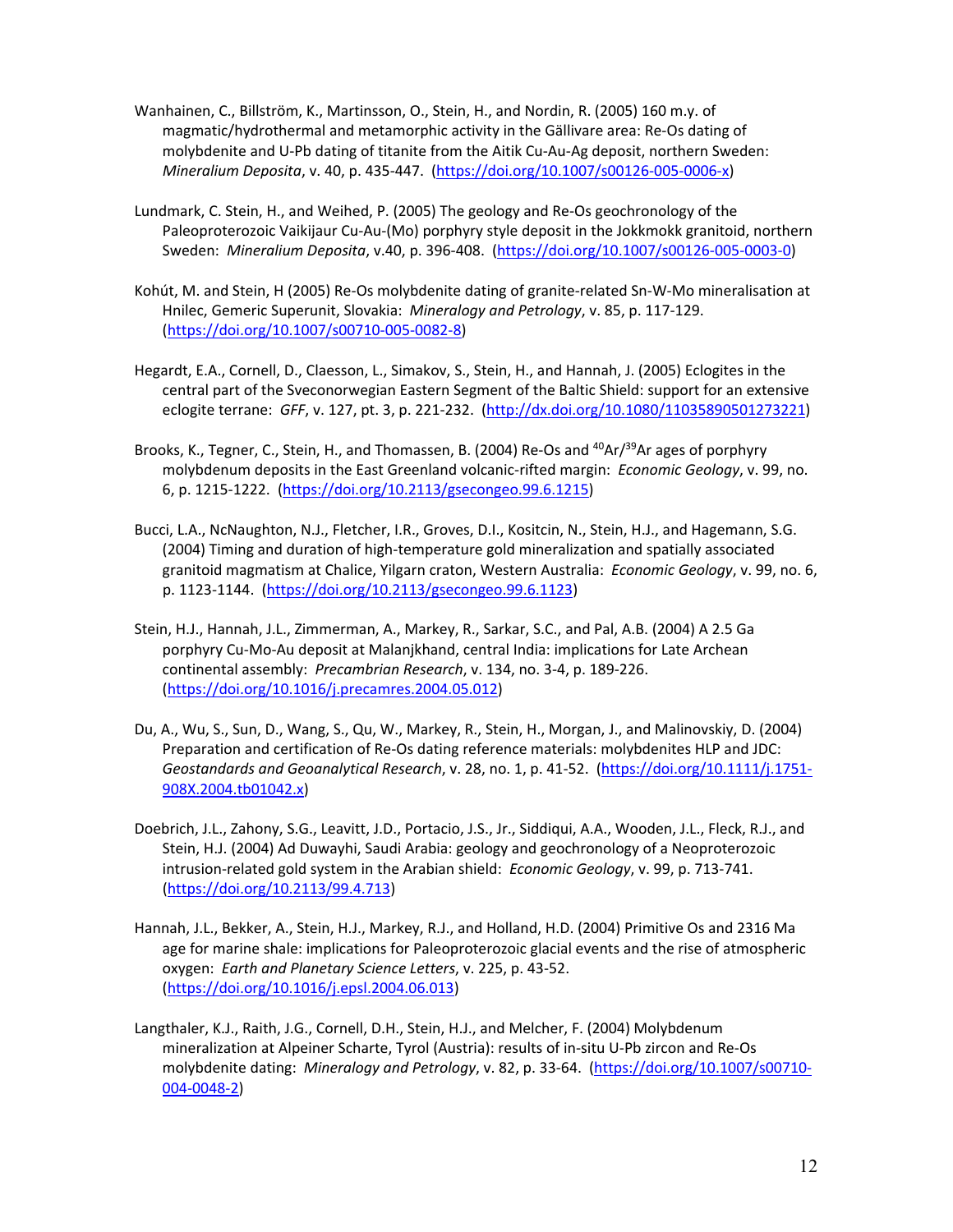- Mao, J., Stein, H., Du, A., Zhou, T., Mei, Y., Li, Y., Zang, W., and Li, J. (2004) Molybdenite Re‐Os precise dating for molybdenite from Cu‐Au‐Mo deposits in the Middle‐Lower reaches of Yangtze River Belt and its implications for mineralization: *Acta Geologica Sinica*, v. 78, no. 1, p. 121‐131.
- Bekker, A., Holland, H.D., Wang, P.‐L., Rumble, D. III, Stein, H.J., Hannah, J.L., Coetzee, L.L., and Beukes, N.J. (2004) Dating the rise of atmospheric oxygen: *Nature*, v. 427, no. 8, p. 117‐120. (https://doi.org/10.1038/nature02260)
- Sims, P.K. and Stein, H.J. (2003) Tectonic evolution of the Proterozoic Colorado province, Southern Rocky Mountains: a summary and appraisal: *Rocky Mountain Geology*, v. 38, no. 2, p. 183‐204. (https://doi.org/10.2113/gsrocky.38.2.183)
- Requia, K., Stein, H., Fontboté, L., and Chiaradia, M. (2003) Re‐Os and Pb‐Pb geochronology of the Archean Salobo iron oxide copper‐gold deposit, Carajás mineral province, northern Brazil: *Mineralium Deposita*, v. 38, no. 6, p. 727‐738. (https://doi.org/10.1007/s00126‐003‐0364‐1)
- Markey, R.J., Hannah, J.L., Morgan, J.W., and Stein, H.J. (2003) A double spike for osmium analysis of highly radiogenic samples: *Chemical Geology*, v. 200, p. 395‐406. (https://doi.org/10.1016/S0009‐ 2541(03)00197‐9)
- Stein, H., Scherstén, A., Hannah, J., and Markey, R. (2003) Sub‐grain scale decoupling of Re and 187Os and assessment of laser ablation ICP‐MS spot dating in molybdenite: *Geochimica et Cosmochimica Acta*, v. 67, no. 19, p. 3673‐3686. (https://doi.org/10.1016/S0016‐7037(03)00269‐2)
- Bingen, B. and Stein, H. (2003) Molybdenite Re‐Os dating of biotite dehydration melting in the Rogaland high‐temperature granulites, S Norway: *Earth and Planetary Science Letters*, v. 208, no. 3‐4, p. 181‐195. (https://doi.org/10.1016/S0012‐821X(03)00036‐0)
- Ishihara, S., Stein, H.J., and Tanaka, R. (2002) Re‐Os age of molybdenite from the Busetsu two‐mica granite, central Japan: *Bulletin of the Geological Survey of Japan*, v. 53, no. 5/6, p. 479‐482. (http://doi.org/10.9795/bullgsj.53.479)
- Wiszniewska, J., Claesson, S., Stein, H., Vander Auwera, J., and Duchesne, J.‐C. (2002) The north‐ eastern Polish anorthosite massifs: petrological, geochemical and isotopic evidence for a crustal derivation: *Terra Nova*, v. 14, p. 451‐460. (https://doi.org/10.1046/j.1365‐3121.2002.00443.x)
- Stein, H.J. and Bingen, B. (2002) 1.05‐1.01 Ga Sveconorwegian metamorphism and deformation of the supracrustal sequence at Sæsvatn, south Norway: Re‐Os dating of Cu‐Mo mineral occurrences, in Blundell, D., Neubauer F., & von Quadt, A. (eds.), The Timing and Location of Major Ore Deposits in an Evolving Orogen: *Geological Society, London, Special Publications*, 204, p. 319‐335. (https://doi.org/10.1144/GSL.SP.2002.204.01.18)
- Sims, P.K., Stein, H.J., and Finn, C.A. (2002) New Mexico structural zone an analogue of the Colorado mineral belt: *Ore Geology Review*, v. 21, p. 211‐225. (https://doi.org/10.1016/S0169‐ 1368(02)00090‐2)
- Bingen, B., Mansfeld, J., Sigmond, E.M.O., and Stein, H. (2002) Baltica‐Laurentia link during the Mesoproterozoic: 1.27 Ga development of continental basins in the Sveconorwegian orogen, southern Norway: *Canadian Journal of Earth Sciences*, v. 39, p. 1425‐1440. (https://doi.org/10.1139/e02‐054)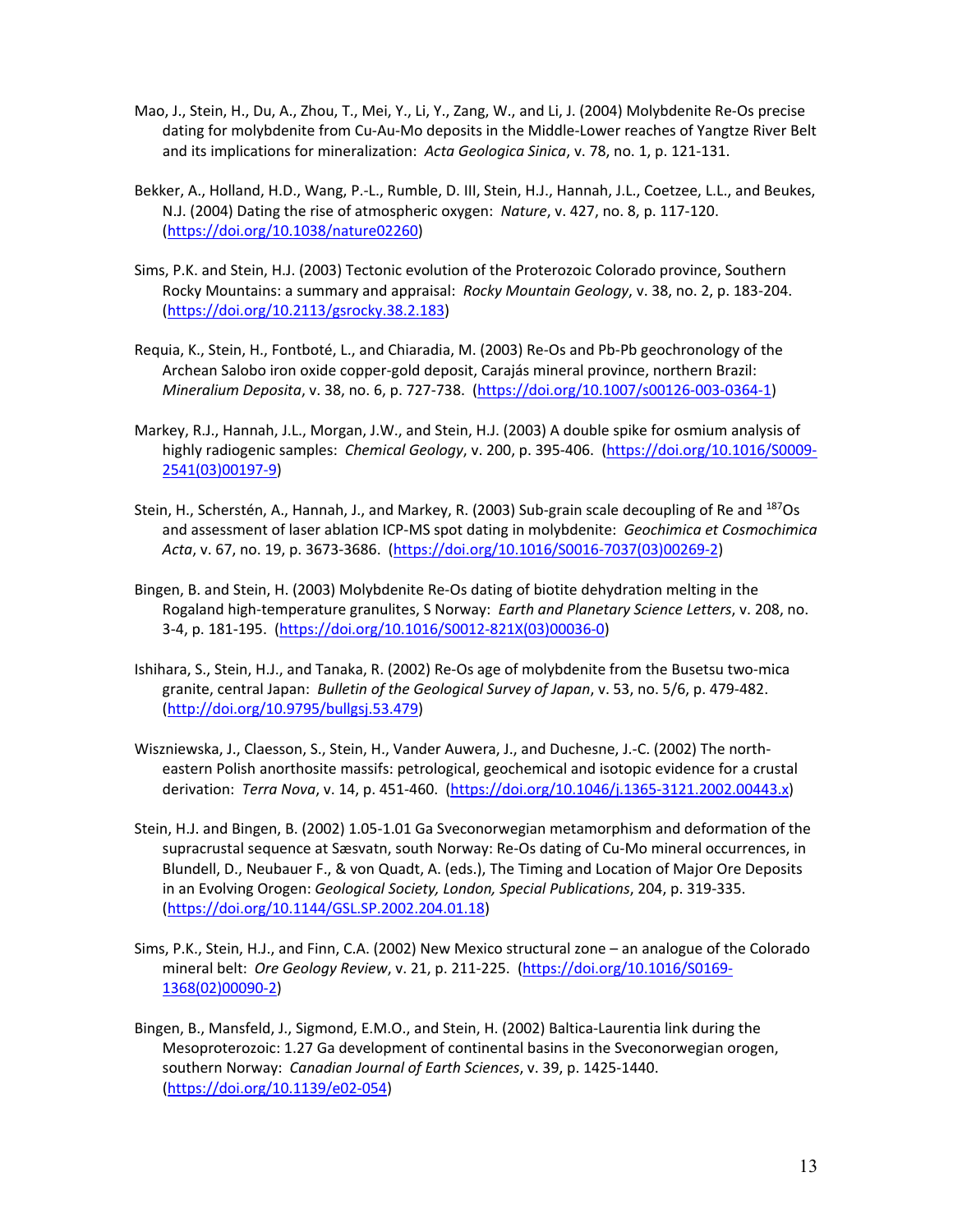- Ciobanu, C.L., Cook, N.J., and Stein, H.J. (2002) Regional setting and geochronology of the Late Cretaceous Banatitic magmatic and metallogenic belt: *Mineralium Deposita*, v. 37, p. 541‐567. (https://doi.org/10.1007/s00126‐002‐0272‐9)
- Brown, S.M., Fletcher, I.R., Stein, H.J., Snee, L.W., and Groves, D.I. (2002) Geochronological constraints on pre‐, syn‐, and post‐mineralization events at the world‐class Cleo gold deposit, Eastern Goldfields province, western Australia: *Economic Geology*, v. 97, p. 541‐559. (https://doi.org/10.2113/gsecongeo.97.3.541)
- Hannah, J.L. and Stein, H.J. (2002) Re-Os model for the origin of sulfide deposits in anorthositeassociated intrusive complexes: *Economic Geology*, v. 97, no. 2, p. 371‐383. (https://doi.org/10.2113/gsecongeo.97.2.371)
- Scherstén, A. (2002) <sup>187</sup>Re-<sup>187</sup>Os evidence for crustal lenses of Svecofennian age within the Mylonite Zone, SW Sweden: *GFF*, v. 124, p. 35‐39. (http://dx.doi.org/10.1080/11035890201241035)
- Stein, H.J., Markey, R.J., Morgan, J.W., Hannah, J.L., and Scherstén, A. (2001) The remarkable Re‐Os chronometer in molybdenite: how and why it works: *Terra Nova*, v. 13, no. 6, p. 479‐486. (https://doi.org/10.1046/j.1365‐3121.2001.00395.x)
- Arne, D., Bierlein, F., Morgan, J.W., and Stein, H.J. (2001) Re‐Os dating of sulfides associated with gold mineralization in central Victoria, Australia: *Economic Geology*, v. 96, p. 1455‐1459. (https://doi.org/10.2113/gsecongeo.96.6.1455)
- Zachariáš, J., Pertold, Z., Pudilová, M., Zák, K., Pertoldová, J., Stein, H., and Markey, R. (2001) Geology and genesis of Variscan porphyry‐style gold mineralization, Petráčkova hora deposit, Bohemian Massif, Czech Republic: *Mineralium Deposita*, v. 36, p. 517‐541. (https://doi.org/10.1007/s001260100187)
- Stein, H.J., Morgan, J.W., and Scherstén, A. (2000) Re‐Os dating of low‐level highly‐radiogenic (LLHR) sulfides: the Harnäs gold deposit, southwest Sweden records continental scale tectonic events: *Economic Geology*, v. 95, no. 8, p. 1657‐1671. (https://doi.org/10.2113/gsecongeo.95.8.1657)
- Watanabe, Y. and Stein, H.J. (2000) Re‐Os ages for the Erdenet and Tsagaan Suvarga porphyry Cu‐Mo deposits, Mongolia, and tectonic implications: *Economic Geology*, v. 95, no. 7, p. 1537‐1542. (https://doi.org/10.2113/gsecongeo.95.7.1537)
- Raith, J.G. and Stein, H.J. (2000) Re‐Os dating and sulfur isotope composition of molybdenite from tungsten deposits in western Namaqualand, South Africa: Implications for ore genesis and the timing of metamorphism: *Mineralium Deposita*, v. 35, no. 8, p. 741‐753. (https://doi.org/10.1007/s001260050276)
- Torrealday, H.I., Hitzman, M.W., Stein, H.J., Markey, R.J., Armstrong, R., and Broughton, D. (2000) Re‐ Os and U‐Pb dating of the vein‐hosted mineralization at the Kansanshi copper deposit, northern Zambia: *Economic Geology*, v. 95, no. 5, p. 1165‐1170. (https://doi.org/10.2113/gsecongeo.95.5.1165)
- Morgan, J.W., Stein, H.J., Hannah, J.L., Markey, R.J., Wiszniewska, J. (2000) Re‐Os study of ores from the Suwalki anorthosite massif, northeast Poland: *Mineralium Deposita*, v. 35, p. 391‐401. (https://doi.org/10.1007/s001260050251)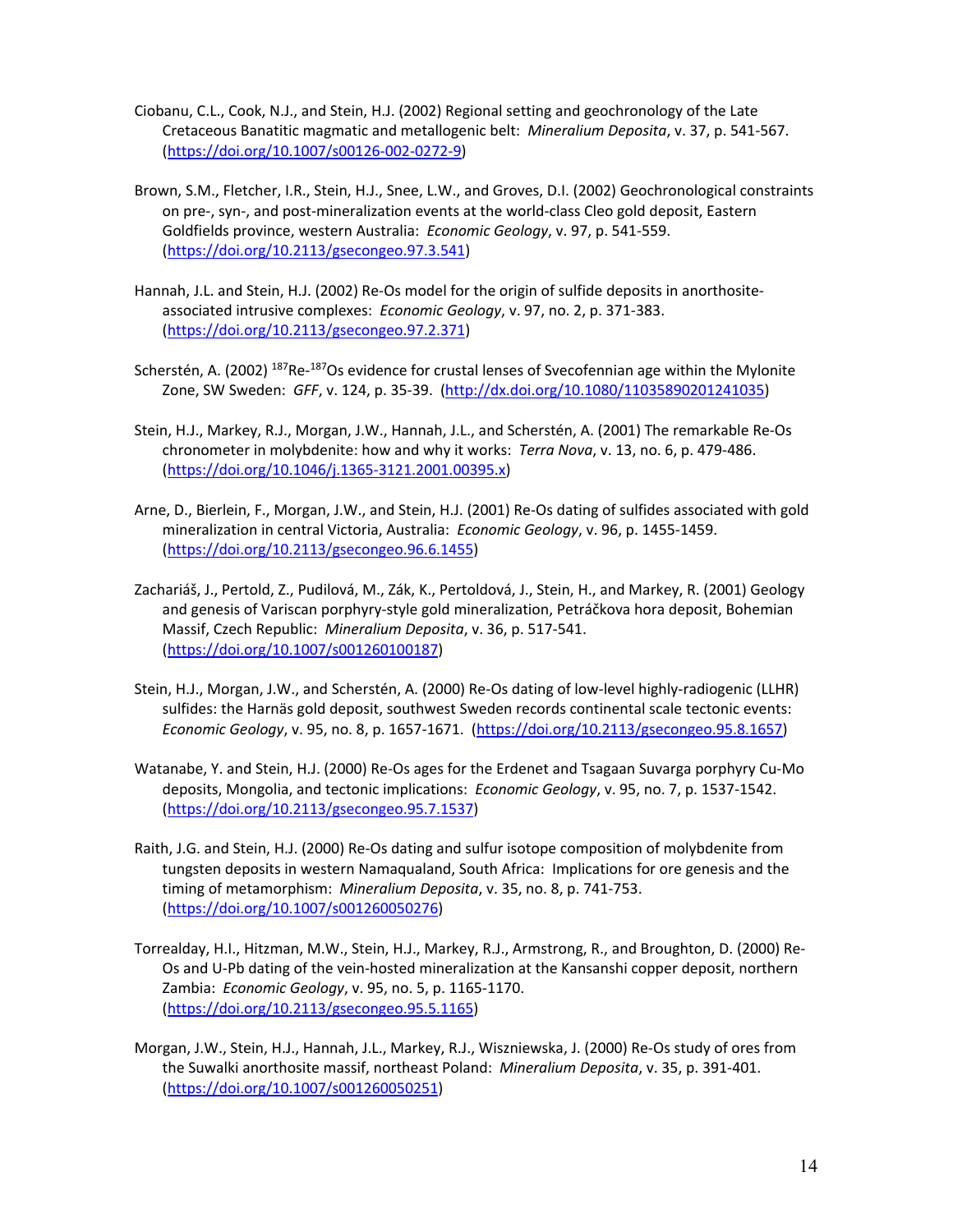- Hofstra, A.H., Snee, L.W., Rye, R.O., Folger, H.W., Phinisey, J.D., Loranger, R.J., Dahl, A.R., Naeser, C.W., Stein, H.J., and Lewchuk, M. (1999) Age constraints on Jerritt Canyon and other Carlin‐type gold deposits in the western United States – Relationship to Mid‐Tertiary Extension and Magmatism: *Economic Geology*, v. 94, no. 6, p. 769‐802. (https://doi.org/10.2113/gsecongeo.94.6.769)
- Stein, H.J., Sundblad, K., Markey, R.J., Morgan, J.W., and Motuza, G. (1998) Re‐Os ages for Archaean molybdenite and pyrite, Kuittila‐Kivisuo, Finland and Proterozoic molybdenite, Kabeliai, Lithuania: Testing the chronometer in a metamorphic and metasomatic setting: *Mineralium Deposita*, v. 33, no. 4, p. 329-345. [Received the 1999 Mineralium Deposita Best Paper Award, #21 of 55 mostcited papers in journal] (https://doi.org/10.1007/s001260050153)
- Stein, H.J., Morgan, J.W., Markey, R.J., and Hannah, J.L. (1998) An introduction to Re‐Os: What's in it for the mineral industry?: *SEG Newsletter* (feature article), January 1998, no. 32, p. 1, 8‐15.
- Markey, R.J., Stein, H.J., and Morgan, J.W. (1998) Highly precise Re‐Os dating of molybdenite using alkaline fusion and NTIMS: *Talanta*, v. 45, p. 935‐946. (https://doi.org/10.1016/S0039‐ 9140(97)00198‐7)
- Stein, H.J., Markey, R.J., Morgan, J.W., Du, A., and Sun, Y. (1997) Highly precise and accurate Re‐Os ages for molybdenite from the East Qinling molybdenum belt, Shaanxi Province, China: *Economic Geology*, v. 92, no. 7/8, p. 827‐835. (https://doi.org/10.2113/gsecongeo.92.7‐8.827)
- Stein, H.J. and Cathles, L.M., editors, (1997) The timing and duration of hydrothermal events: *Economic Geology*, v. 92, no. 7/8. p. 763‐765. (https://doi.org/10.2113/gsecongeo.92.7‐8.763)

**Short Papers in Proceedings/Symposium Volumes and Extended Abstracts:**

- Kouhestani, H., Mokhtari, M.A.A., Chang, Z., and Stein, H.J. (2019) Fluid source and mineralization age of Qarachilar Cu‐Mo‐Au deposit: Constraints from geology, fluid inclusions and isotopic data: ISEG Conference, December 2019.
- Mikulski, S., Stein, H.J., Williams, I.S., and Markowiak, M. (2018) Re‐Os and U‐Pb geochronology of Cu‐ Mo(‐W) porphyry‐style, ore‐forming processes – an example from the foreland, Variscan orogenic belt, Poland: *15th Quadrennial IAGOD International Association on the Genesis of Ore Deposits Symposium*, Salta, Argentina, August 28‐31, 2018, A84, p. 173‐174.
- Stewart, P.W., Stein, H.J., and Roa, K. (2017) Fruta del Norte, Ecuador: a completely preserved Late Jurassic epithermal gold‐silver deposit: *SGA, 14th Biennial Meeting, Québec City*, August 20‐23, 2017.
- Myers, R., Brown, C., Bovee, J. and Stein, H. (2015) Two ages of porphyry copper mineralization in the Slana region: *Abstract Volume for Alaska Miners Association 2015 Annual Convention*, p. 31‐34.
- Mikulski, S.Z. and Stein, H.J. (2015) Re‐Os ages for Ag‐bearing Cu sulphide ores from the Kupferschiefer in Poland, *in* André‐Mayer et al (editors), Mineral Resources in a Sustainable World, *Proceedings Volume 2, 13th Biennial SGA Meeting*, p. 607‐610.
- Stein, H.J. and Hannah, J.L. (2014) The emerging potential of Re‐Os isotope geochemistry for source rocks and maturation‐migration histories: *International Petroleum Technology Conference (IPTC)*, Doha, Qatar, 20‐22 January 2014, 5 pgs, 2 figs. [IPTC Paper 17693‐MS]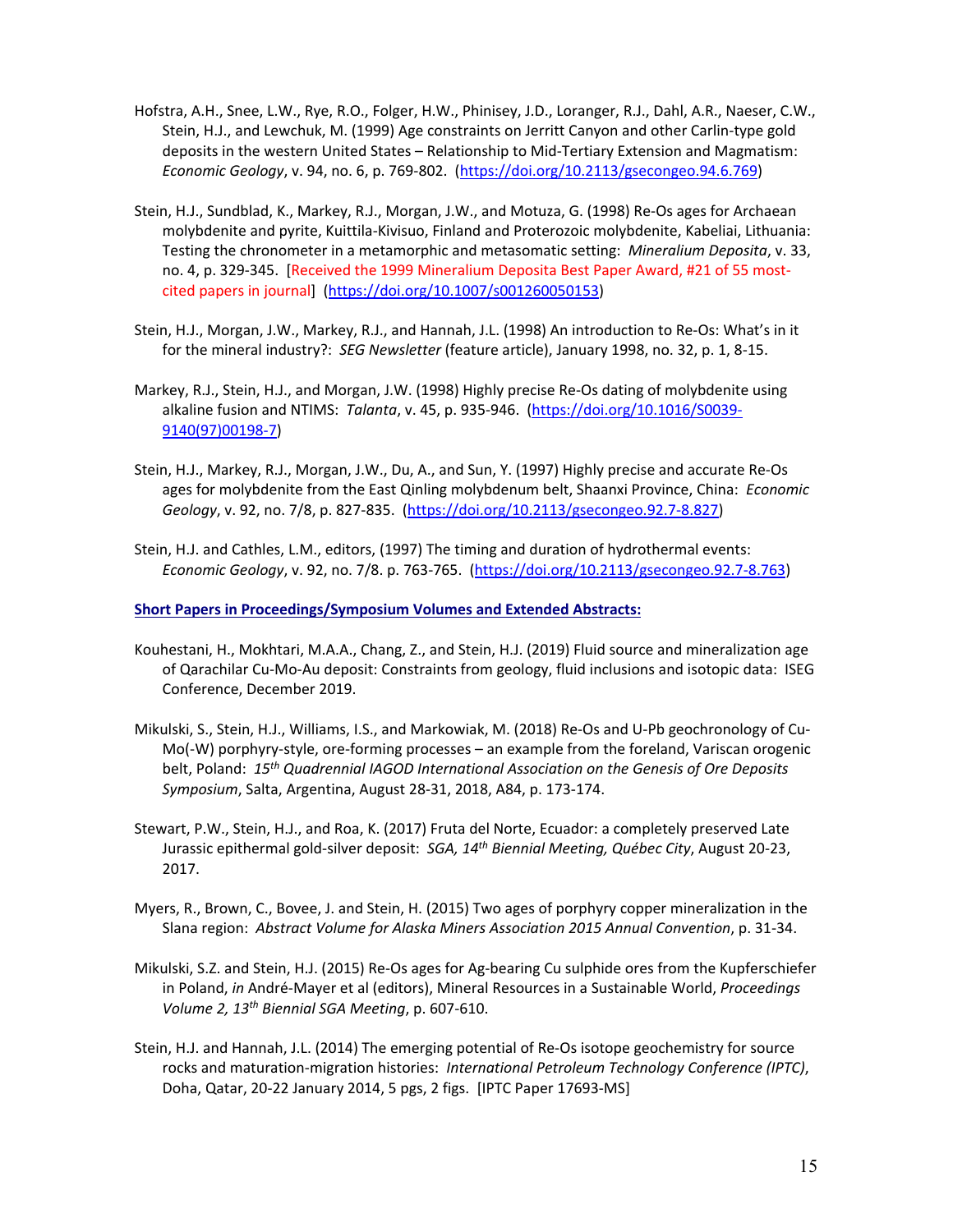- Hannah, J.L., Stein, H.J., Xu, G., Galimberti, R., and Nali, M. (2014) Age and composition of source rocks: new steps toward tracking hydrocarbon migration: *International Petroleum Technology Conference (IPTC)*, Doha, Qatar, 20‐22 January 2014, 4 pgs, 3 figs. [IPTC Paper 17600‐MS]
- Stein, H.J., Hannah, J.L., Yang, G., Galimberti, R., and Nali, M. (2014) Ordovician source rocks and Devonian oil expulsion on bolide impact at Siljan, Sweden – the Re‐Os story: *International Petroleum Technology Conference* (IPTC), Doha, Qatar, 20‐22 January 2014, 6 pgs, 4 figs. [IPTC Paper 17601‐MS]
- Georgiev, S., Stein, H., and Hannah, J. (2013) Correlation of Permo‐Triassic sections in Eastern Greenland and Western Canada based on Re‐Os and stable isotope data: First joint GSC‐GSA Meeting, Chengdu, *Acta Geologica Sinica* (English edition), v. 87 (supplement), p. 920‐922.
- Xu, G., Hannah, J.L., Stein, H.J., and Georgiev, S. (2013) Application of Re‐Os geochemistry to sedimentary basins: stratigraphic correlation oil – source correlation and paleo-environmental condition: First joint GSC‐GSA Meeting, Chengdu, *Acta Geologica Sinica* (English Edition), v. 87 (supplement), p. 602‐604.
- Torgersen, E., Viola, G., Sandstad, J.S., and Stein, H.J. (2013) Structural constraints of the formation of copper-rich mesothermal vein deposits in the Repparfjord tectonic window, northern Norway: *12th SGA Biennial Meeting 2013, Proceedings Volume*, v. 3, p. 1323‐1326.
- Mikulski, S.Z. and Stein, H.J. (2013) Re‐Os ages for sulphides from the (gold)‐polymetallic deposits in the eastern metamorphic cover of the Karkonosze massif (SW Poland): *12th SGA Biennial Meeting 2013, Proceedings Volume*, v. 1, p. 217‐220.
- Duncan, R., Stein, H., Hitzman, M., and Nelson, E. (2013) Age constraints on the Merlin molybdenum‐ rhenium deposit, Cloncurry district, Queensland, Australia: are we dealing with a unique addition to the IOCG family?: *12th SGA Biennial Meeting 2013, Proceedings Volume*, v. 3, p. 1359‐1362.
- Jones, M., Cudahy, T., Laukamp, C., Stein, H., and Leahey, T. (2011) Cu‐Au‐Mo‐Re‐(U) mineral systems – New insights from Kalman: Digging Deeper 9 Seminar, Queensland Geological Record 2011/09, p. 67‐70.
- Mikulski, S.Z. and Stein, H.J. (2011) Re‐Os ages for molybdenites from the Variscan Karkonosze massif and its eastern metamorphic cover (SW Poland):  $11<sup>th</sup>$  SGA biennial meeting, Antofagasta, Chile, p. 130‐132.
- Duncan, R., Hitzman, M., Lopez, G., Ramos, J., Duran, E., Cruise, M., and Stein, H. (2011) The San Fernando prospect, Baja California, México: a cousin to Andean iron oxide‐copper‐gold systems?: 11th SGA biennial meeting, Antofagasta, Chile, p. 503‐505.
- Duncan, R.J., Hitzman, M., Nelson, E., Stein, H., and Kirwin, D. (2009) Re‐Os molybdenite ages for the Southern Cloncurry IOCG district, Queensland, Australia: protracted mineralisation over 210 myr, *in* Williams, P.J., Rusk, B., and Oliver, N. (eds), "Smart Science for Exploration and Mining", *Proceedings of the Tenth Biennial SGA Meeting*, Townsville, Australia, p. 626‐628.
- Khin Zaw, Meffre, S., Kamvong, T., Khositanont, S., Stein, H., Vasconcelos, P. Golding, S. (2009) Geochronological and metallogenic framework of Cu‐Au skarn deposits along the Loei fold belt, Thailand and Lao PDR: *in* Williams, P.J., Rusk, B., and Oliver, N. (eds), Smart Science for Exploration and Mining, *Proceedings of the Tenth Biennial SGA Meeting*, Townsville, Australia, p. 309‐311.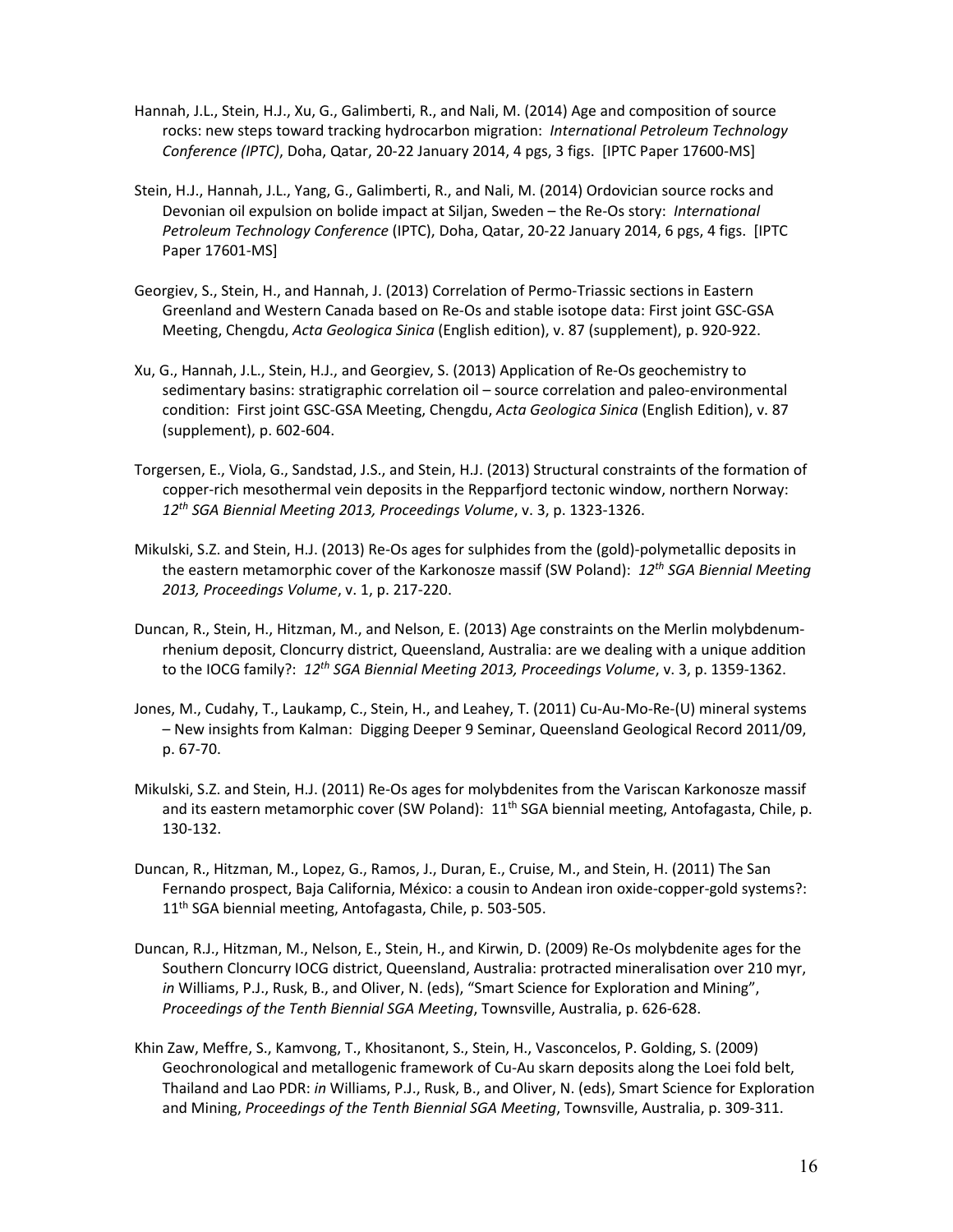- Bingen, B. and Stein, H.J. (2007) Fra gruvedrift til geoturisme: *GEO Magasin for Geomiljøet*, no. 4 (Juni), p. 24‐25.
- Bingen, B. and Stein, H.J. (2007) Nye aldersdateringer forteller den geologiske historien: *GEO Magasin for Geomiljøet*, no. 4 (Juni), p. 26‐28.
- Mikulski, S.Z., Stein, H.J., and Zimmerman, A. (2007) Re‐Os ages for molybdenites from the Variscan Strzegom‐Sobótka granite massif (SW Poland): *in* Andrews, C.J et al. (eds), *Digging Deeper*, Irish Association for Economic Geology, v. 1, p. 361‐364.
- Oberthür, T., Melcher, F., Henjes‐Kunst, F., Stein, H., Zimmerman, A., Gerdes, A., and El Ghorfi, M. (2007) Evidence for a Hercynian age for cobalt‐arsenide‐(gold) mineralization, Bou Azzer, Anti‐ Atlas, Morocco from new U‐Pb, Sm‐Nd and Re‐Os age determinations: *in* Andrews, C.J et al. (eds), *Digging Deeper*, Irish Association for Economic Geology, v. 1, p. 357‐360.
- Carriedo, J., Tornos, F., Velasco, F., and Stein, H. (2007) Complex structural and hydrothermal evolution of the Cala magnetite deposit, SW Iberia – an ICOG deposit?: *in* Andrews, C.J et al. (eds), *Digging Deeper*, Irish Association for Economic Geology, v. 2, p. 1351‐1354.
- Vallance, J., Fontboté, L., Markowski, A., Vennemann, T., Stein, H.J., Schaltegger, U., and Chiaradia, M. (2006) Hydrothermal fluid evolution and age of the Nambija oxidized gold skarn (Ecuador): *TRANSMET (Transport, dépôt, et dispersion naturelle des métaux)* meeting, Nancy, France, 6‐7 July 2006.
- Mironov, A. and Stein, H., Zimmerman, A., and Yang, G. (2006) Re‐Os dating of the Orekitkan molybdenum deposit (Russia), *in* Cherkasov, S. (editor), extended abstracts of the 12th Quadrennial IAGOD Symposium, "Understanding the genesis of ore deposits to meet the demand of the 21<sup>st</sup> century", 21-24 August 2006, Moscow, Russia, (CD-ROM Abstract #065, Program and Short Abstracts, p. 22).
- Bjerkgård, T., Stein, H., Sandstad, J.S., Bingen, B., and Moniz, A. (2006) Gold mineralization in the Txitonga group, Niassa province, Mozambique, at the latest Cambrian: *21st Colloquium of African Geology (CAG)*, July 2‐5, Maputo, Mozambique.
- Dilles, J.H., Field C.W., Houston, R.A., Kent, A.J.R., Zhang, L., Reed, M.H., Rusk, B.G., Miller, B., Martin, M.W., Rye R.O., Snee, L.W., and Stein, H.J. (2006) Lessons from Butte, Montana: exploration and mining applications from recent research: *Society of Economic Geologists (SEG) Meeting*, May 14‐ 16, Keystone, Colorado.
- Zimmerman, A., Stein, H., Hannah, J., Berza, T., and Kozelj, D. (2006) Linking metallogeny and tectonics along the Balkan‐Carpathian orogen by Re‐Os molybdenite dating: *SEG Conference*, Keystone, Colorado, May 14‐16, 2006.
- Braxton, D., Cooke, D., Dunlap, J., Norman, M., Reiners, P., Stein, H., and Waters, P. (2006) Constraining the timing of hypogene mineralization and supergene oxidation at the Boyongan and Bayugo porphyry Cu‐Au deposits, Mindanao, Philippines: *SEG Conference*, Keystone, Colorado, May 14‐16, 2006.
- Mikulski, S.Z., Stein, H.J., and Markey, R.J. (2005) Determinations of sulfide ages from Lower Silesia using the Re‐Os method: *Mineralogical Society of Poland, Special Papers*, v. 26, p. 215‐218.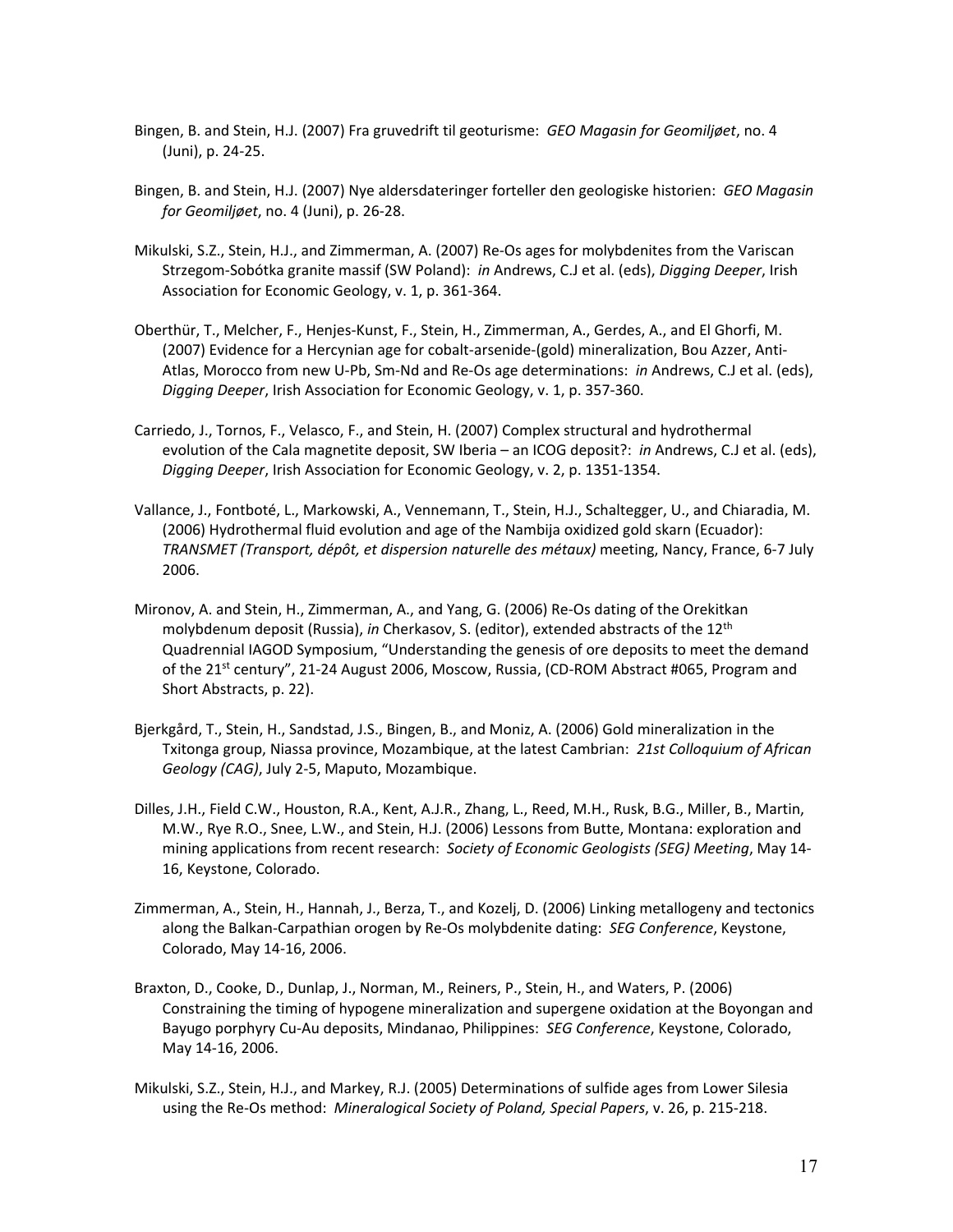- Bierlein, F.P., Coira, B., and Stein, H. (2005) Geochemical and isotopic constraints on Palaeozoic orogenic gold endowment and crustal evolution of the south central Andes, NW Argentina: *in* Mao, J. and Bierlein, F.P. (eds), *Mineral Deposit Research: Meeting the Global Challenge*, Springer, Berlin, p. 521‐524.
- Mikulski, S.Z. and Stein, H.J. (2005) Re‐Os age for molybdenite from the Variscan Strzegom‐Sobótka massif, SW Poland: *in* Mao, J. and Bierlein, F.P. (eds), *Mineral Deposit Research: Meeting the Global Challenge*, Springer, Berlin, p. 789‐792.
- Mikulski, S.Z., Markey, R.J., and Stein, H.J. (2005) Re‐Os ages for auriferous sulfides from the gold deposits in the Kaczawa Mountains (SW Poland): *in* Mao, J. and Bierlein, F.P. (eds), *Mineral Deposit Research: Meeting the Global Challenge*, Springer, Berlin, p. 793‐796.
- Mironov, A.G., Stein, H., Zimmerman, A., and Zhmodik, S.M. (2005) Dating of gold occurrences in the Sayan‐Baikal fold belt, southern Siberia, Russia: *in* Mao, J. and Bierlein, F.P. (eds), *Mineral Deposit Research: Meeting the Global Challenge*, Springer, Berlin, p. 797‐799.
- Stein, H.J., Markowiak, M., and Mikulski, S.Z. (2005) Metamorphic to magmatic transition captured at the Myszków Mo‐W deposit, southern Poland: *in* Mao, J. and Bierlein, F.P. (eds), *Mineral Deposit Research: Meeting the Global Challenge, Springer*, Berlin, p. 833‐836.
- Murakami, H., Watanabe, Y., and Stein, H. (2005) Re‐Os ages of molybdenite from the Tepeoba breccia‐centered Cu‐Mo‐Au deposit, western Turkey: brecciation triggered mineralization: *in* Mao, J. and Bierlein, F.P. (eds), *Mineral Deposit Research: Meeting the Global Challenge*, Springer, Berlin, p. 805‐808.
- Kohút, M., Stein, H.J., and Radvanec, M. (2004) Re‐Os dating of molybdenite from the Hnilec Permian granite‐related mineralization – its tectonic significance (Gemeric Unit, Slovakia): *Proceedings, Central European Tectonic Structure Group (CETEG)*, GeoLines, v. 17, p. 54‐55.
- Stein, H.J., Hannah, J.L., Morgan, J.W., and Scherstén, A. (2003) Parallel Re‐Os isochrons and high 187Os/188Os initial ratios: constraints on the origin of sulfide‐bearing anorthosite systems: *in* Duchesne, J.‐C. and Korneliussen, A. (editors), Ilmenite Deposits and Their Geological Environment: *Norges Geologiske Undersøkelse*, Special Publication No. 9, p. 47‐50.
- Bingen, B. and Stein, H. (2003) Re‐Os dating of the Ørsdalen W‐Mo district in Rogaland, S Norway, and its relationship to Sveconorwegian high‐grade metamorphic events: *in* Duchesne, J.‐C. and Korneliussen, A. (editors), Ilmenite Deposits and Their Geological Environment: *Norges Geologiske Undersøkelse*, Special Publication No. 9, p. 55‐57.
- Hannah, J.L. and Stein, H.J. (2003) Evidence from Re‐Os for the origin of sulphide concentrations in anorthosites: *in* Duchesne, J.‐C. and Korneliussen, A. (editors), Ilmenite Deposits and Their Geological Environment: *Norges Geologiske Undersøkelse*, Special Publication No. 9, p. 42‐45.
- Raith, J. G., Stein, H., and Kempe, U. (2003) Lumineszenz‐Untersuchungen an Scheelit und Re‐Os Datierung von Molybdänit aus der Scheelitlagerstätte Felbertal: *Mitteilungen der Österreichischen Mineralogischen Gesellschaft*, v. 148, p. 261‐263.
- Stein, H.J., Markey, R.J., and Zimmerman, A. (2003) Molybdenite and metamorphism in northern (Norrbotten) Sweden: evaluation of economic potential using the Re‐Os chronometer: *in*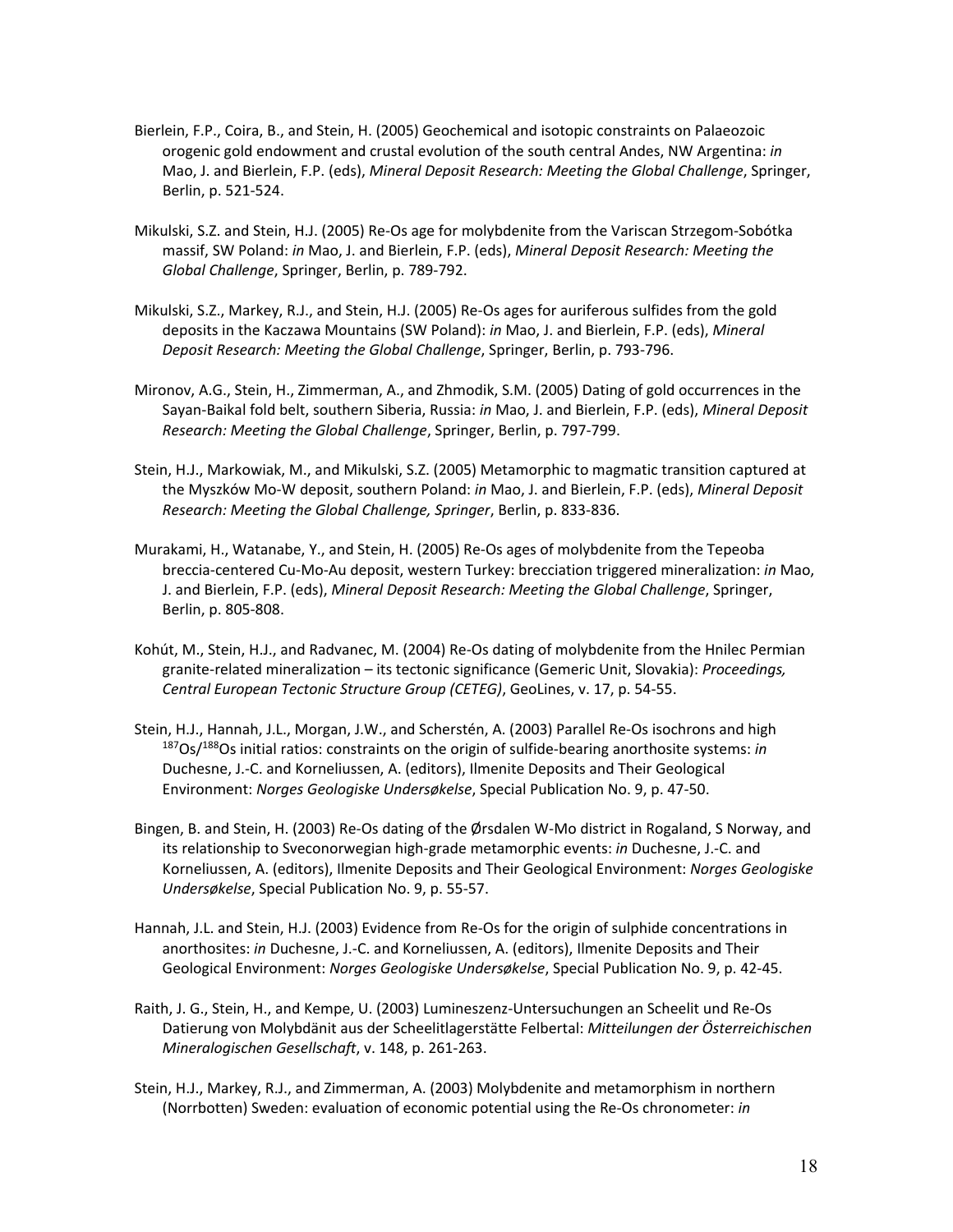Eliopoulos, D.G. et al. (eds), *Mineral Exploration and Sustainable Development*, Millpress, Rotterdam, p. 1111‐1114.

- Hannah, J.L. and Stein, H.J. (2003) Re‐Os systematics in syn‐sedimentary/diagenetic pyrite: precise ages and Os cycling: *in* Eliopoulos, D.G. et al. (eds), *Mineral Exploration and Sustainable Development*, Millpress, Rotterdam, p. 81‐84.
- Markey, R.J. and Stein, H.J. (2003) Dating young molybdenites: a primer: *in* Eliopoulos, D.G. et al. (eds), *Mineral Exploration and Sustainable Development*, Millpress, Rotterdam, p. 1001‐1004.
- Cannell, J., Cooke, D.R., Stein, H.J., and Markey, R.J. (2003) New paragenetically constrained Re‐Os molybdenite ages for El Teniente Cu‐Mo porphyry deposit, central Chile: *in* Eliopoulos, D.G. et al. (eds), *Mineral Exploration and Sustainable Development*, Millpress, Rotterdam, p. 255‐258.
- Drábek, M. and Stein, H. (2003) The age of formation of a marble in the Moldanubian Varied Group, Bohemian massif, Czech Republic, using Re‐Os dating of molybdenite: *in* Eliopoulos, D.G. et al. (eds), *Mineral Exploration and Sustainable Development*, Millpress, Rotterdam, p. 973‐976.
- Langthaler, K.J., Raith, J.G., Cornell, D.H., Stein, H.J., Markey, R., Melcher, F. (2003) Late Variscan Mo deposits of granitic origin – a metamorphosed example from the western Tauern Window, Austria: *in* Eliopoulos, D.G. et al. (eds), *Mineral Exploration and Sustainable Development*, Millpress, Rotterdam, p. 311‐313.
- Boni, M., Stein, H.J., Zimmerman, A., and Villa, I.M. (2003) Re‐Os age for molybdenite from SW Sardinia (Italy): a comparison with <sup>40</sup>Ar/<sup>39</sup>Ar dating of Variscan granitoids: *in* Eliopoulos, D.G. et al. (eds), *Mineral Exploration and Sustainable Development*, Millpress, Rotterdam, p. 247‐250.
- Berzina, A.P., Stein, H.J., Zimmerman, A., and Sotnikov, V.I. (2003) Re‐Os ages for molybdenite from porphyry Cu‐Mo and griesen Mo‐W deposits of southern Siberia (Russia) preserve metallogenic record: *in* Eliopoulos, D.G. et al. (eds), *Mineral Exploration and Sustainable Development*, Millpress, Rotterdam, p. 231‐234.
- Mao, J.W., Du, A.D., Stein, H.J., Wu, G.G., Li, Y.F., and Zang, W.S. (2003) Re‐Os dating of porphyry‐ skarn‐stratabound Cu‐Au‐Mo deposits in the Middle‐Lower Yangtze River metallogenic belt, China: implications for their genesis: *in* Eliopoulos, D.G. et al. (eds), *Mineral Exploration and Sustainable Development*, Millpress, Rotterdam, p. 323‐326.
- Zimmerman, A., Stein, H., Markey, R., Fanger, L., Heinrich, C., von Quadt, A., and Peytcheva, I. (2003) Re‐Os ages for the Elatsite Cu‐Au deposit, Srednogorie zone, Bulgaria: *in* Eliopoulos, D.G. et al. (eds), *Mineral Exploration and Sustainable Development*, Millpress, Rotterdam, p. 1253‐1256.
- Witt, W.K., Stein, H., and Cassidy, K.F. (2002) Leonora gold camp: 2.75 Ga gold mineralization overprinted by a 2.66‐2.64 Ga orogeny: *Bulletin – Australian Institute of Geoscientists*, v. 36, p. 237‐240.
- Raith, J.G., Stein, H.J., Cornell, D.H., and Langthaler, K. (2002) Re‐Os and U‐Pb age constraints for W and Mo deposits in the Tauern Window: *Erdwissenschaften in Österreich 2002* (Pangeo Austria I) 28‐30 June, Salzburg.
- Stein, H.J. (2001) Re‐Os dating of molybdenite, Coxey deposit, Red Mountain, B.C., Appendix 7 *in* Høy, T., Dunne, K.P.E., Metallogeny and Mineral Deposits of the Nelson‐Rossland Map Area: Part II: The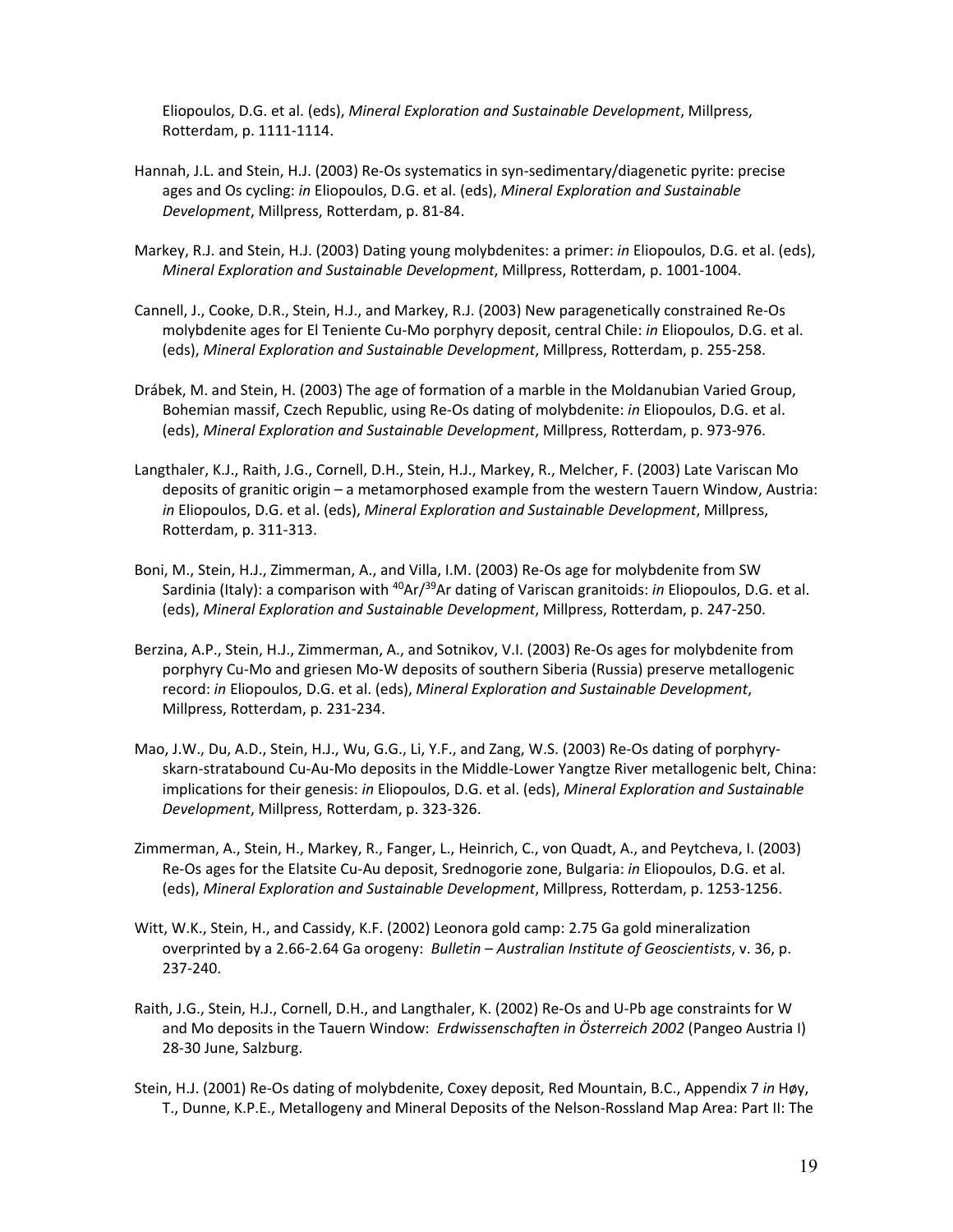Early Jurassic Rossland Group, Southeastern British Columbia: *British Columbia Ministry of Energy and Mines*, Bulletin 109, 195 p.

- Stein, H.J., Markey, R.J., Morgan, J.W., Selby, D., Creaser, R.A., McCuaig, T.C., and Behn, M. (2001) Re‐ Os dating of Boddington molybdenites, SW Yilgarn: two Au mineralization events: *AGSO‐ Geoscience Australia*, Record 2001/37, p. 469‐471.
- McCuaig, T.C., Behn, M., Stein, H.J., Hagemann, S.G., McNaughton, N., Cassidy, K.F., Champion, D., and Wyborn, L. (2001) The Boddington gold mine: a new style of Archaean Au‐Cu deposit: *AGSO‐ Geoscience Australia*, Record 2001/37, p. 453‐455.
- Stein, H.J., Markey, R.J., Morgan, J.W., Hannah, J.L., and Scherstén, A. (2001) The remarkable Re‐Os chronometer in molybdenite: how and why it works (with a comparative look at the Lobash Mo deposit, Russia), *in* Piestrzyński et al. (eds), *Mineral Deposits at the Beginning of the 21st Century*, Swets & Zeitlinger Publishers Lisse, p. 1099‐1102.
- Zachariáš, J. and Stein, H.J. (2001) Re‐Os ages of Variscan hydrothermal gold mineralizations, Central Bohemian metallogenetic zone, Czech Republic, *in* Piestrzyński et al. (eds), *Mineral Deposits at the Beginning of the 21st Century*, Swets & Zeitlinger Publishers Lisse, p. 851‐854.
- Hannah, J.L. and Stein, H.J. (2001) Re-Os isotopic evidence for the origin of sulfide occurrences in anorthosite‐dominated plutonic suites, *in* Piestrzyński et al. (eds), *Mineral Deposits at the Beginning of the 21st Century*, Swets & Zeitlinger Publishers Lisse, p. 587‐590.
- Wiszniewska, J. Duchesne, J.‐C., Stein, H.J., and Jedrysek, M.O. (2001) Petrologic and isotopic evidence for crustal source of ore‐bearing Suwalki anorthosites, Poland: *in* Piestrzyński et al. (eds): *Mineral Deposits at the Beginning of the 21st Century*, Swets & Zeitlinger Publishers Lisse, p. 635‐638.
- Stein, H.J., Hannah, J.L., Morgan, J.W., Scherstén, A., and Wiszniewska J (2001) Parallel Re‐Os isochrons and high <sup>187</sup>Os/<sup>188</sup>Os initial ratios: constraints on the origin of the Suwalki anorthosite massif, northeast Poland: *Ilmenite Deposits in the Rogaland Anorthosite Province, South Norway, NGU Report No. 2001.042*, p. 135‐136.
- Hannah, J.L. and Stein, H.J. (2001) Evidence from Re‐Os for the origin of sulfide concentrations in anorthosites: *Ilmenite Deposits in the Rogaland Anorthosite Province, South Norway, NGU Report No. 2001.042*, p. 60‐62.
- Bingen, B. and Stein, H. (2001) Re‐Os dating of the Ørsdalen W‐Mo district in Rogaland, S Norway, and its relationship to Sveconorwegian high‐grade metamorphism: *Ilmenite Deposits in the Rogaland Anorthosite Province, South Norway, NGU Report No. 2001.042*, p. 15‐18.
- Stein, H.J. (2001) The remarkable Re‐Os chronometer in molybdenite: comparisons with U‐Pb, Rb‐Sr, K‐Ar, and 40Ar/39Ar clocks in ore‐forming environments: *2001 ‐ A Hydrothermal Odyssey, Extended Conference Abstracts, 17‐19th May, Townsville, Queensland, Australia, EGRU Contribution 59*, p. 189‐190.
- Gauthier, L., Hall, G., Stein, H., and Schaltegger, U. (2001) The Osborne deposit, Cloncurry district: a 1595 Ma Cu‐Au skarn deposit: *2001 ‐ A Hydrothermal Odyssey, Extended Conference Abstracts, 17‐19th May, Townsville, Queensland, Australia, EGRU Contribution 59*, p. 58‐59.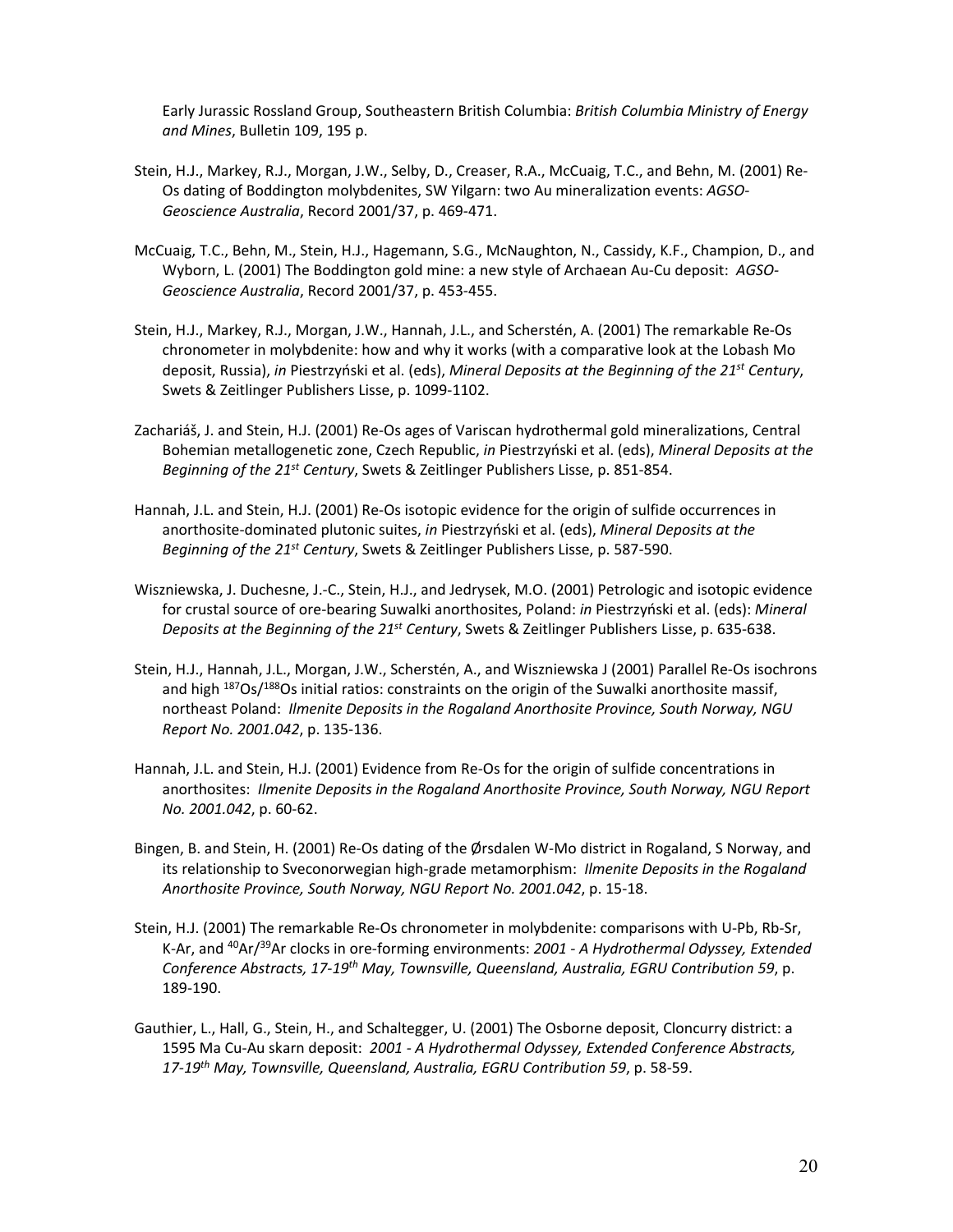- Rubenach, M., Adshead, N., Oliver, N., Tullemans, F., Esser, D., and Stein, H. (2001) The Osbourne Cu‐ Au deposit: geochronology and genesis of mineralization in relation to host albitites and ironstones: *2001 ‐ A Hydrothermal Odyssey, Extended Conference Abstracts, 17‐19th May, Townsville, Queensland, Australia, EGRU Contribution 59*, p. 172‐173.
- Raith, J.G., Stein, H.J., and Markey, R.J. (1999) Dating stratabound tungsten deposits with the Re‐Os method – an example from western Namaqualand, South Africa, *in* Stanley, C.J., *et al* (eds.), *Mineral Deposits: Processes to Processing*, v. 2, Balkema, Rotterdam, p. 1283‐1286.
- Stein, H.J., Morgan, J.W., Markey, R.J., and Hannah, J.L. (1999) The status of the Re‐Os chronometer for dating sulfides and oxides, *in* Stanley, C.J., *et al* (eds.), *Mineral Deposits: Processes to Processing*, v. 2, Balkema, Rotterdam, p. 1291‐1294.
- Torrealday, H.I., Hitzman, M.W., Stein, H.J., Markey, R.J., Armstrong, R., and Broughton, D. (1999) Re‐ Os and U‐Pb dating of molybdenite and monazite from mineralized veins from the Kansanshi copper deposit, Zambia, *in* Stanley, C.J., *et al* (eds.), *Mineral Deposits: Processes to Processing*, v. 2, Balkema, Rotterdam, p. 1295‐1297.
- Stepanyuk, L.M., Bibikova, E.V., Claesson, S., Stein, H.J., Bogdanova, S.V., Skobelev, V.M. (1999) Geochronological and petrological evidence for far-field effects of 2.1-2.0 Ga convergent tectonics in the western Ukrainian shield: *Seventh Eurobridge Workshop* – Between EUROBRIDGE and TESZ, Abstract Volume, Polish Geological Institute, p. 80‐82.
- Wiszniewska, J., Duchesne, J‐C., Claesson, S., Stein, H., and Morgan, J. (1999) Geochemical constraints on the origin of the Suwalki anorthosite massif and related Fe‐Ti‐V ores, NE Poland: *Seventh Eurobridge Workshop* – Between EUROBRIDGE and TESZ, Abstract Volume, Polish Geological Institute, p. 89‐91.
- Stein, H.J., Morgan, J.W., Markey, R.J., and Hannah, J.L. (1999) Re‐Os dating of Au deposits in Precambrian terranes, *in* Cook, N.J. and Sundblad, K. (eds.), Precambrian gold in the Fennoscandian and Ukrainian Shields and related areas: *Au '99 Trondheim*, Norway, p. 144‐147.
- Stein, H.J., Sundblad, K., Markey, R.J., Sivoronov, A.A., Bobrov, A.A., Malyuk, B.I., and Pavlun, M.M. (1998) <sup>187</sup>Re-<sup>187</sup>Os ages for molybdenites from the Maiske and Sergeevske Au deposits, Ukraine: *Geophysical Journal*, no. 4, p. 114‐117.
- Stein, H.J., Morgan, J.W., Markey, R.J., and Wiszniewska, J. (1998) A Re‐Os study of the Suwalki anorthosite massif, northeast Poland: *Geophysical Journal*, no. 4, p. 111‐114.
- Stein, H.J., Markey, R.J., Morgan, J.W., Hannah, J.L., Zák, K., and Sundblad, K. (1997) Re‐Os dating of shear‐hosted Au deposits using molybdenite: *in* Papunen, H. (ed.), *Mineral Deposits: Research And Exploration ‐‐ Where Do They Meet?,* A.A. Balkema, Rotterdam, p. 313‐317.
- Markey, R.J., Stein, H.J., and Morgan, J.W. (1997) Highly precise Re‐Os dating of molybdenite using alkaline fusion and NTIMS: *in* Papunen, H. (ed.), *Mineral Deposits: Research And Exploration ‐‐ Where Do They Meet?,* A.A. Balkema, Rotterdam, p. 957‐960.
- Stein, H.J., Markey, R.J., Morgan, J.W., Sundblad, K., and Larin, A. (1996) Re‐Os dating of molybdenites from Pitkäranta, Russia reveals two temporally distinct periods of ore formation: A rapakivi granite mask on Late Svecofennian Mo‐W ores: *7th International Symposium, Rapakivi Granites and Related Rock*s*,* Helsinki, p. 68‐70.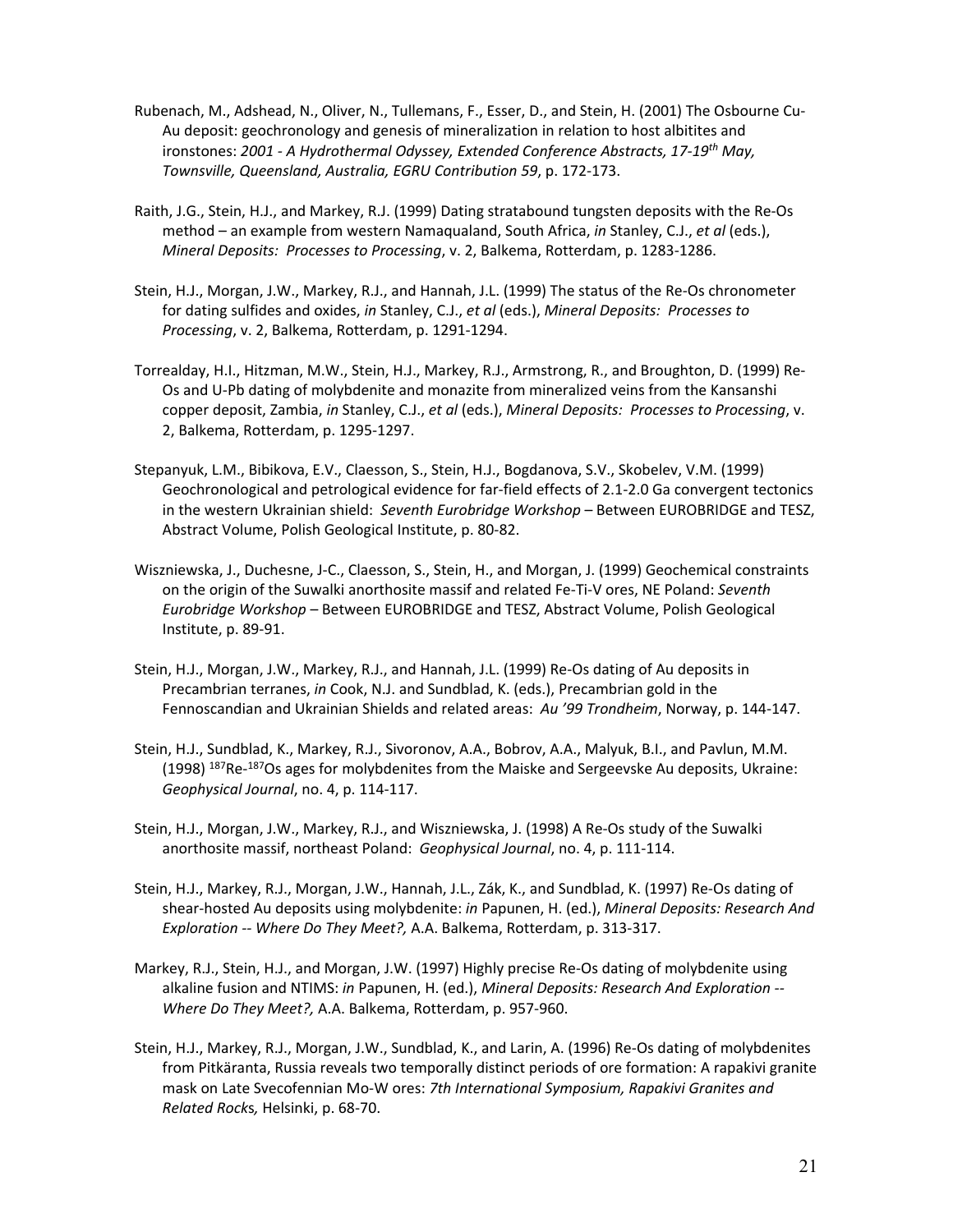- Sundblad, K., Stein, H.J., Markey, R.J., Morgan, J.W., and Bergman, T. (1996) Re‐Os age and geochemistry of highly‐evolved granites associated with Mo and W ore deposits in Bergslagen, Sweden*: 7th International Symposium, Rapakivi Granites and Related Rocks*, Helsinki, p. 73‐74.
- Stein, H.J., Sundblad, K., Markey, R.J., and Morgan, J.W. (1995) Re‐Os ages for Precambrian molybdenites from Kuittila, Finland and Kabeliai, Lithuania: *in* Pašava, J. Kríbek, B., and Zák, K. (eds.), *Mineral Deposits: From Their Origin to Their Environmental Impacts*: A.A. Balkema, Rotterdam, p. 525‐530.
- Hannah, J.L., Doolan, K.L., and Stein, H.J. (1995) Fluid evolution in the Mount Emmons porphyry molybdenum system, Colorado: from molybdenum stockwork to base‐metal vein: *in* Pašava, J. Kríbek, B., and Zák, K. (eds), *Mineral Deposits: From Their Origin to Their Environmental Impacts*: A.A. Balkema, Rotterdam, p. 447‐450.
- Stein, H.J., Sundblad, K., Markey, R.J., Morgan, J.W., and Kouvo, O. (1995) New method for precise Re‐ Os dating reveals two generations of molybdenite at Mätäsvaara, Karelian Province of eastern Finland: *in* Glebovitsky, V.A. and Kotov, A.B. (eds.), *Precambrian of Europe: Stratigraphy, Structure, Evolution and Mineralization (MAEGS‐ 9),* abstract volume, sponsored by the Russian Academy of Sciences and Institute of Precambrian Geology and Geochronology, St. Petersburg, Russian Federation, p. 112‐113.

### **Abstracts:**

- Park, J., Stein, H., Hannah, J., Georgiev, S., Yang, G. (2022) A new proxy for paleoenvironment using zirconium and hafnium: 2022 Jurassic Conference, Budapest, Hungary, August 29‐Sept 2, 2022.
- Georgiev, S.V., Stein, H.J., Hannah, J.L. (2022) Re‐Os dating of Jurassic strata: achievements, challenges and future directions: 2022 Jurassic Conference, Budapest, Hungary, August 29‐Sept 2, 2022.
- Stein, H.J., Ilmen, S., Oberthur, T., Zimmerman, A., Simonsen, S., Maacha, L., and Zouhair, M. (2022) A Devonian Re‐Os age for the Bou Azzer Co‐Ni‐As deposit, Morocco: SEG Conference: Minerals for Our Future, August 27‐30, 2022, Denver.
- Hannah, J., Stein, H., Zimmerman, A., Bindi, L., and Jaszczak, J.A. (2022) Cylindrical whiskers of merelaniite give Re‐Os minimum age for close of Pan African deformation, Merelani tanzanite deposit, Tanzania: *Goldschmidt Geochemistry Conference*, Honolulu, Hawaii, July 10‐15, 2022.
- Caetano, B., de Medeiros, S.R., Schmitt, R., Stein, H., Hannah, J., de Moraes Rios‐Netto, A. (2022) Re‐Os depositional age of black shales from Araripe Basin: timing of proto‐Atlantic Ocean ingression into interior NE Brazil: *Goldschmidt Geochemistry Conference*, Honolulu, Hawaii, July 10‐15, 2022.
- Stein, H. and Hannah, J. (2022) Picking low‐hanging fruit and revising the critical minerals inventory: *Goldschmidt Geochemistry Conference*, Honolulu, Hawaii, July 10‐15, 2022.
- Park, J., Stein, H., Georgiev, S., and Hannah, J. (2022) Degradation of mercury (Hg) signals on incipient weathering calls attention to the use of Hg from outcrops as a volcanic paleoproxy: *Goldschmidt Geochemistry Conference*, Honolulu, Hawaii, July 10‐15, 2022.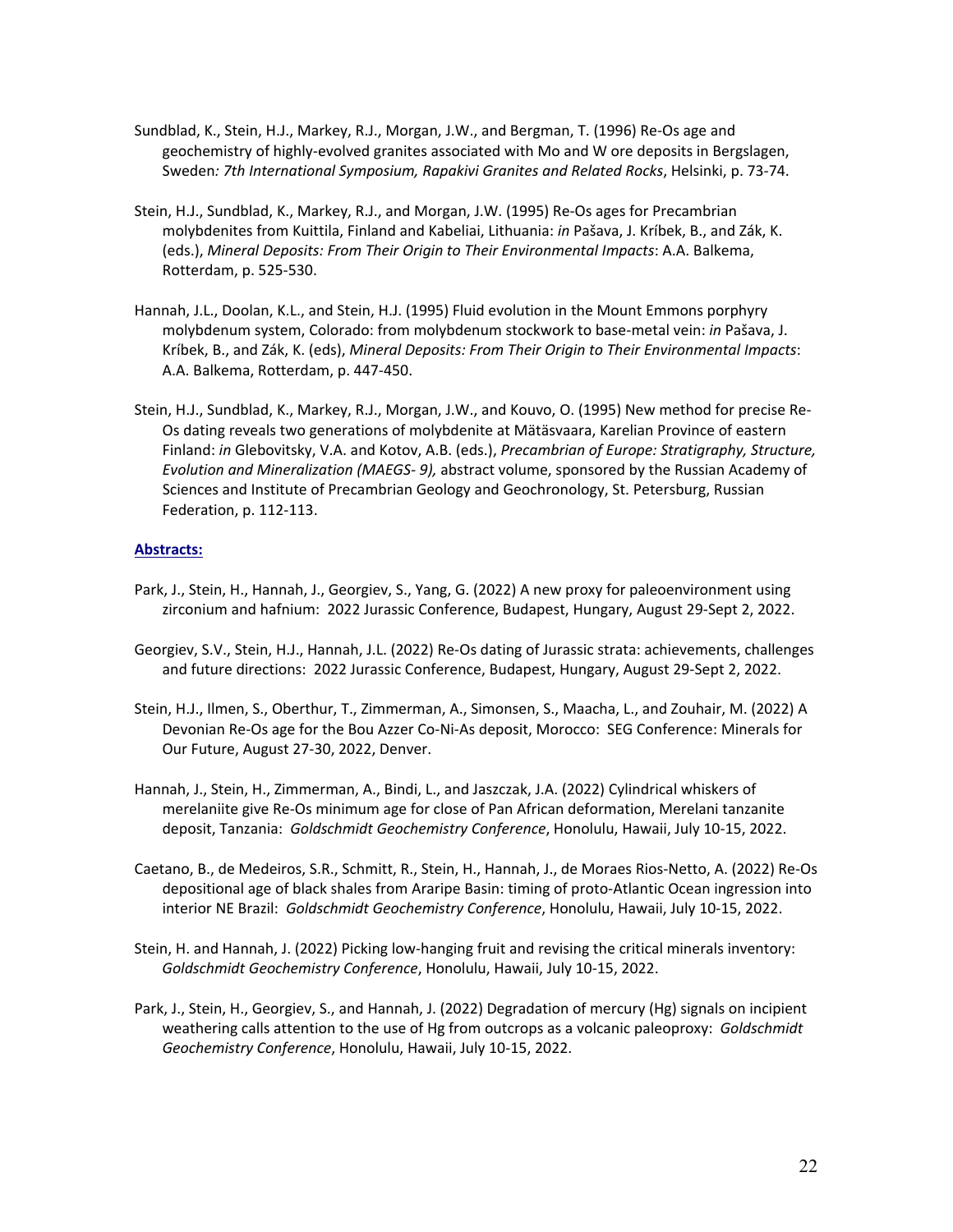- Stein, H.J., Hannah, J., Rameil, N., and Pedersen, J.H. (2022) Slow and steady or episodically catastrophic? Timescales and processes for hydrocarbon and metallic resource development: *EGU General Assembly*, Vienna, April 3‐8, 2022.
- Park, J., Stein, H., Georgiev, S., and Hannah, J. (2022) Degradation of mercury (Hg) signals on incipient weathering refines use of Hg as a volcanic paleoproxy: *EGU General Assembly*, Vienna, April 3‐8, 2022.
- Van Rijsingen, E., Stein, H., Montanari, A., Jesus‐Rydin, C., Glaves, H. (2022) Towards an academic evaluation system that celebrates diversity of talent: *EGU General Assembly, Great Debate*, April 3‐8, 2022, Vienna, Austria.
- Mateo, L., Hanchar, J.M., Tornos, F., Stein, H., Delgado, Antonio, and Villa, I.M. (2021) The Montecristo iron oxide‐copper‐gold (IOCG) district in northern Chile: new evidence about the genetic relationship between IOCG and magnetite‐(apatite) deposits: *Geological Society of America Annual Meeting*, October 10‐13, 2021, Portland, Oregon, USA.
- Stein, H., Hannah, J., Rameil, N., and Pedersen, J.H. (2021) Timing of porosity development, hydrocarbon migration and charging through rhenium‐osmium (Re‐Os) dating of base metal sulfides sphalerite and galena: *AAPG Annual Convention*, Denver, September 26‐October 1, 2021.
- Stein, H., Ilmen, S., Oberthür, T., Zimmerman, A., Maacha, L., Zouhair, M. (2021) Molybdenite under stress: dating the contrarian Bou Azzer Co‐Ni‐As deposit, Morocco: *Goldschmidt Geochemistry Conference*, July 4‐9, 2021, Lyon, France (virtual only).
- Park, J., Stein, H.J., Hannah, J.L., Georgiev, S.V., Yang, G., Hammer, Ø., and Olaussen, S. (2021) Age of the J/K boundary using Re‐Os geochronology of black shale from central Spitsbergen, Svalbard: *Goldschmidt Geochemistry Conference*, July 4‐9, 2021, Lyon, France (virtual only).
- Stein, H.J. (2020  $\rightarrow$  2021) How two unassuming elements, Re and Os, assumed acclaim in the geosciences: *EGU Meeting*, May 3‐8, 2020, Vienna, moved to April 19‐30, 2021 (virtual only). [Robert Wilhelm Bunsen Medal Lecture]
- Stein, H.J. (2020 → 2021) The first and second opening of Pandora's Box How Re‐Os changed resource geology: *SEG 2020 Vision: Celebrating a Century of Discovery, Game Changers – The First Hundred Years*, Abstract #3401, Whistler, BC, Canada, September 15‐18, 2020, moved to September 14‐17, 2021, same location. [Invited Keynote Lecture]
- Boni, M., Stein, H., Balassone, G., Yang, G., and Mondillo, N. (2020 → 2021) Re‐Os analyses of wulfenite (PbMoO4) in the oxidation zone of the Alpine Zn(Pb) deposits: *SEG 2020 Vision: Celebrating a Century of Discovery*, Whistler, BC, Canada, September 15‐18, 2020, moved to September 14‐17, 2021, same location.
- Hurtig, N.C., Stein, H.J., and Hannah, J.L. (2021) Relevance of hydrocarbon‐water trace metal partitioning and Re‐Os geochronology for sedimentary‐hosted ore deposits and petroleum systems: *SEG 2020 Vision: Celebrating a Century of Discovery*, Whistler, BC, Canada, September 15‐18, 2020, moved to September 14‐17, 2021, same location.
- Park, J., Stein, H.J., Hannah, J.L., Georgiev, S.V., Yang, G., Hammer, Ø., and Olaussen, S. (2021) Re‐Os geochronology of black shale from central Spitsbergen, Svalbard: a stepping stone toward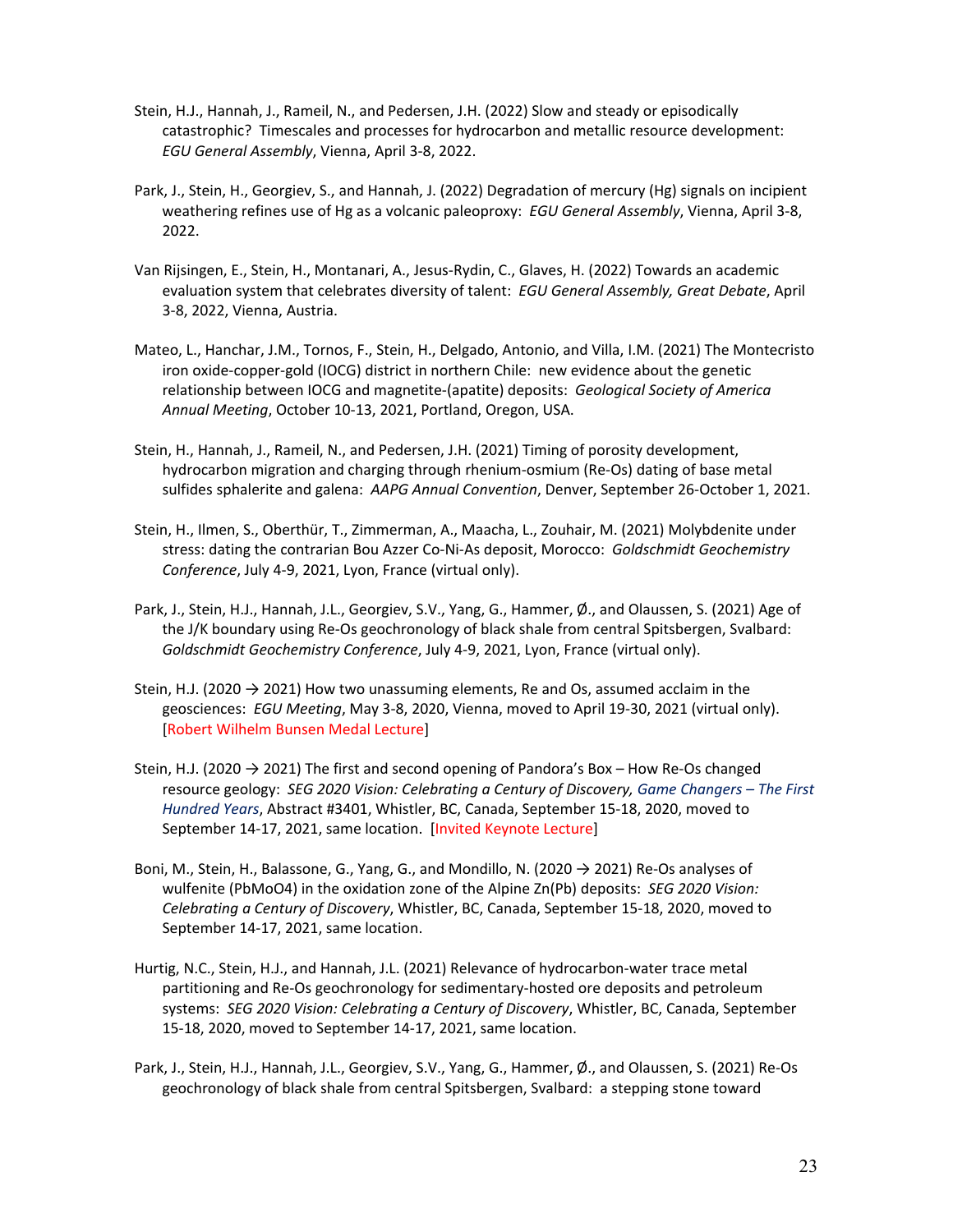establishing the age of the J/K boundary: *NGF Abstracts and Proceedings*, no. 1, p. 58‐59. [Vinterkonferansen, January 6‐8, 2021, Trondheim, Norway (virtual only).]

- Stein, H.J. and Hannah, J.L. (2020) Hg in petroleum systems and sulfide: are we missing the real anomalies?: *Goldschmidt Geochemistry Conference*, Honolulu, Hawaii, June 21‐26, 2020.
- Hannah, J.L., Stein, H.J., Goswami, V., and Dypvik, H. (2020) Re‐Os chronology of the Mjølnir meteorite impact crater, Barents Sea: Impact age and seawater recovery: *Goldschmidt Geochemistry Conference*, Honolulu, Hawaii, June 21‐26, 2020.
- Hurtig, N.C., Stein, H.J., and Hannah, J.L. (2020) Water‐oil metal partitioning and Re‐Os geochronology of hydrocarbons: Implications for basinal systems: *Goldschmidt Geochemistry Conference*, Honolulu, Hawaii, June 21‐26, 2020.
- Yang, G., Zimmerman, A., Stein, H.J., and Hannah, J.L. (2020) Molybdenite <sup>187</sup>Re-<sup>187</sup>Os age variance at the macroscale using ID‐NTIMS: *Goldschmidt Geochemistry Conference*, Honolulu, Hawaii, June 21‐26, 2020.
- Zimmerman, A., Hannah, J.L., and Stein, H.J. (2020) The curious case of elevated thumbnail mercury content: *Goldschmidt Geochemistry Conference*, Honolulu, Hawaii, June 21‐26, 2020.
- Sarangi, S., Stein, H., Srinivasan, R., Kesarwani, M., Swain, S.K., Vasudev, V.N. (2020) Re‐Os dating of auriferous LLHR pyrite and SHRIMP U‐Pb zircon age for host granitoids: Implications for the origin of the Jonnagiri gold deposits, Dharwar Craton, Southern India: *Goldschmidt Geochemistry Conference*, Honolulu, Hawaii, June 21‐26, 2020.
- Stein, H.J., Hannah, J.L., Georgiev, S.V., Goswami, V., Zimmerman, Z., and Yang, G. (2020) Introducing the Re‐Os‐Hg trio – A powerful new combination for source rock characterization and predicting Hg levels in oils: *AAPG Annual Convention and Exhibition*, Houston, Texas, June 7‐10, 2020.
- Barrier, J., Runyon, S., Chapman, J., Stein, H., and Brown, T.R. (2020) Rattlesnake Hills alkaline porphyry Au of central Wyoming: evolution of an igneous complex and mineralization: *GSA Rocky Mountain Section Meeting*, Provo, UT, May 4‐5, 2020.
- Mateo, L., Hanchar, J.M., Tornos, F., Stein, H., Delgado, A. (2020) Geochemical and chronological relationships between magnetite‐apatite (MtAp) and iron oxide‐copper‐gold (IOCG) mineralization: *GeoConvention*, Calgary, Canada, May 11‐13, 2020.
- Goswami, V., Hannah, J., Stein, H., Ahlberg, P., Lundberg, F., Maletz, J. (2020) Direct radiometric (Re‐ Os) dating of macroplankton at the Lower‐Middle Ordovician boundary (Floian‐Dapingian stage boundary) from Tøyen Shale, southern Sweden: *36th International Geological Congress (IGC)*, Delhi, India, March 2‐8, 2020.
- Goswami, V., Stein, H., and Hannah, J. (2020) Hg and Os<sub>i</sub> in K-Pg boundary (Fish Clay) section at Stevns Klint, Denmark: Links to Deccan volcanism: *36th International Geological Congress (IGC)*, Delhi, India, March 2‐8, 2020.
- Stein, H.J., Hannah, J.L., Goswami, V., and Dypvik, H. (2020) Re‐Os dating of the Mjølnir meteorite impact, Barents Sea: *34th Nordic Geological Winter Meeting*, NGF Abstracts and Proceedings, No. 1, p. 202‐203.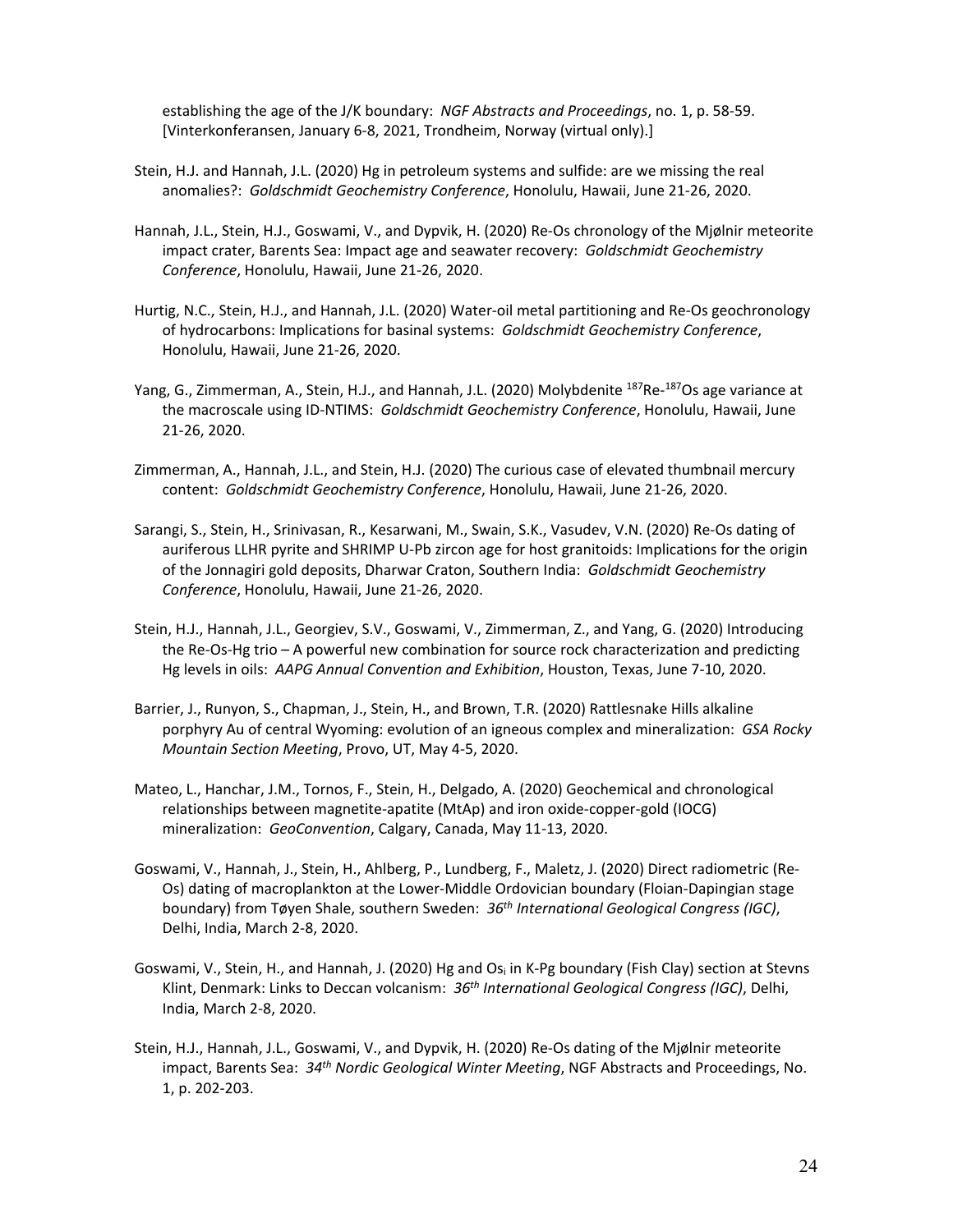- Hannah, J.L., Stein, H.J., Goswami, V., and Ahlberg, P. (2020) Tracking the timing of climatic variation from the Cambrian into the Early Silurian: Re‐Os isotope geochemistry of the Lower Paleozoic section in Sweden: *34th Nordic Geological Winter Meeting*, NGF Abstracts and Proceedings, No. 1, p. 82‐83.
- Molnár, F., O'Brien, H., Stein, H., Kurhila, M., and Lahaye, Y. (2020) Timing of formation of orogenic gold deposits during the Svecofennian orogeny in the northern part of the Fennoscandian shield: *34th Nordic Geological Winter Meeting*, NGF Abstracts and Proceedings, No. 1, p. 143‐144.
- Stein, H.J. and Hannah, J.L. (2019) Re‐Os for resource geology the unifying dimension of time and the interrogator of internal‐external fluids in basins: abstract volume for *CREGU 40th Anniversary*, international workshop on "Basins and Resources", Nancy, France, November 13‐15, 2019, p. 18.
- Hannah, J.L. and Stein, H.J. (2019) Redox sensitive metals recorders of fluid and metal sources and transport in sedimentary basins: abstract volume for *CREGU 40th Anniversary*, international workshop on "Basins and Resources", Nancy, France, November 13‐15, 2019, p. 30.
- Stein, H.J. (2019) Bend me, shape me, molybdenite: spokes on the crustal Re‐Os wheel: *Goldschmidt Conference*, August 18‐23, 2019, Barcelona. [F. Earl Ingerson Lecture]
- Hannah, J.L., Stein, H.J., Yang, G., Ebbestad, J.‐O. R. (2019) Extending the seawater Os isotope curve through the lower Paleozoic: *Goldschmidt Conference*, August 18‐23, 2019, Barcelona.
- Georgiev, S.V., Stein, H.J., Hannah, J.L., and Cloquet, C. (2019) Stable isotopes of Hg (mercury) as an oil‐source rock correlation tool: *Goldschmidt Conference*, August 18‐23, 2019, Barcelona.
- Goswami, V., Hannah, J., Stein, H., Ahlberg, P., Lundberg, F., and Maletz, J. (2019) Age and geochemistry of black shales from Baltica margins: role of tectonics in marine productivity and water column anoxia: *Goldschmidt Conference*, August 18‐23, 2019, Barcelona.
- Yang, G., Zimmerman, A., Hurtig, N.C., Georgiev, S., Goswami, V., Hannah, J.L., and Stein, H.J. (2019) Optimal extraction and purification of Re from geological samples: the role of coarse anion resin beads: *Goldschmidt Conference*, August 18‐23, 2019, Barcelona.
- Zimmerman, A., Yang, G., Georgiev, S.V., Goswami, V., Hannah, J.L., and Stein, H.J. (2019) Applying recent advancements in Re‐Os methodology to molybdenite: *Goldschmidt Conference*, August 18‐ 23, 2019, Barcelona.
- Stein, H.J. and Hannah, J.L. (2019) The Geological Time Scale according to Re‐Os (Rhenium‐Osmium): Società Geologica Italiana, Roma, p. 419, STRATI Meeting, July 2‐5, 2019, Milan.
- Stein, H.J. and Hannah, J.L. (2019) Re‐Os geochronology for petroleum exploration starting materials for construction of whole petroleum systems: AAPG meeting, May 19‐22, 2019, San Antonio.
- Stein, H., Hannah, J., Georgiev, S., Goswami, V., Yang, G. (2019) The Revolutionary Role of Re‐Os in Reviewing Earth's Sedimentary Record: *Geophysical Research Abstracts*, v. 21, EGU2019‐17834‐1.
- Stein, H., Hannah, J., and Zimmerman, A. (2019) Using Equality and Diversity as a Façade for Control: *Geophysical Research Abstracts*, v. 21, EGU2019‐17834‐1.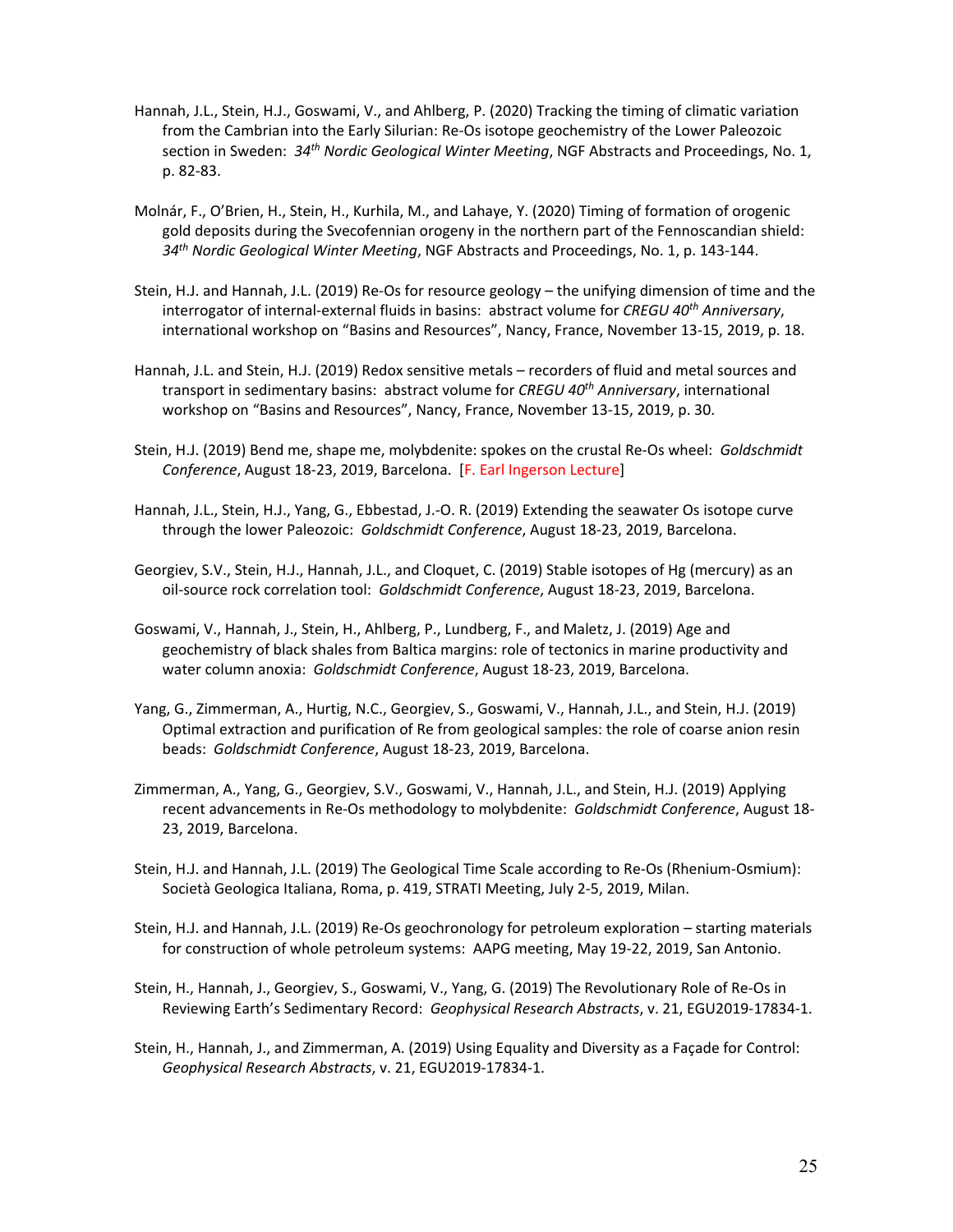- Stein, H. and Hannah, J. (2019) Fluids implicated in hydrocarbon migration: Identifying the culprits: *NGF Abstracts and Proceedings*, v. 1, p. 94.
- Stein, H.J. and Hannah, J.L. (2018) Applying Re‐Os geochemistry for innovative research on metallic ore deposits and hydrocarbons: *Kongres Surowcowy*, Rytro, Poland, November 20‐23, 2018, PGI‐PRI (Polish Geological Institute) v. 2, p. 4‐5. ISBN 978‐83‐62922‐96‐3.
- Stein, H.J. and Hannah, J.L. (2018) Fluids implicated in hydrocarbon migration: identifying the perpetrators in rifted margins: 2018 Conjugate Margins Conference (CMC), Halifax, Nova Scotia, August 19‐22, 2019, *Atlantic Geology*, v. 54, p. 462‐463.
- Hall, W.S., Stein, H.J., Kylander‐Clark, A.R.C., Knight, C., Kuiper, Y.D., Enders, M.S., and Hitzman, M.W. (2018) Re-Os and U-Th-Pb age constraints on host rocks and mineralization events in the Kalahari Copperbelt, Botswana: *SEG Conference*, Keystone, CO, September 22‐25, 2018.
- Hurtig, N.C., Stein, H.J., Hannah, J.L., Hanley, J., Gysi, A.P., and Georgiev, S.V., (2018) The importance of hydrocarbon‐water interaction in sedimentary‐hosted ore deposits: *SEG Conference*, Keystone, CO, September 22‐25, 2018.
- Stein, H.J. and Hannah, J.L. (2018) Leap of faith between geochemistry and chemistry: *International Conference on Coordination Chemistry* (ICCC), Sendai, Japan, July 30 to August 4, 2018.
- Yang, G., Zimmerman, A., Stein, H.J., and Hannah, J.L. (2018) Comment on recent study of Re and 187Os decoupling in molybdenite using nanoscale technology: *Goldschmidt Conference*, Boston, August 12‐17, 2018.
- Georgiev, S.V., Stein, H.J., Hannah, J.L., Yang, G., Hurtig, N.C., Dons, C.E., Pedersen, J.H., and DiPrimio, R. (2018) Temporal evolution of the Brynhild petroleum system, North Sea: *Goldschmidt Conference*, Boston, August 12‐17, 2018.
- Hannah, J., Stein, H., Yang, G., Markey, R., Tohver, E., Kjøll, H.‐J., Torsvik, T. (2018) Melt water surge at end Marinoan glaciation: Os isotopic evidence: *Goldschmidt Conference*, Boston, August 12‐17, 2018.
- Goswami, V., Stein, H., and Hannah, J. (2018) Re‐Os geochemistry of cherts and chalks spanning the K‐ Pg, Stevns Klint, Denmark: *Goldschmidt Conference*, Boston, August 12‐17, 2018.
- Hurtig, N.C., Georgiev, S.V., Stein, H.J., and Hannah, J.L. (2018) Effect of water on oil and water chemistry on Re‐Os partitioning during water‐oil interaction: *Goldschmidt Conference*, Boston, August 12‐17, 2018.
- Stein, H.J., Goswami, V., and Hannah, J.L. (2018) The Re-Os record embracing the Cretaceous-Paleogene boundary at Stevns Klint, eastern Denmark: *Geophysical Research Abstracts*, v. 20, EGU2018‐16488, EGU General Assembly, Vienna, April 8‐13, 2018.
- Stein, H.J. (2018) How long 'til we get there?: *Geophysical Research Abstracts*, v. 20, EGU2018‐Invited, EGU general assembly, Vienna, April 8‐13, 2018.
- Hannah, J.L. and Stein, H.J. (2018) Metal stable isotopes as paleoenvironmental indicators: defining ancient sources of natural metal toxicity: *ISONOSE workshop*, Toulouse (Sorèze), France, January 8‐11, 2018, p. 40.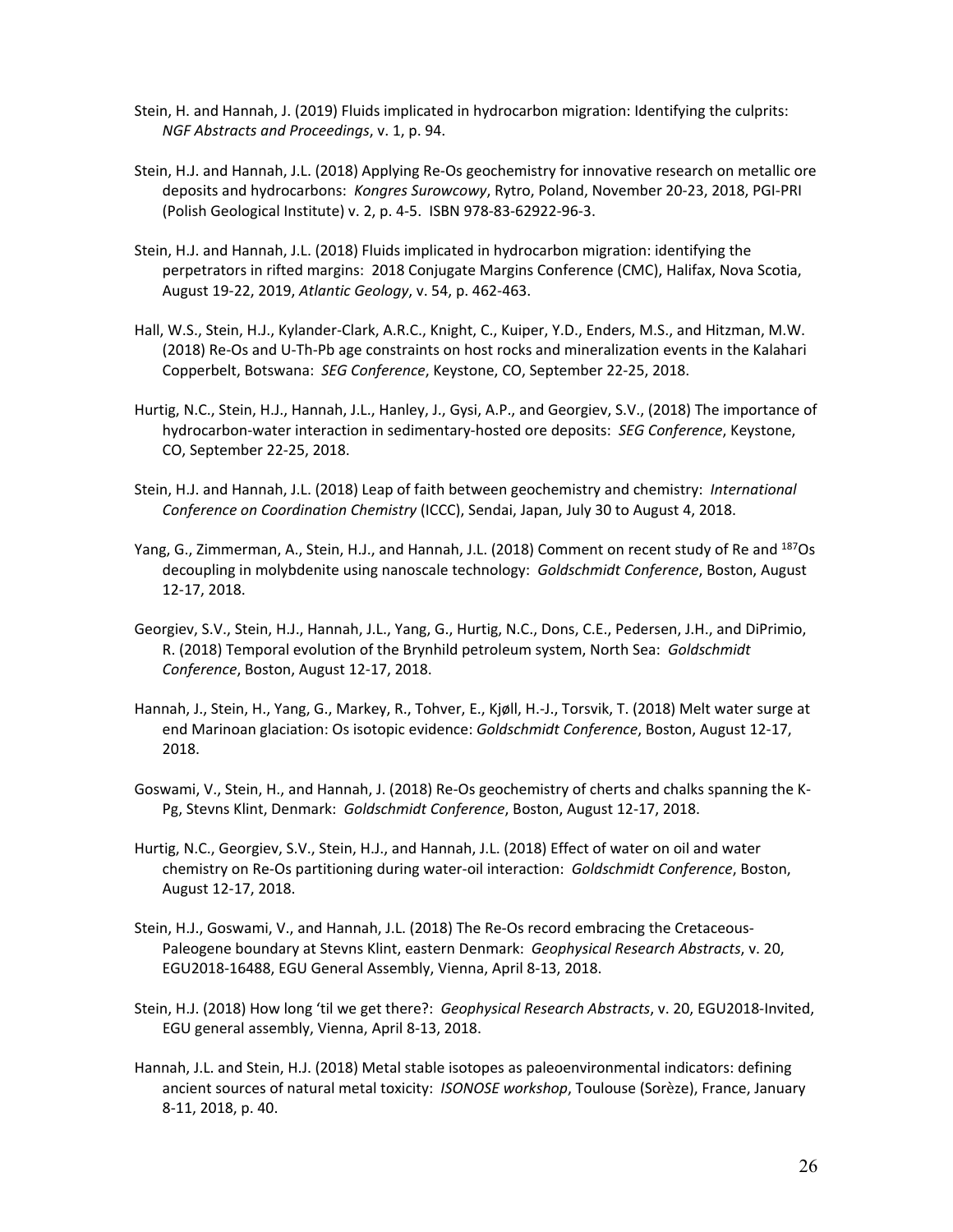- Stein, H.J. and Hannah, J.L. (2017) Deceased slabs drive oil: *AGU meeting*, New Orleans, December 11‐ 15, 2017.
- Hannah, J.L. and Stein, H.J. (2017) The Os seawater record: the good, the bad and the ugly: *AGU meeting*, New Orleans, December 11‐15, 2017.
- Goswami, V., Stein, H., and Hannah, J.L., Ahlberg, P. and Maletz, J. (2017) Graptolite graveyard: Re‐Os dating of macroplankton at the Lower‐Middle Ordovician juncture (Floian‐‐Dapingian stage boundary), Tøyen Shale, Sweden, extends early Phanerozoic paired Os‐Sr isotope record in seawater: *AGU meeting*, New Orleans, December 11‐15, 2017.
- Stein, H., Yang, G., Hannah, J., Georgiev, S. (2017) Bitumen the zircon of petroleum systems: *Goldschmidt Conference*, Paris, August 13‐18, 2017.
- Hannah, J.L. and Stein, H.J. (2017) Dynamic models: time as a critical element in resource exploration: *Goldschmidt Conference*, Paris, August 13‐18, 2017.
- DiMarzio, J.M., Georgiev, S.V., Stein, H.J., and Hannah, J.L. (2017) Residency of Rhenium and Osmium in a heavy crude oil: *Goldschmidt Conference*, Paris, August 13‐18, 2017.
- Goswami, V., Stein, H., Hannah, J. (2017) Variation in <sup>187</sup>Os/<sup>188</sup>Os across K-Pg boundary at Stevns Klint, Denmark: *Goldschmidt Conference*, Paris, August 13‐18, 2017.
- Hurtig, N.C., Stein, H.J., and Hannah, J.L. (2017) Re‐Os systematics during water‐oil interaction: *Goldschmidt Conference*, Paris, August 13‐18, 2017.
- Georgiev, S.V., Stein, H.J., Hannah, J.L. and Di Primio, R. (2017) Re‐Os ages for a multi‐oil petroleum system, Norwegian North Sea: *Goldschmidt Conference*, Paris, August 13‐18, 2017.
- Stein, H.J., Hannah, J.L., and Georgiev, S.V. (2017) Re‐Os chronology reconstructs whole petroleum systems and interrogates an external fluid: *AAPG/SEG ICE International Conference and Exhibition*, London, October 15‐18, 2017.
- Hannah, J.L., DiMarzio, J., Hurtig, N.C., and Stein, H.J. (2017) Why Re-Os geochronology works for oils experimental evidence: *AAPG/SEG ICE International Conference and Exhibition*, London, October 15‐18, 2017.
- Stein, H.J., Hannah, J.L. (2017) Whole petroleum systems reconstructed in absolute time using Re‐Os isotope geochemistry: *AAPG*, Houston, TX, April 2‐5, 2017.
- DiMarzio, J.M., Georgiev, S.V., Stein, H.J., and Hannah, J.L. (2017) Residency of Re and Os within heavy crude oil: *AAPG*, Houston, TX, April 2‐5, 2017. [Received the 2016 Jules Braunstein Memorial Award]

Hannah, J.L. and Stein, H.J. (2017) Dating Oil – Success: *Vinterkonferansen*, Oslo, January 9‐11, 2016.

Stein, H.J. and Hannah, J.L. (2017) Fifty Shades of Gray (and Black): *Vinterkonferansen*, Oslo, January 9‐11, 2017.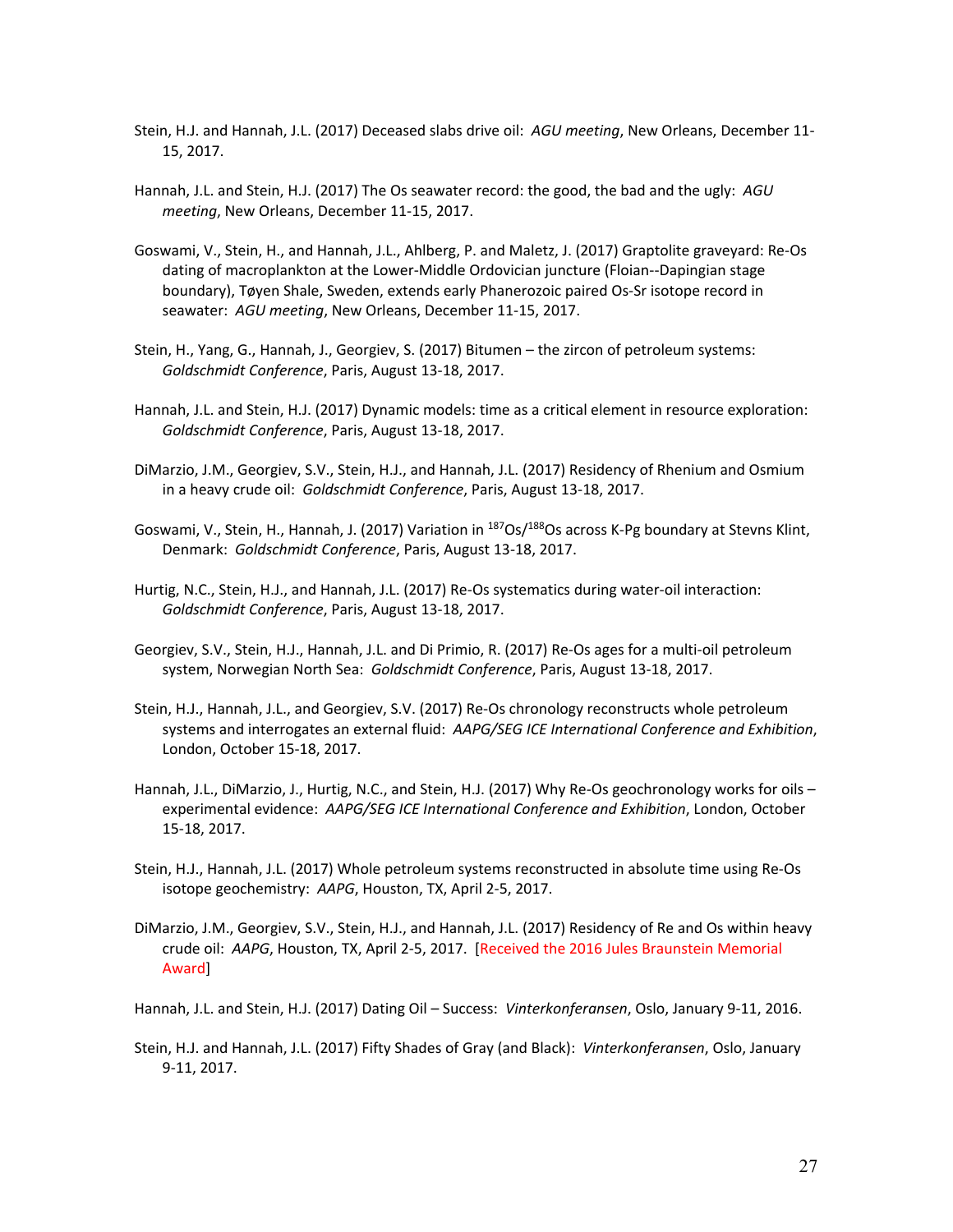- Boraas‐Connors, M., Hannah, J.L., and Stein, H.J. (2017) Using lithologic and chemostratigraphic variations to interpret Re‐Os isochrons from organic‐rich shales: The late Jurassic Agardhfjellet Formation, Svalbard, Norway: *Houston Geological Society*, "Mudrocks Conference", March 7‐8, 2017.
- Lawrence, C.J., Coleman, D.S., and Stein, H.J. (2016) Geochronology of the Thompson Creek Mo deposit: evidence for the formation of arc‐related Mo deposits: *American Geophysical Union (AGU)*, December 12‐16, 2016, Abstract #145708.
- Stein, H.J. and Hannah, J.L. (2016) Fifty shades of gray and black: *SEPM Research Conference*, Oceanic Anoxic Events (OAEs), Austin, Texas, USA, November 2‐7, 2016.
- Hannah, J.L. and Stein, H.J. (2016) New tricks for untangling OAEs thoughts from the Re‐Os lab: *SEPM Research Conference*, Oceanic Anoxic Events (OAEs), Austin, Texas, USA, November 2‐7, 2016.
- Hurtig, N.C., Stein, H.J., Hannah, J.L. (2016) Re‐Os systematics at the water‐oil interface from an experimental perspective: *Geological Society of America Abstracts with Programs*, v. 48, no. 7, doi: 10.1130/abs/2016AM‐283562
- DiMarzio, J.M., Georgiev, S.V., Stein, H.J., Hannah, J.L. (2016) Residence of rhenium and osmium (Re‐ Os) within asphaltene and maltene sub‐fractions of a heavy crude oil: *Geological Society of America Abstracts with Programs*, v. 48, no. 7, doi: 10.1130/abs/2016AM‐281621
- Boraas‐Connors, M., Hannah, J.L., Markey, R.J., and Stein, H.J. (2016) Paleoenvironmental insights from the  $187Os/188Os$  parameter of the Re-Os geochronometer with an example from the late Jurassic Agardhfjellet Formation, Svalbard, Norway: *Geological Society of America Abstracts with Programs*, v. 48, no. 7, doi: 10.1130/abs/2016AM‐287096
- Hannah, J.L. and Stein, H.J. (2016) Fine‐scale temporal variations in mudrocks: Re‐Os and corroborating geochemical tools: *Geological Society of America Abstracts with Programs*, v. 48, no. 7, doi: 10.1130/abs/2016AM‐287834 *(invited talk)*
- Georgiev, S.V., Stein, H.J., and Hannah, J.L. (2016) Timing, duration, and causes for Late Jurassic‐Early Cretaceous anoxia in the Barents Sea: Abstract, International Geologic Congress, Cape Town, South Africa, Paper No 5334.
- Hannah, J.L., Georgiev, S.V., and Stein, H.J. (2016) Dissembling petroleum systems with Re‐Os isotope geochemistry: Abstract, International Geologic Congress, Cape Town, South Africa, Paper No 5468.
- Stein, H.J. and Hannah, J.L. (2016) Twenty years on Re‐Os revolution for crustal rocks: Abstract, International Geologic Congress, Capetown, South Africa, Paper No 5469.
- DiMarzio, J.M., Georgiev, S.V., Stein, H., and Hannah, J. (2016) Effect of precipitation of asphaltenes on Re-Os isotopic ratios: AAPG Annual Conference and Exhibition, Abstract 2383033 [Received the AAPG 2016 Jules Braunstein Memorial Award]
- Connors, M.B., Markey, R., Hannah, J., and Stein, H. (2016) Identifying causes of disturbances in the Re‐Os geochronometer in black shales: a case from the Jurassic Agardhfjellet Formation, Svalbard: AAPG Annual Conference and Exhibition, Abstract 2380137.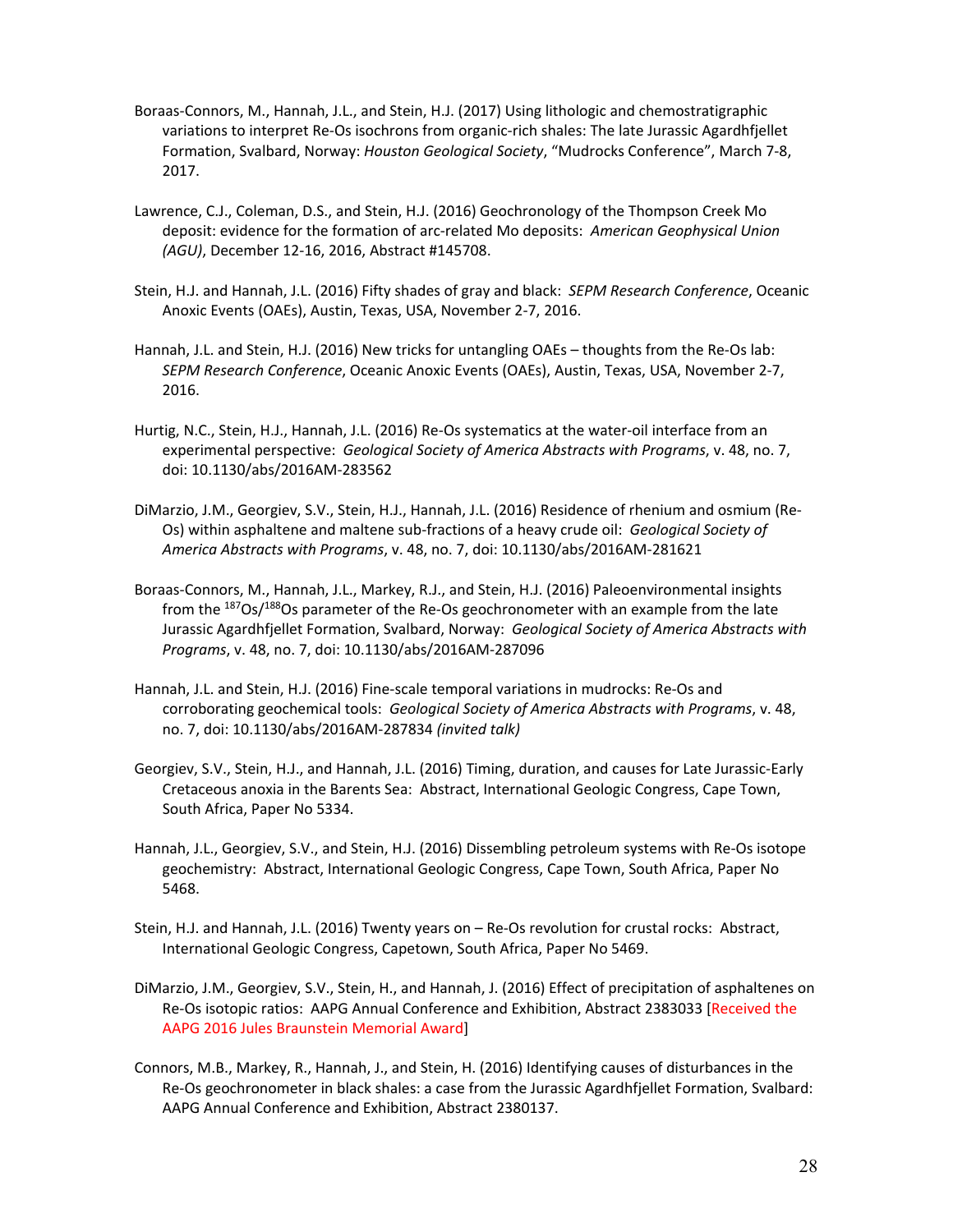- Hannah, J. and Stein, H. (2016) Re‐Os systematics in petroleum systems what are we measuring: AAPG Annual Conference and Exhibition, Abstract 2380833.
- Stein, H.J. and Hannah, J.L. (2016) A gallery of oil components their metals and Re‐Os signatures: *Geophysical Research Abstracts*, v. 18, EGU2016‐16623.
- Stein, H.J. (2016) Uplift record in hydrocarbons and sulphides in south Norway: 32<sup>nd</sup> Nordic Geological Winter Meeting, special volume of *Bulletin of the Geological Society of Finland*, p. 257.
- Hannah, J.L. and Stein, H.J. (2016) Re-Os and U-Pb geochronology complementary systems: 32<sup>nd</sup> Nordic Geological Winter Meeting, special volume of *Bulletin of the Geological Society of Finland*, p. 170‐171.
- Molnár, F., Stein, H., O'Brien, H., Cook, N., Pohjolainen, E., Pakkanen, L., and Johanson, B. (2016) Re‐Os and U‐Pb geochronology of the Au‐U mineralization at Rompas, Peräpohja schist belt, northern Finland: 32nd Nordic Geological Winter Meeting, special volume of *Bulletin of the Geological Society of Finland*, p. 125‐126.
- Yang, S.H., Yang, G., Qu, W.J., Du, A.D., Hanski, E., and Chen, J.F. (2016) Pt‐Os geochronology constraints on a Cu‐Pt‐rich ore body in the Jinchuan intrusion, China: dating hydrothermal overprinting and the final emplacement of the deposit: 32<sup>nd</sup> Nordic Geological Winter Meeting, special volume of *Bulletin of the Geological Society of Finland*, p. 226‐227.
- Lu, X., Kendall, B., Li, C., Stein, H.J., Hannah, J.L., Gordon, G.W., Ebbestad, J.‐O. (2015) Reconstruction of local and global marine redox conditions during deposition of late Ordovician and early Silurian organic‐rich mudrocks in the Siljan Ring District, central Sweden: *Geological Society of America Abstracts with Programs*, v. 47, no 7, p. 698.
- Pollard, P.J., Smillie, R.W., Stein, H.J., and Hastings, D.R. (2015) High‐precision Re‐Os molybdenite ages for porphyry‐ and skarn‐style Cu‐Au mineralization at Ok Tedi, Papua New Guinea: World Class Ore Deposits – Discovery to Recovery: SEG 2015 Conference, Hobart, Tasmania, Australia, September 27‐30, 2015 [https://www.segweb.org/SEG/Events/SEG\_Conference\_Website\_Archives/SEG/\_Events/SEG\_Co nference\_Website\_Archives.aspx]
- Cook, N., Molnár, F., and Stein, H. (2015) Lightning strikes twice Gold‐uraninite mineralization at the Rompas prospect in Arctic Finland: World Class Ore Deposits – Discovery to Recovery: SEG 2015 Conference, Hobart, Tasmania, Australia, September 27‐30, 2015 [https://www.segweb.org/SEG/Events/SEG\_Conference\_Website\_Archives/SEG/\_Events/SEG\_Co nference Website Archives.aspx]
- Molnár, F., Stein, H., Cook, N., and O'Brien, H. (2015) Geochronology of events leading to Au‐U mineralization at Rompas, Paräpohja Schist Belt, northern Finland: *Goldschmidt Abstracts 2015*, 2170.
- Stein, H.J., Yang, G., Grice, K., Georgiev, S.V., and Hannah, J.L. (2015) Re‐Os and the Permo‐Triassic extinction, Hovea‐3, Perth Basin, Western Australia: *Goldschmidt Abstracts 2015*, 2983.
- Mikulski, S.Z. and Stein, H.J. (2015) Re‐Os age of late bornite‐chalcopyrite vein ores, Kupferschiefer, SW Poland (Keynote): *Goldschmidt Abstracts 2015*, 2129.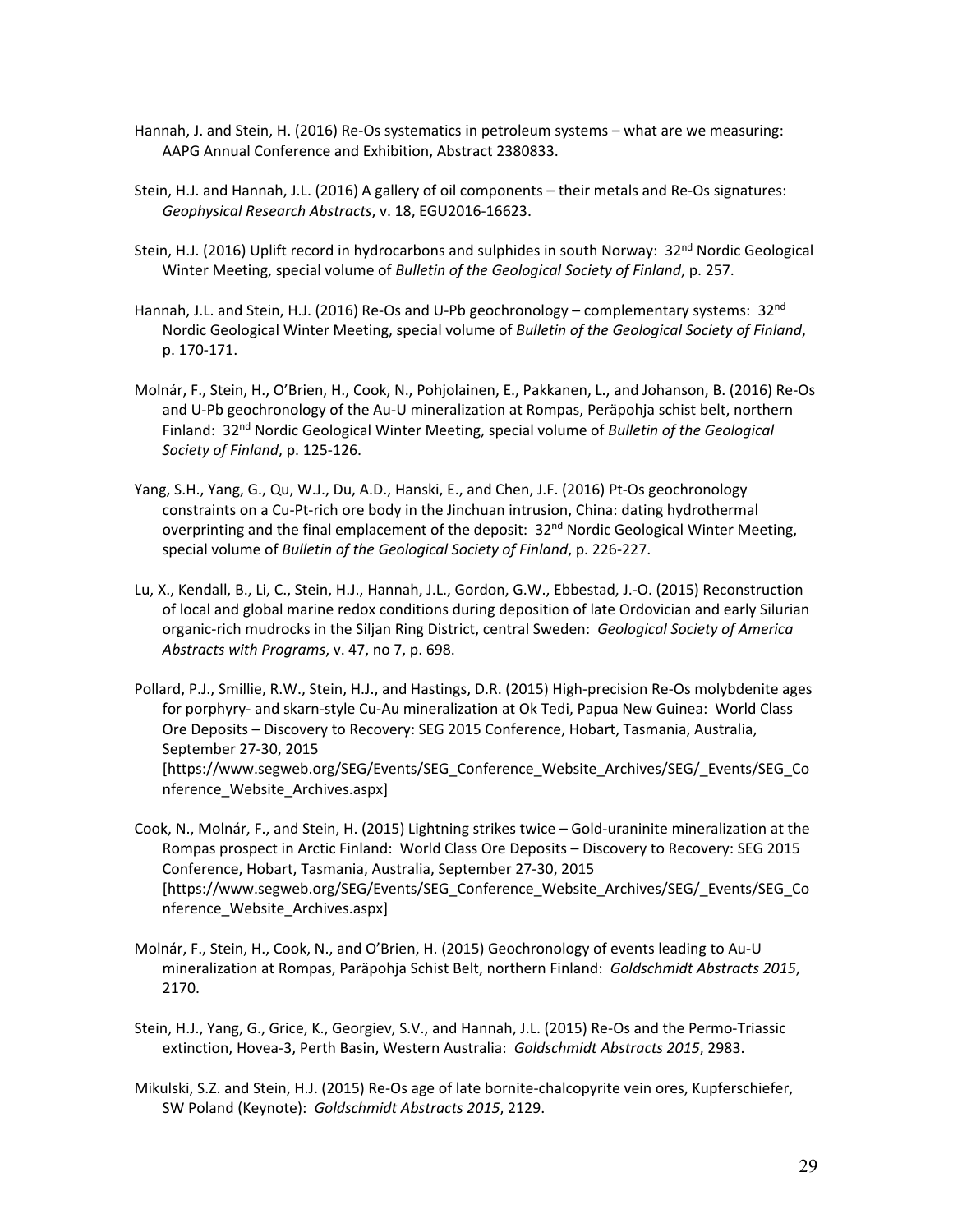- Yang, G., Zimmerman, A., Stein, H., and Hannah, J. (2015) A highly efficient method to reduce nitric acid Os content to femtogram levels by hydrogen peroxide: *Goldschmidt Abstracts 2015*, 3501.
- Georgiev, S.V., Stein, H.J., Hannah, J.L., Yang, G., Dons, C.E., and Pedersen, J.H. (2015) Re‐Os ages for a confined petroleum system, Norwegian North Sea: *Goldschmidt Abstracts 2015*, 1024.
- Markey, R.J., Stein, H.J., Hannah, J.L., Georgiev, S.V., Pedersen, J.H., Dons, C.E. (2015) Re‐Os shale data reveal gravity gliding deformation and surface water circulation, Hekkingen Formation, Loppa High, Barents Sea: *Goldschmidt Abstracts 2015*, 2011.
- Stein, H.J., Hannah, J.L., and Yang, G. (2015) Re‐Os dating of maturation in unconventional hydrocarbon systems – the critical source-to-sink intermediary: AAPG 3P Arctic, The Polar Petroleum Potential Conference & Exhibition, Stavanger, Sept 29‐Oct 2, p. 13‐14.
- Stein, H.J. and Hannah, J.L. (2015) Ores and climate change primary shareholders: *Geophysical Research Abstracts*, v. 17, EGU2015‐13036.
- Stein, H.J., Grice, K., and Hannah, J.L. (2015) Oily ores and ore‐encumbered oil: *NGF Abstracts and Proceedings*, no. 1, Vinterkonferansen, Stavanger, p. 93.
- Hannah, J.L., Stein, H.J., Marolf, N.J., and Bingen, B. (2015) Ediacaran glaciation in Norway Climatic revelations from (old) mud: *NGF Abstracts and Proceedings*, no. 1, Vinterkonferansen, Stavanger, p. 38.
- Stein, H.J. and Hannah, J.L. (2014) Tiny molybdenites tell diffusion tales: *American Geophysical Union*, December 15‐19, San Francisco. Abstract V33A‐4837.
- Hannah, J.L., Stein, H.J., Marolf, N., and Bingen, B. (2014) Climatic instability and regional glacial advances in the late Ediacaran: *American Geophysical Union*, December 15‐19, San Francisco. Abstract PP43C‐1493.
- Geboy, N., Tripathy, G.R., Ruppert, L.F., Eble, C.F., Blake, M., Hannah, J.L., and Stein, H.J. (2014) Palynology, geochemistry and Re‐Os age of the Lower‐Middle Pennsylvanian stage boundary, central Appalachian basin, USA: *American Geophysical Union*, December 15‐19, San Francisco. Abstract V43D‐4929.
- Horner, T.J., Georgiev, S.V., Stein, H.J., Hannah, J.L., Bingen, B., and Rehkämper, M. (2014) Cadmium isotopic evidence for increasing primary productivity during the late Permian anoxia: *Geological Society of America Abstracts with Programs*, v. 46, no. 6, p. 581.
- Hawke, M., Meffre, S., Stein, H., and Gemmell, B. (2014) Age constraints of the DeGrussa Cu‐Au‐Ag volcanic‐hosted massive sulfide deposit and associated mineralization of the Yerrida, Bryah, and Padbury basins, western Australia: *Australian Earth Sciences Convention (AESC)*, Newcastle, New South Wales, v. 11, p. 259‐260.
- Barley, M.E. and Stein, H.J. (2014) The Spinifex Ridge 3.3 Ga porphyry Mo‐Cu deposit is the world's oldest in one of the first cratons: Goldschmidt Conference, June 8‐13, 2014, Sacramento, CA. http://goldschmidt.info/2014/uploads/abstracts/finalPDFs/A‐Z.pdf, p. 127.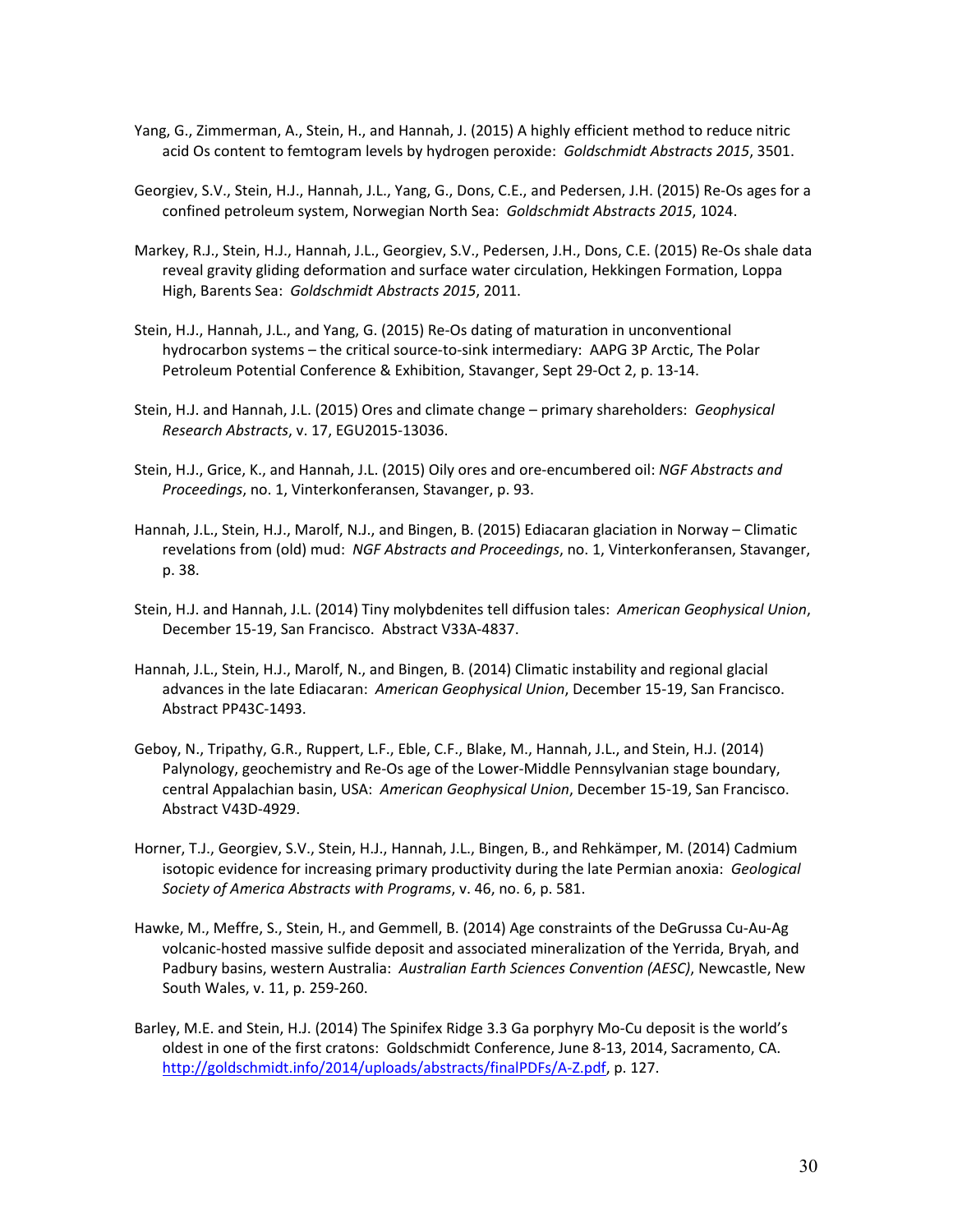- Georgiev, S.V., Horner, T.J., Stein, H.J., Hannah, J.L., Rehkämper, M. (2014) Cd isotope stratigraphy of Upper Permian shales: Goldschmidt Conference, June 8‐13, 2014, Sacramento, CA. http://goldschmidt.info/2014/uploads/abstracts/finalPDFs/A‐Z.pdf, p. 789
- Georgiev, S.V., Stein, H.J., Hannah, J.L., Galimberti, R.F., Nali, M., and Viscentin, C. (2014) Re‐Os geochronology of oil and oil fractions – new advances: Goldschmidt Conference, June 8‐13, 2014, Sacramento, CA. http://goldschmidt.info/2014/uploads/abstracts/finalPDFs/A‐Z.pdf, p. 790.
- Hannah, J.L., Stein, H.J., Xu, G., Georgiev, S.V., Frixa, A., Nali, M., and Galimberti, R.F. (2014) From source to reservoir: Re-Os systematics for hydrocarbon maturation-migration, Iblean Plateau, Sicily: Goldschmidt Conference, June 8‐13, 2014, Sacramento, CA. http://goldschmidt.info/2014/uploads/abstracts/finalPDFs/A‐Z.pdf, p. 910.
- Stein, H.J., Zimmerman, A., Hannah, J.L., and Markey, R.J. (2014) <sup>187</sup>Re-<sup>187</sup>Os geochronometry in molybdenite: 20 years fast forward: Goldschmidt Conference, June 8‐13, 2014, Sacramento, CA. http://goldschmidt.info/2014/uploads/abstracts/finalPDFs/A‐Z.pdf, p. 2377.
- Tripathy, G.R., Hannah, J.L., Stein, H.J., Geboy, N.J., Ruppert, L.F., and Blake, B.M. (2014) Re‐Os age for marine‐influenced coal: Goldschmidt Conference, June 8‐13, 2014, Sacramento, CA. http://goldschmidt.info/2014/uploads/abstracts/finalPDFs/A‐Z.pdf, p. 2519.
- Stein, H.J., Hannah, J.L., Pandit, M.K., Mohanty, S., Corfu, F., and Zimmerman, A. (2014) Molybdenite tricks with titanite give history of the Central Indian Tectonic Zone: *Geophysical Research Abstracts*, v. 16 (#13209).
- Stein, H.J. and Hannah, J.L. (2014) Re‐Os and the utility of sulfides in hydrocarbon systems: abstract #1842198, AAPG meeting, Houston, April 6‐9, 2014.
- Hannah, J.L. and Stein, H.J. (2014) What happens when plate motions change? Re‐thinking hydrocarbon expulsion and migration: abstract #1842243, AAPG meeting, Houston, April 6‐9, 2014.
- Stein, H.J., Hannah, J.L., Yang, G., Nali, M., and Galimberti, R. (2014) Ordovician source rocks and Devonian oil expulsion on bolide impact at Siljan, Sweden - the Re-Os story: Short Version, IPTC meeting, 20‐22 January 2014, Doha, Qatar.
- Hannah, J.L., Xu, G., Stein, H.J., Galimberti, R., and Nali, M. (2014) Age and composition of source rocks: new steps toward tracking hydrocarbon origin: Short Version, IPTC meeting, 20‐22 January 2014, Doha, Qatar.
- Stein, H.J. and Hannah, J.L. (2014) The emerging potential of Re‐Os isotope geochemistry for source rocks and maturation‐migration histories: Short Version, IPTC meeting, 20‐22 January 2014, Doha, Qatar.
- Georgiev, S., Stein, H.J., and Hannah, J. (2013) Magmatism‐induced expansion of sulfidic waters in the Panthalassa Permian‐Triassic ocean: *Geological Society of America Abstracts with Programs*, v. 45, no. 7, p. 884.
- Stein, H.J. (2013) The contribution of Re‐Os isotope geochemistry to de‐convoluting ore genesis: invited, *Geological Society of America Abstracts with Programs*, v. 45, no. 7, p. 425.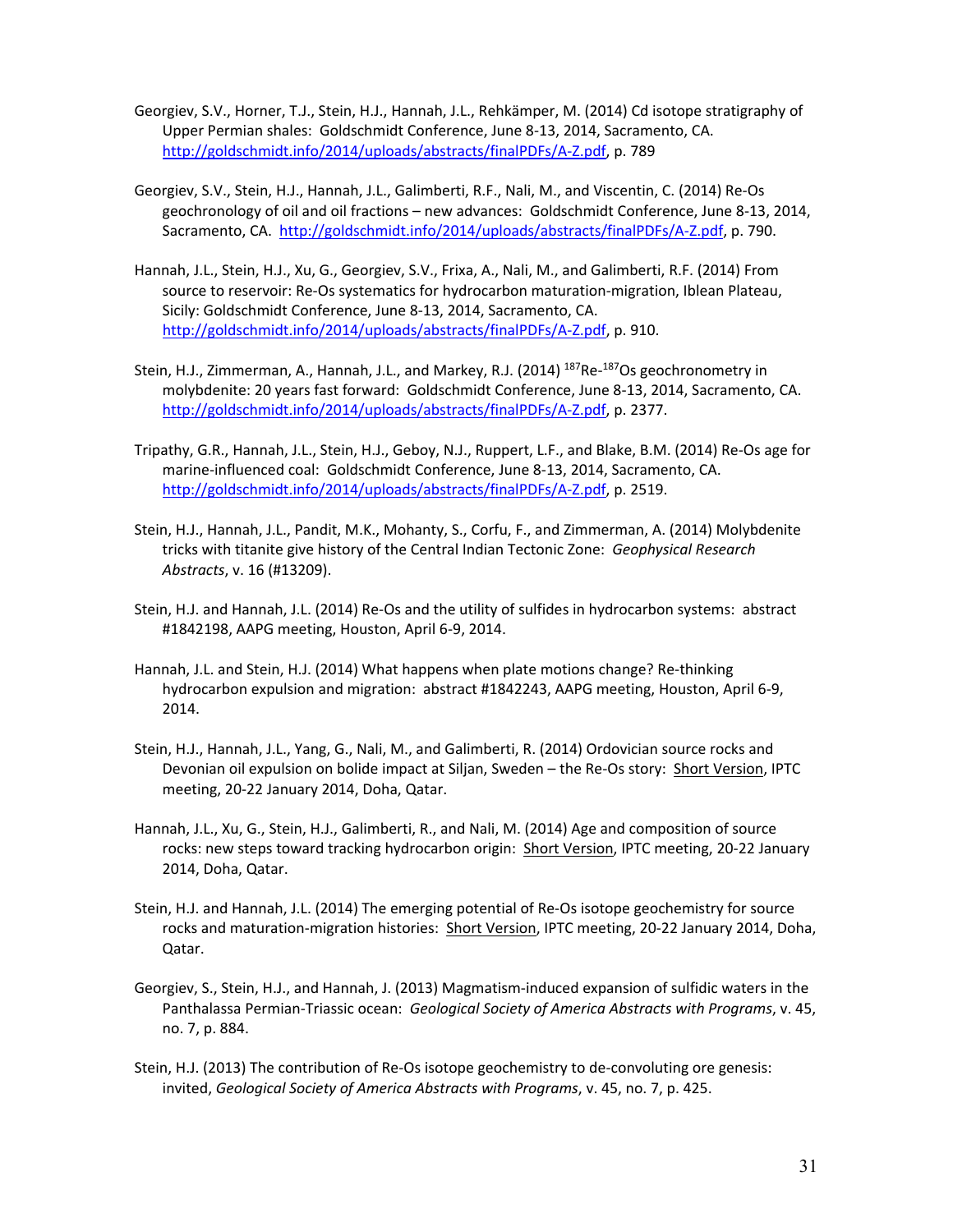- Tripathy, G.R., Hannah, J.L., Stein, H.J., and Yang, G. (2013) Geographic control of Cambrian‐Ordovician ocean chemistry: constraints from shale geochronology and geochemistry: *Geological Society of America Abstracts with Programs*, v. 45, no. 7, p. 199.
- Hannah, J.L., Xu, G., and Stein, H.J. (2013) Advancing chronostratigraphy and stratigraphic correlations through Re‐Os geochemistry: *Geological Society of America Abstracts with Programs*, v. 45, no. 7, p. 746.
- Georgiev, S.V., Xu, G., Stein, H.J., Hannah, J.L., and Weiss, H.M. (2013) Date them all: Re‐Os ages for Upper Jurassic‐Lower Cretaceous shales, ammonite zones and chrons: Goldschmidt Conference, Florence, *Mineralogical Magazine*, v. 77, p. 1156.
- Stein, H.J., Hannah, J.L., Yang, G., Løseth, H., Wensaas, L., Cobbold, P. (2013) Eocene hydrocarbon migration, Green River Formation, Utah: Goldschmidt Conference, Florence, *Mineralogical Magazine*, v. 77, p. 2258.
- Bidzhova, L., Nedialkov, R., Ovtcharova, M., and von Quadt, A. (2013) Precise U‐Pb zircon CA‐ID‐TIMS ages and Sr isotopes for the Plana pluton, Srednogorie, Bulgaria: Goldschmidt Conference, Florence, *Mineralogical Magazine*, v. 77, p. 1156.
- Xu, G., Hannah, J.L., Stein, H.J., Galimberti, R., and Nali, M. (2013) Rapid recovery of seawater <sup>187</sup>Os/<sup>188</sup>Os after CAMP magmatism at the Triassic-Jurassic boundary: Goldschmidt Conference, Florence, *Mineralogical Magazine*, v. 77, p. 2525.
- Zimmerman, A., Stein, H., and Hannah, J. (2013) Additional insight into natural <sup>185</sup>Re/<sup>187</sup>Re of various materials: Goldschmidt Conference, Florence, *Mineralogical Magazine*, v. 77, p. 2619.
- Yang, G., Stein, H., and Zimmerman, A. (2013) Re-Os analyses for Ag ores from the Kongsberg mines, southeast Norway: Goldschmidt Conference, Florence, *Mineralogical Magazine*, v. 77, p. 2546.
- Tripathy, G.R., Hannah, J.L., Stein, H.J., and Yang, G. (2013) Geochemistry and Re‐Os age for black shales from the Cambrian‐Ordovician boundary, Green Point, western Newfoundland: Goldschmidt Conference, Florence, *Mineralogical Magazine*, v. 77, p. 2356.
- Horner, T.J., Homoky, W.B., Georgiev, S.V., Stein, H.J., Hannah, J.L., Mills, R.A., Rehkämper, M., and Henderson, G.M. (2013) Suboxic sediments as an oceanic sink of isotopically-light cadmium: Goldschmidt Conference, Florence, *Mineralogical Magazine*, v. 77, p. 1323.
- Georgiev, S., Stein, H., and Hannah, J. (2013) Correlative isotopic and metal inventories across the Permo‐Triassic extinction horizon in Greenland and western Canada: The Permian Strata of Svalbard – *The Permian Strata of Svalbard, Abstracts and Proceedings*, Tromsø, Norway, April 10‐ 12, 2013, p. 13‐14.
- Stein, H.J., Pandit, M.K., Hannah, J.L., and Torsvik, T.H. (2013) Recurrent metalliferous fluid flow, Khetri Copper Belt, northern Rajasthan, NW India: *Geophysical Research Abstracts* (submitted to EGU General Assembly, Vienna), v. 15 (#11853).
- Stein, H., Andrews, S., Hannah, J., Gaina, C., Whitham, A., Yang, G., and Xu, G. (2013) Somebody else's oil is in my beds – Triassic mudstones (Gråklint Beds), Jameson Land, East Greenland: *NGF (Geological Society of Norway) Abstracts and Proceedings*, no. 1, p. 120‐121.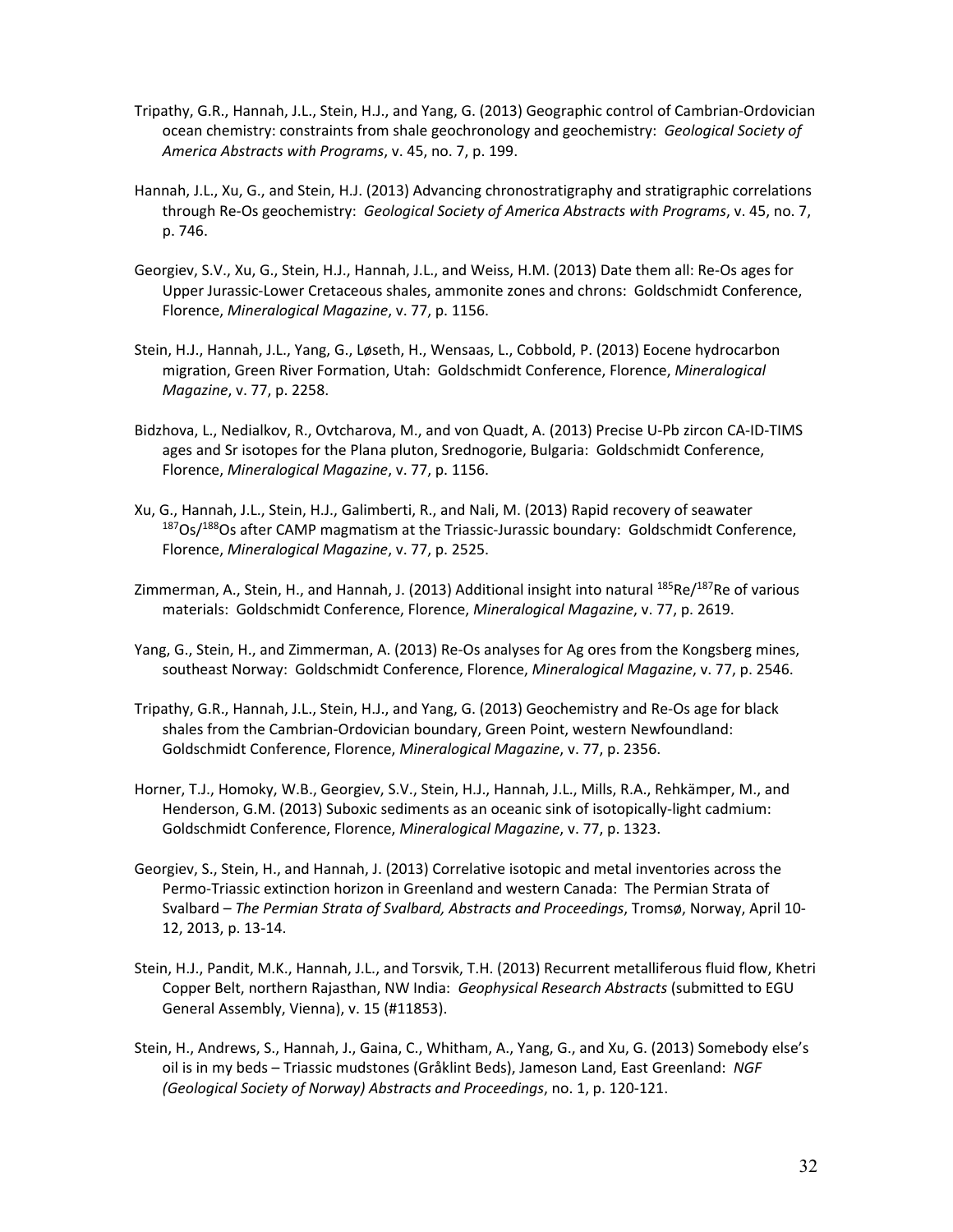- Hannah, J.L. and Stein, H.J. (2013) Role of Re‐Os isotope geochemistry in building the next generation time scale: *NGF (Geological Society of Norway) Abstracts and Proceedings*, no. 1, p. 50‐51.
- Hannah, J.L. and Stein, H.J. (2012) Re‐Os geochemistry for petroleum geology: *34th International Geological Congress*, August 5‐10, 2012, Brisbane, Australia (#3130).
- Stein, H.J. and Hannah, J.L. (2012) Working with the source rock record: *34th International Geological Congress*, August 5‐10, 2012, Brisbane, Australia (#3103).
- Georgiev, S., Stein, H.J., Hannah, J.L., Bingen, B., Weiss, H.M. (2012) Re‐Os shale ages constrain onset and duration of Late Jurassic anoxia, Barents Shelf: *Mineralogical Magazine*, 22nd V.M. Goldschmidt Conference, v. 76, no. 6, p. 1750.
- Stein, H.J. and Hannah, J.L. (2012) What is source rock?: *Mineralogical Magazine*, 22nd V.M. Goldschmidt Conference, v. 76, no. 6, p. 2406.
- Hannah, J.L. Georgiev, S., Xu, G., and Stein, H.J. (2012) A global Os isotope signal in a narrow seaway the Late Jurassic from the Barents Sea to S. England: *Mineralogical Magazine*, 22nd V.M. Goldschmidt Conference, v. 76, no. 6, p. 1807.
- Xu, G., Hannah, J.L., Bingen, B., and Stein, H.J. (2012) Pairing Re‐Os systematics with geochemical proxies – environmental conditions and seawater chemistry: *Mineralogical Magazine*, 22nd V.M. Goldschmidt Conference, v. 76, no. 6, p. 2560.
- Mikulski, S. and Stein, H.J. (2012) Re‐Os age of late bornite‐chalcopyrite vein ores, Kupferschiefer, SW Poland: Mineralogical Magazine, 22<sup>nd</sup> V.M. Goldschmidt Conference, v. 76, no. 6, p. omitted.
- Stein, H.J., Andrews, S.D., Hannah, J.L., Gaina, C., Whitham, A.G., Yang, G., and Xu, G. (2012) Triassic mudstones (Gråklint Beds) containing hydrocarbons with early Barremian and Santonian ages, Jameson Land, East Greenland: abstract #1236837, AAPG meeting, Long Beach, CA, April 22‐25, 2012.
- Hannah, J.L. and Stein, H.J. (2012) Time lines, time scales, and correlations getting it right: abstract #1236685, AAPG meeting, Long Beach, CA, April 22‐25, 2012.
- Stein, H.J., Hannah, J.L., Bingen, B., Georgiev, S., and Xu, G. (2011) Real time correlations and conditions during source rock deposition using Re‐Os geochemistry: abstract booklet, invited presentation, FORCE meeting, October 11‐12, 2011, Stavanger.
- Stein, H.J. and Hannah, J.L. (2011) Re‐Os geochemistry for Arctic chronology time will tell: AAPG Search and Discovery Article #90130©2011 3P Arctic, The Polar Petroleum Potential Conference & Exhibition, Halifax, Nova Scotia, Canada 30 August‐2 September, 2011.
- Hannah, J.L. and Stein, H.J. (2011) Re‐Os time lines crack stratigraphic puzzles in the Barents and adjacent basins: AAPG Search and Discovery Article #90130©2011 3P Arctic, The Polar Petroleum Potential Conference & Exhibition, Halifax, Nova Scotia, Canada 30 August‐2 September, 2011.
- Georgiev, S., Stein, H., Hannah, J., Bingen, B., Hatlø, V., Rein, E., Piasecki, S., Weiss, H., Xu, G. (2011) Weathering of black shales and Re‐Os isotope systematics: Goldschmidt Conference Abstract, *Mineralogical Magazine*, v. 75, no. 3, p. 907.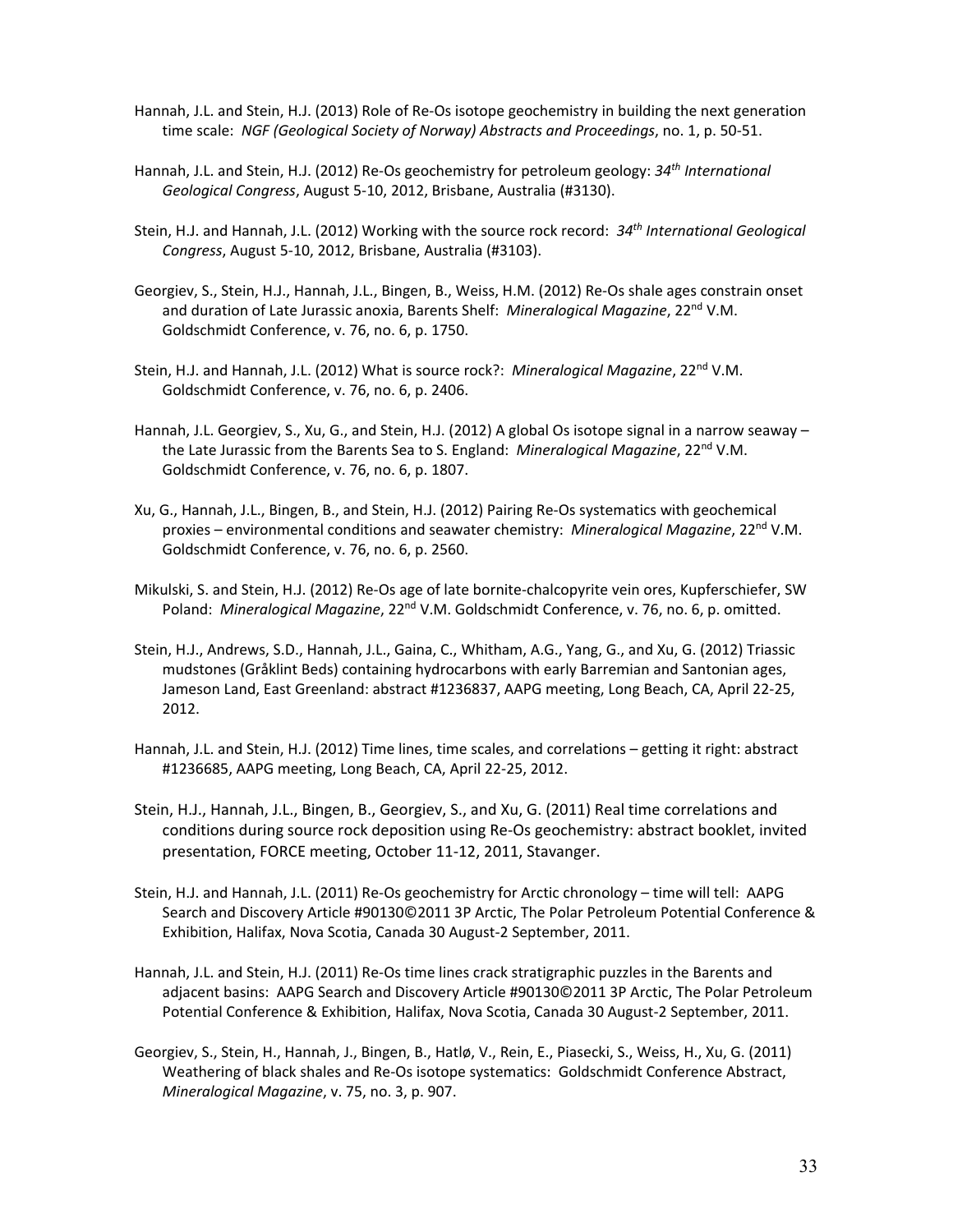- Hannah, J., Stein, H., Yang, G., and Maletz, J. (2011) Pairing Re-Os geochronology and biostratigraphy dating fossils: Goldschmidt Conference Abstract, *Mineralogical Magazine*, v. 75, no. 3, p. 976.
- Mikulski, S.Z., Gawęda, A., and Stein, H.J. (2011) Re‐Os age of molybdenite from the Tatra Mountains, Poland: Goldschmidt Conference Abstract, *Mineralogical Magazine*, v. 75, no. 3, p. 1470.
- Stein, H.J. (2011) Fluids on the loose capturing meaningful geochronology in sulphides: Goldschmidt Conference Abstract (invited keynote), *Mineralogical Magazine*, v. 75, no. 3, p. 1934.
- Xu, G., Hannah, J.L., Stein, H.J., Mørk, A., Bingen, B., and Lundschien, B.A. (2011) Re‐Os geochronology of black shale from the Barents Sea: refining the Triassic time scale: Goldschmidt Conference Abstract, *Mineralogical Magazine*, v. 75, no. 3, p. 2196.
- Zimmerman, A., Georgiev, S., Yang, G., Stein, H., and Hannah, J. (2011) Possible rhenium fractionation during standard Re‐Os dissolution and chemical separation procedures: Goldschmidt Conference Abstract, *Mineralogical Magazine*, v. 75, no. 3, p. 2287.
- Kohút, M., Stein, H.J., and Uher, P. (2011) The Rochovce granite a witness of Cretaceous tectonism in the Western Carpathians (Slovakia): VII Hutton Symposium on Granites and Related Rocks, Avila, Spain, 4‐9 July 2011, p. 78.
- Stein, H., Georgiev, S., Bingen, B., and Hannah, J. (2011) Magmatic‐hydrothermal systems that fail to make the grade – where have all the metals gone?: *NGF Abstracts and Proceedings of the Geological Society of Norway*, Vinterkonferansen, Stavanger, January 11‐13, 2011, p. 94‐95.
- Georgiev, S., Stein, H., Hannah, J., Bingen, B., Piasecki, S., and Weiss, H. (2011) Killer seawater Re‐Os geochemistry matches up oxygen‐starved Mid‐Norwegian shelf and East Greenland basins: *NGF Abstracts and Proceedings of the Geological Society of Norway*, Vinterkonferansen, Stavanger, January 11‐13, 2011, p. 31.
- Hannah, J.L., Stein, H.J., Bingen, B., Xu, G., and Georgiev, S. (2011) Re-Os geochemistry of black shales: consolidating litho‐, bio‐, chemo‐, and chronostratigraphy: *NGF Abstracts and Proceedings of the Geological Society of Norway*, Vinterkonferansen, Stavanger, January 11‐13, 2011, p. 36‐37.
- Slagstad, T., Roberts, N.M.W., Marker, M., Røhr, T.S., Schiellerup, H., Stein, H.J. (2011) A non‐collisional tectonic interpretation for the Late Mesoproterozoic Sveconorwegian orogeny: *NGF Abstracts and Proceedings of the Geological Society of Norway*, Vinterkonferansen, Stavanger, January 11‐ 13, 2011, p. 91‐92.
- Stein, H.J. and Hannah, J.L. (2010) Sulfur isotope signals in molybdenite messages from the past: Abstract V34C‐08 presented at 2010 Fall Meeting, AGU, San Francisco, 13‐17 December.
- Hannah, J.L., Stein, H., Yang, G., and Zimmerman, A. (2010) Paleoproterozoic pyrobitumen: Re‐Os geochemistry reveals the fate of giant carbon accumulations in Russian Karelia: Abstract U33A‐ 0012 presented at 2010 Fall Meeting, AGU, San Francisco, 13‐17 December.
- Georgiev, S., Stein, H., Hannah, J.L., Bingen, B., Xu, G., Piasecki, S., and Weiss, H.M. (2010) Re‐Os systematics of Arctic black shales reveal extraordinary conditions approaching the Permo‐Triassic boundary: *Geological Society of America Abstracts with Programs*, v. 42, no. 5, p. 70.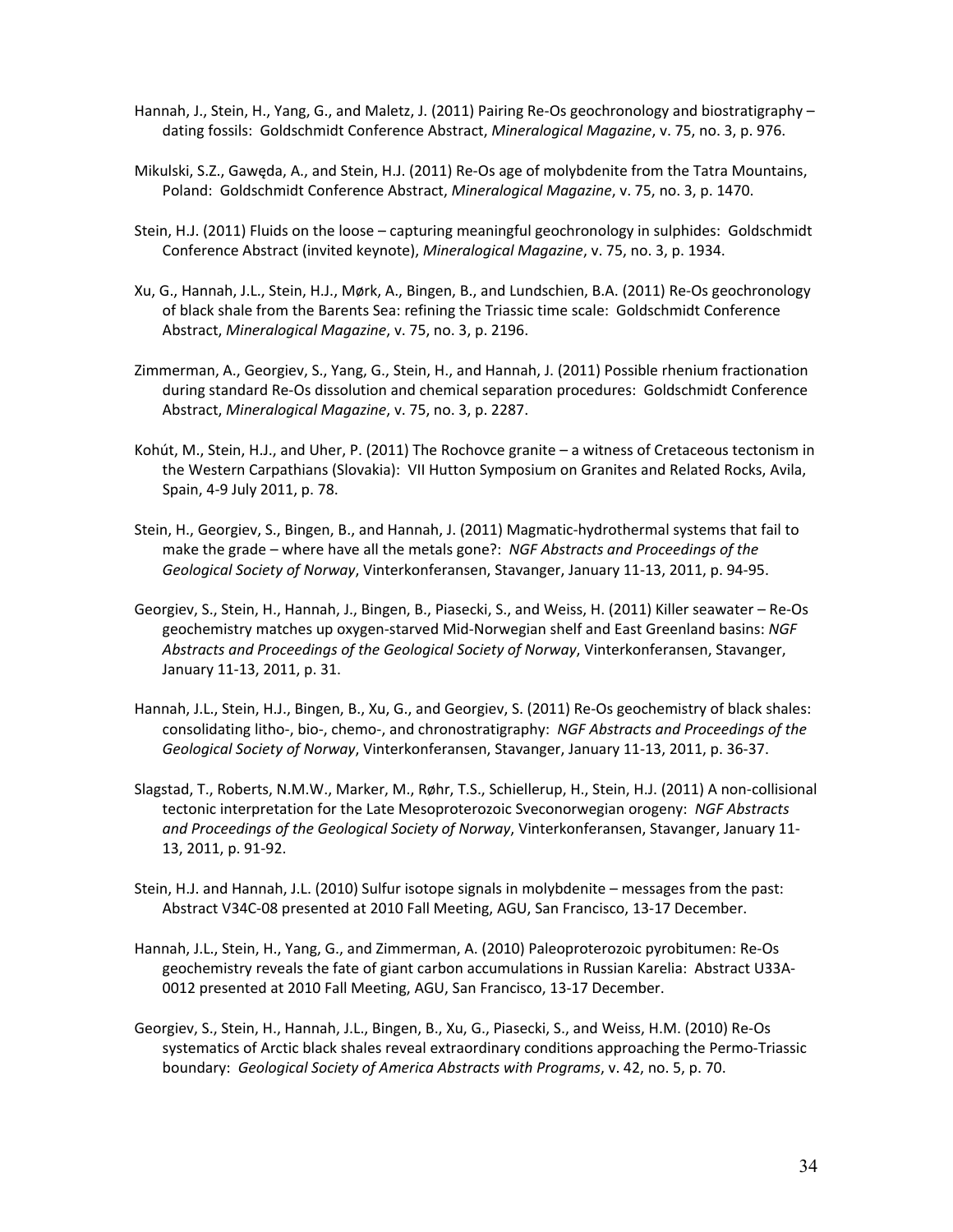- Xu, G., Hannah, J.L., Bingen, B., Stein, H.J., and Georgiev, S. (2010) Digestion methods for trace element measurements in shales: Paleoredox proxies examined: *Geological Society of America Abstracts with Programs,* v. 42, no. 5, p. 561.
- McMillan, M.M., Downs, R.T., Stein, H.J., Zimmerman, A., Beitscher, B., Sverjensky, D.A., Papineau, D., Armstrong, J., Hazen, R.M. (2010) Molybdenite mineral evolution: a study of trace elements through time: *Geological Society of America Abstracts with Programs,* v. 42, no. 5, p. 93.
- Wieser, B., Raith, J.G., Thöni, M., Cornell, D., Stein, H., and Paar, W.H. (2010) In‐situ trace element and ID‐TIMS Sm‐Nd analysis of scheelite and Re‐Os dating of molybdenite at Schellgaden, a Au‐(W) deposit in the Eastern Alps, Austria: *Proceedings Pangeo Austria 2010*, Leoben, Austria, 15‐19 September 2010, *Journal of Alpine Geology*, v. 52, p. 253‐254.
- Raith, J.G., Wieser, B., Thöni, M., Cornell, D., Stein, H., and Paar, W.H. (2010) In‐situ trace element and ID‐TIMS Sm‐Nd analysis of scheelite and Re‐Os dating of molybdenite at Schellgaden, a Au‐(W) deposit in the Eastern Alps, Austria: *IMA 2010 Budapest Bonds and Bridges*, The 20th General Meeting of the International Mineralogical Association, 21‐27 August 2010, Budapest, Hungary, Acta Mineralogica‐Petrographica, Abstract Series, p. 259.
- Georgiev, S., Stein, H., Hannah, J., Bingen, B., Xu, G., and Piasecki, S. (2010) Precise Re‐Os age with exceptionally high <sup>187</sup>Re/<sup>188</sup>Os for black shales heralds Permo-Triassic extinction, Norwegian shelf and East Greenland: *Geochimica et Cosmochimica Acta*, v. 74, no. 12, Supplement 1, p. A324.
- Stein, H., Bingen, B., Georgiev, S., Hannah, J., and Zimmerman, A. (2010) The Permo‐Triassic crisis a new cause for a well‐documented effect: *Geochimica et Cosmochimica Acta*, v. 74, no. 12, Supplement 1, p. A992.
- Zimmerman, A., and Stein, H.J. (2010) Common Os in molybdenite: how negligible is negligible?: *Geochimica et Cosmochimica Acta*, v. 74, no. 12, Supplement 1, p. A1237.
- Xu, G., Hannah, J., Stein, H., Zimmerman, A., Yang, G., Georgeiv, S., and Bingen, B. (2010) Sampling challenges in Re‐Os geochronology of black shale: *Geochimica et Cosmochimica Acta*, v. 74, no. 12, Supplement 1, p. A1158.
- Bingen, B., Xu, G., Hannah, J.L., Stein, H.J., and Georgiev, S. (2010) Sample digestion methods for trace element measurement: paleoredox proxies under scrutiny: *Geochimica et Cosmochimica Acta*, v. 74, no. 12, Supplement 1, p. A92.
- Hannah, J., Yang, G., Stein, H., and Zimmerman, A. (2010) Birth of a giant Paleoproterozoic oil field: Re‐ Os ages for source rocks and maturation: *Geochimica et Cosmochimica Acta*, v. 74, no. 12, Supplement 1, p. A379.
- Yang, G., Stein, H., Hannah, J., and Zimmerman, A. (2010) Targeted drilling for Re‐Os geochronology to decipher complex history of overmature source rocks and migrated hydrocarbons: *Geochimica et Cosmochimica Acta*, v. 74, no. 12, Supplement 1, p. A1172.
- Mikulski, S.Z. and Stein, H.J. (2010) Re‐Os age of a chalcopyrite sample from the Lubin Cu‐Ag mine, Kupferschiefer, SW Poland: *Geochimica et Cosmochimica Acta*, v. 74, no. 12, Supplement 1, p. A708.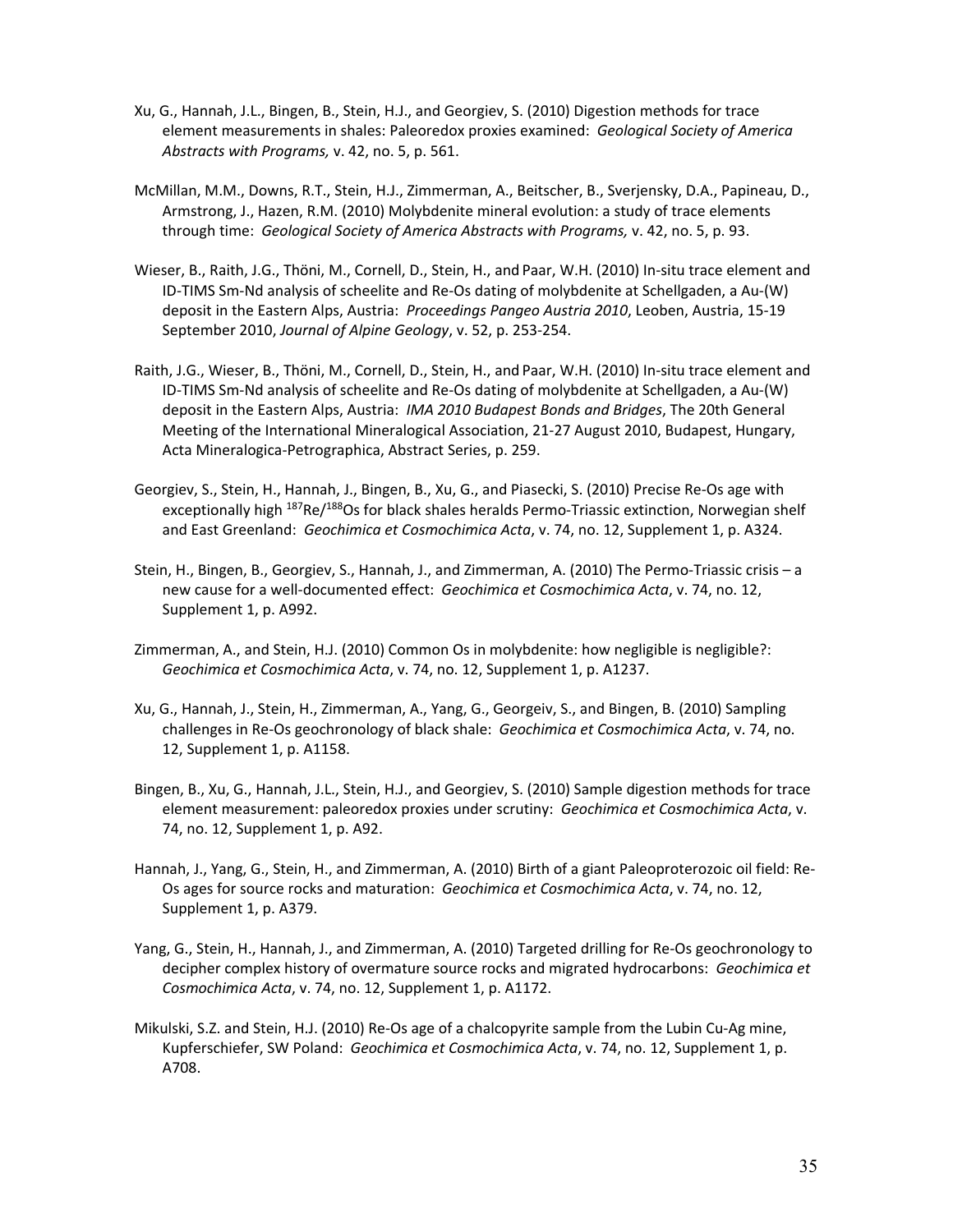- Wiszniewska, J., Krzemínska, E., Krzemínski, L., Demaiffe, D., Stein, H., Williams, I.S. (2010) A new early Carboniferous alkaline province in the crystalline basement of NE Poland: *Geochimica et Cosmochimica Acta*, v. 74, no. 12, Supplement 1, p. A1139.
- Rapprecht, R., Stewart, K., LaPoint, D., and Stein, H. (2010) A study of Late‐Proterozoic host rocks, their style of alteration and age of mineralization at the Deep River Gold prospect, Randolph and Moore counties, North Carolina: Abstract #2423, Poster A‐44, SEG 2010 Conference, *The Challenge of Finding New Mineral Resources: Global Metallogeny, Innovative Exploration and New Discoveries*, Keystone Colorado, October 2‐5, 2010, p. 18.
- Barley, M.E. and Stein, H.J. (2010) The Spinifex Ridge 3.3 Ga porphyry‐style Mo‐Cu deposit, East Pilbara, Western Australia, the world's oldest: *Australian Earth Sciences Convention, Canberra (AESC)*, v. 98, p. 76‐77.
- Stein, H.J., Hannah, J.L., Bingen, B., Georgiev, S., and Xu, G. (2010) Changing conditions across the Permo‐Triassic boundary: evidence from the Re‐Os isotopic system: *AAPG 2010 Annual Convention and Exhibition*, New Orleans, abstract #736804 (CD), v. 19, p. 244‐245.
- Hannah, J.L., Stein, H.J., Bingen, B., Xu, G., and Georgiev, S. (2010) Application of Re‐Os isotope systematics to basin modeling in the Norwegian Arctic: *AAPG 2010 Annual Convention and Exhibition*, New Orleans, abstract #729164 (CD), v. 19, p. 99.
- Xu, G., Hannah, J.L., Bingen, B., Stein, H.J., and Georgiev, S. (2010) Re‐Os isotopic tracing of hydrocarbon systems in Arctic regions: case study of Middle Triassic black shales from Svalbard and Svalis Dome, *in* Nakrem, H.A., Harstad, A.O., and Haukdal, G. (eds), *Abstracts and Proceedings of the Geological Society of Norway*, Nordic Geological Winter Meeting, 10‐13 January, Oslo, p. 213.
- Georgiev, S., Stein, H.J., Bingen, B., Hannah, J.L., and Xu, G. (2010) Re-Os age and low initial <sup>187</sup>Os/<sup>188</sup>Os for Upper Permian black shales from the mid‐Norwegian shelf record the Permian‐Triassic transition crisis: *in* Nakrem, H.A., Harstad, A.O., and Haukdal, G. (eds), *Abstracts and Proceedings of the Geological Society of Norway*, Nordic Geological Winter Meeting, 10‐13 January, Oslo, p. 58‐ 59.
- Georgiev, S., Stein, H.J., Hannah, J.L., Bingen, B., Xu, G., Yang, G., Zimmerman, A., and Weiss, H.M. (2009) Precise Re-Os age and low initial  $187Os/188Os$  for latest Permian black shales from the mid-Norwegian shelf herald the Permo‐Triassic extinction: *EOS, Transactions*, AGU fall meeting, CD‐ ROM GP23B‐0795.
- Shaver, S. A., Manske, S.L., Currie, J., Fahey, P.L., Maya, J., Stein, H.J., and Huard, J.J. (2009) The Sierra Gorda porphyry Cu‐Mo(Au) deposit, region II, northern Chile, part 2: intrusive relations and  $^{40}$ Ar/ $^{39}$ Ar and Re-Os molybdenite geochronology of the Catalina and 281-zone mineralization centers: *Geological Society of America Abstract with Programs*, v. 41, no. 7, p. 84.
- Khin Zaw, Meffre, S., Kamvong, T., Khositanont, S., Stein, H., Vasconcelos, P., and Golding, S. (2009) Geochronology and metallogenic setting of Cu‐Au skarn deposits, Loei Fold Belt, Thailand and Lao PDR: 6<sup>th</sup> Annual Meeting AOGS (Asia Oceania Geosciences Society), 11-15 August 2009, Singapore, CD‐ROM.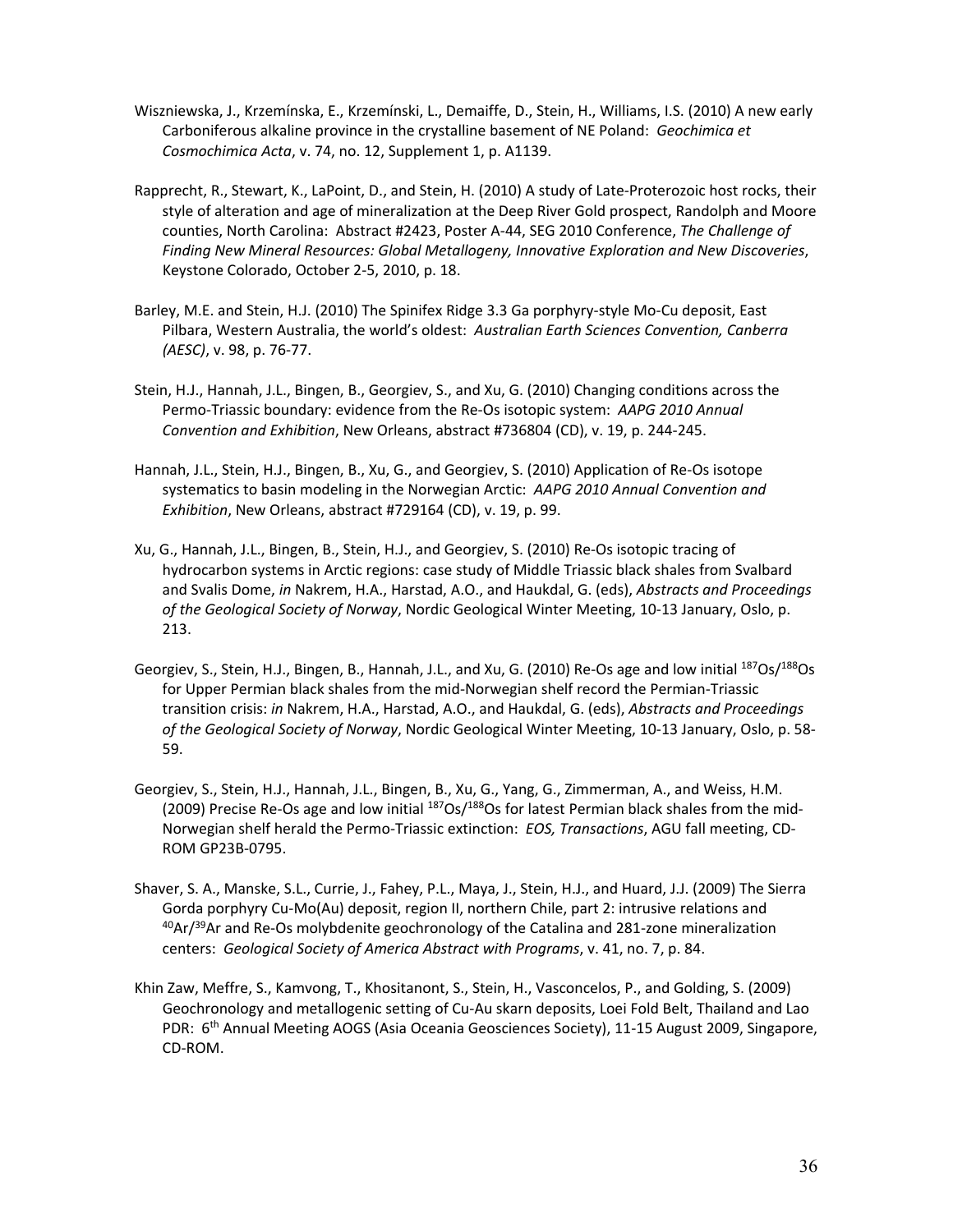- Qu, W.J., Du, A., Yang, G., Li, C., Stein, H.J., Hannah, J.L. (2009) Highly precise isotopic ratio of osmium determination for copper‐nickel‐sulfide sample from Jinchuan, China: submitted for Geoanalysis meeting, Sept 7‐11, 2009, Champagne Sport Resort, South Africa.
- Stein, H.J., Yang, G., Zimmerman, A., Hannah, J.L., Egenhoff, S. (2009) Re‐Os fractionation on instantaneous maturation at the Siljan impact site, central Sweden: *AAPG Annual Convention and Exhibition Abstracts Volume*, v. 18, p. 203.
- Xu, G., Hannah, J.L., Stein, H.J., Bingen, B., Yang, G., Zimmerman, A., Weitschat, W., and Weiss, H.M. (2009) Application of Re‐Os chronology to hydrocarbon exploration: case study of Middle Triassic black shales from the Barents Sea and Svalbard: *AAPG Annual Convention and Exhibition Abstracts Volume*, v. 18, p. 232.
- Stein, H., Yang, G., Hannah, J.L., Zimmerman, A., and Egenhoff, S. (2009) Re‐Os fractionation on instantaneous maturation at the Siljan meteorite impact site, central Sweden: *Geochimica et Cosmochimica Acta*, v. 73, no. 13, p. A1268.
- Xu, G., Hannah, J.L., Stein, H.J., Bingen, B., Yang, G., Zimmerman, A., Weitschat, W., and Weiss, H. (2009) Re‐Os geochemistry of Barents Sea shales: Anisian‐Ladinian stage boundary, faunal distributions, and hydrocarbon exploration: *Geochimica et Cosmochimica Acta*, v. 73, no. 13, p. A1463.
- Yang, G., Stein, H.J., Hannah, J.L., Zimmerman, A., and Bjørlykke, A. (2009) Re‐Os systematics of sulfides in overmature and altered shale, Bidjovagge Cu‐Au deposit, northern Norway (Finnmark): *Geochimica et Cosmochimica Acta*, v. 73, no. 13, p. A1473.
- Zimmerman, A., Yang, G., Stein, H.J., Hannah, J.L., and Egenhoff, S. (2009) Out of this world crude oil separating meteoritic and hydrocarbon Re‐Os components: *Geochimica et Cosmochimica Acta*, v. 73, no. 13, p. A1536.
- Hannah, J.L., Yang, G., Xu, G., Zimmerman, A., Stein, H.J., Bingen, B., and Egenhoff, S. (2009) Re‐Os isotopic disturbances at unconformities: challenges and opportunities: *Geochimica et Cosmochimica Acta*, v. 73, no. 13, p. A491.
- Du, A., Qu, W., Stein, H., Yang, G., Hannah, J., Yang, S. and Li, C. (2009) Certification of Os concentration and <sup>187</sup>Os/<sup>188</sup>Os for Co-rich crust MCPt-1 reference material: Central Pacific Seamount Zone: *Geochimica et Cosmochimica Acta*, v. 73, no. 13, p. A306.
- Stein, H., Zimmerman, A., Yang, G., Hannah, J., and Egenhoff, S. (2009) Hydrocarbon maturation and Os mixing on bolide impact at the Frasnian‐Famennian boundary: *Geophysical Research Abstracts*, v. 11, European Geosciences Union (EGU), EGU2009‐11085‐1 (electronic).
- Beitscher, B., Stein, H.J., Hannah, J.L., and Zimmerman, A. (2008) Trace elements in molybdenite as indicators of tectono‐metallogenic settings: *EOS Transactions*, AGU, 89 (53), Fall Meeting Supplement, Abstract V33B‐2225.
- Yang, G., Stein, H., Hannah, J., Zimmerman, A., Bjørlykke, A., and Bingen, B. (2008) Re‐Os systematics of shale-hosted Cu-Au mineralization at the Bidjovagge deposit in northern Norway (Finnmark): *EOS Transactions*, AGU, 89 (53), Fall Meeting Supplement, Abstract T23C‐2071.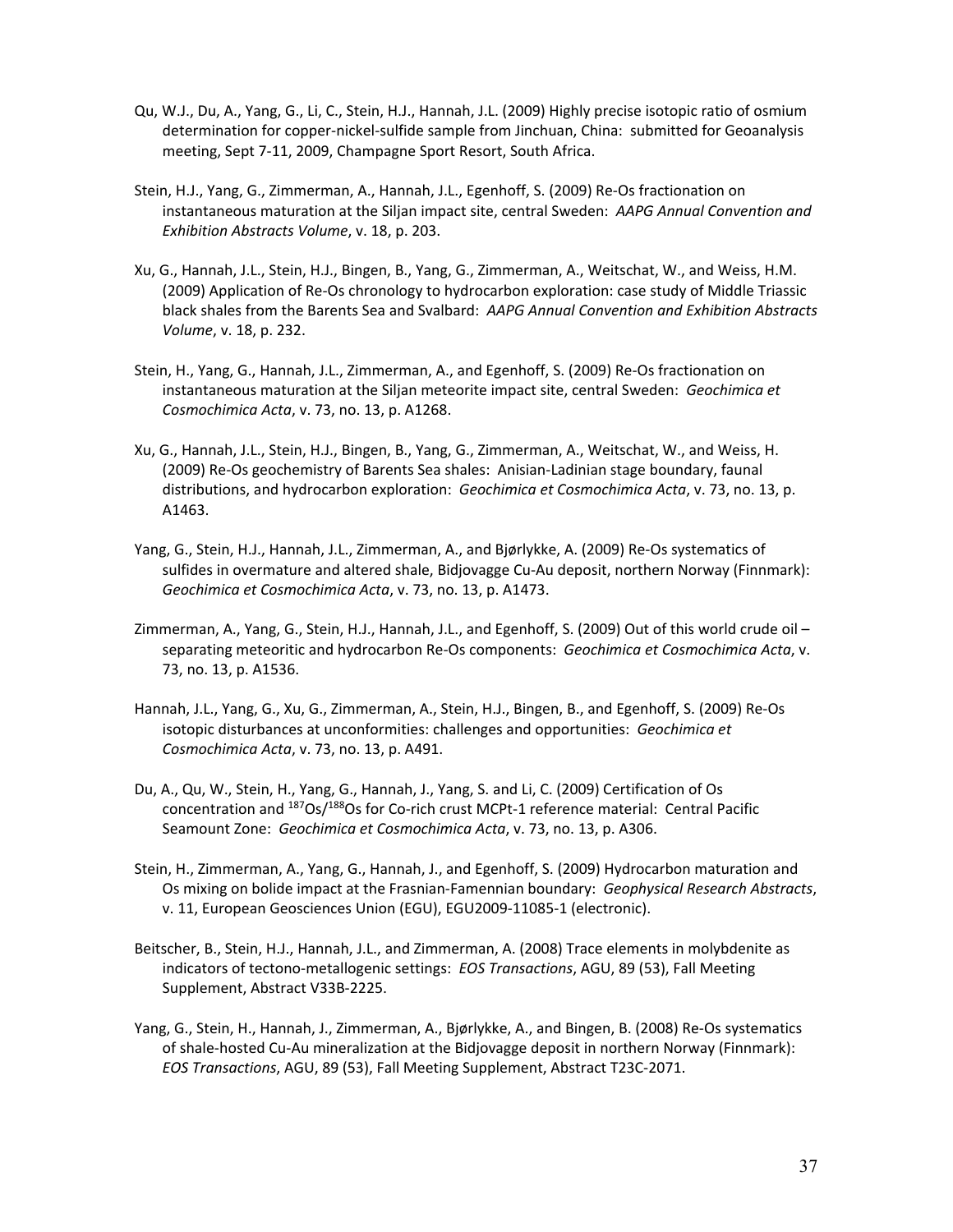- Hannah, J.L., Yang, G., Xu, G., Zimmerman, A., Stein, H., and Egenhoff, S. (2008) Re‐Os Isotopic Disturbances at Unconformities: Challenges and Opportunities: *EOS Transactions*, AGU, 89 (53), Fall Meeting Supplement, Abstract PP31C‐1519.
- Stein, H., Bingen, B., Yang, G., and Ihlen, P. (2008) Hydrocarbons and Au deposits (and their pyrite) is there a link?: *EOS Transactions*, AGU, 89 (53), Fall Meeting Supplement, Abstract T23C‐2072.
- Xu, G., Hannah, J.L., Bingen, B., Stein, H.J., Yang, G., Zimmerman, A, Weitschat, W., Weiss, H.M.(2008) Re‐Os Geochronology Pins Age and Os Isotope Composition of Middle Triassic Black Shales and Seawater, Barents Sea and Spitsbergen: *EOS Transactions*, AGU, 89 (53), Fall Meeting Supplement, Abstract PP33B‐1534.
- Stein, H.J., Bingen, B., Yang, G., and Ihlen, P. (2008) Re‐Os dating of pyrite generations and late hydrocarbons associated with gold deposits – post‐Sveconorwegian construction of Norway's Eidsvoll Au deposit: *33rd International Geological Congress (IGC)*, 6‐14 August 2008, Oslo, electronic abstract 1353034.
- Hannah, J.L., Stein, H.J., Zimmerman, A., Yang, G., Melezhik, V.A., Filippov, M.M., Turgeon, S.C., and Creaser, R.A. (2008) Re‐Os geochronology of a 2.05 Ga fossil oil field near Shunga, Karelia, NW Russia: *33rd International Geological Congress (IGC)*, 6‐14 August 2008, Oslo, electronic abstract 1352701.
- Stein, H.J., Yang, G., Hannah, J.L., Zimmerman, A., Pandit, M.K., Raut, P.K., Gaina, C., and Torsvik, T.H. (2008) India's journey using Re‐Os to date reactivation of ancient sutures: *33rd International Geological Congress (IGC)*, 6‐14 August 2008, Oslo, electronic abstract 1353626.
- Mikulski, S.Z. and Stein, H.J. (2008) Re‐Os ages for molybdenites from the Karkonosze massif, Sudetes (SW Poland): *33rd International Geological Congress (IGC)*, 6‐14 August 2008, Oslo, electronic abstract 1345464.
- Barley, M.E., Stein, H.J., Cummins, B., and Bekker, A. (2008) The Spinifex Ridge 3.3 Ga porphyry‐style Mo‐Cu deposit, East Pilbara, Western Australia: *33rd International Geological Congress (IGC)*, 6‐14 August 2008, Oslo, electronic abstract 1338021.
- Bjerkgård, T., Stein, H.J., Bingen, B., Henderson, I.H.C., Sandstad, J.S., and Moniz, A. (2008) The Niassa gold belt, northern Mozambique – part of a continental‐scale Pan‐African gold‐bearing structure: *33rd International Geological Congress (IGC)*, 6‐14 August 2008, Oslo, electronic abstract 1341864.
- Stein, H.J. (2008) Re-Os dating of Au-related arsenopyrite and India's separation from Pangea: 59<sup>th</sup> BHT Lagerstätten‐Kolloquim, TU Bergakademie, Freiberg, p. A4‐A5.
- Hannah, J.L., Stein, H.J., Zimmerman, A., Yang, G., Melezhik, V.A., Filippov, M.M. Turgeon, S.C., and Creaser, R.A. (2008) Re‐Os geochronology of shungite: a 2.05 Ga fossil oil field in Karelia: *Geochimica et Comochimica Acta*, v. 72, no. 12S, p. A351.
- Zimmerman, A., Stein, H., and Watanabe, Y. (2008) The El Salvador Cu deposit, Chile: insight from a decade of Re‐Os data: *Geochimica et Comochimica Acta*, v. 72, no. 12S, p. A1106.
- Kendall, B., Hannah, J.L., Yang, G., Stein, H.J., Creaser, R.A., Anbar, A.D., and Arnold, G.L. (2008) Crustal versus hydrothermal sources to 2.7‐2.3 Ga seawater: constraints from Os isotopes and Re, Mo abundances in black shales: *Geochimica et Comochimica Acta*, v. 72, no. 12S, p. A463.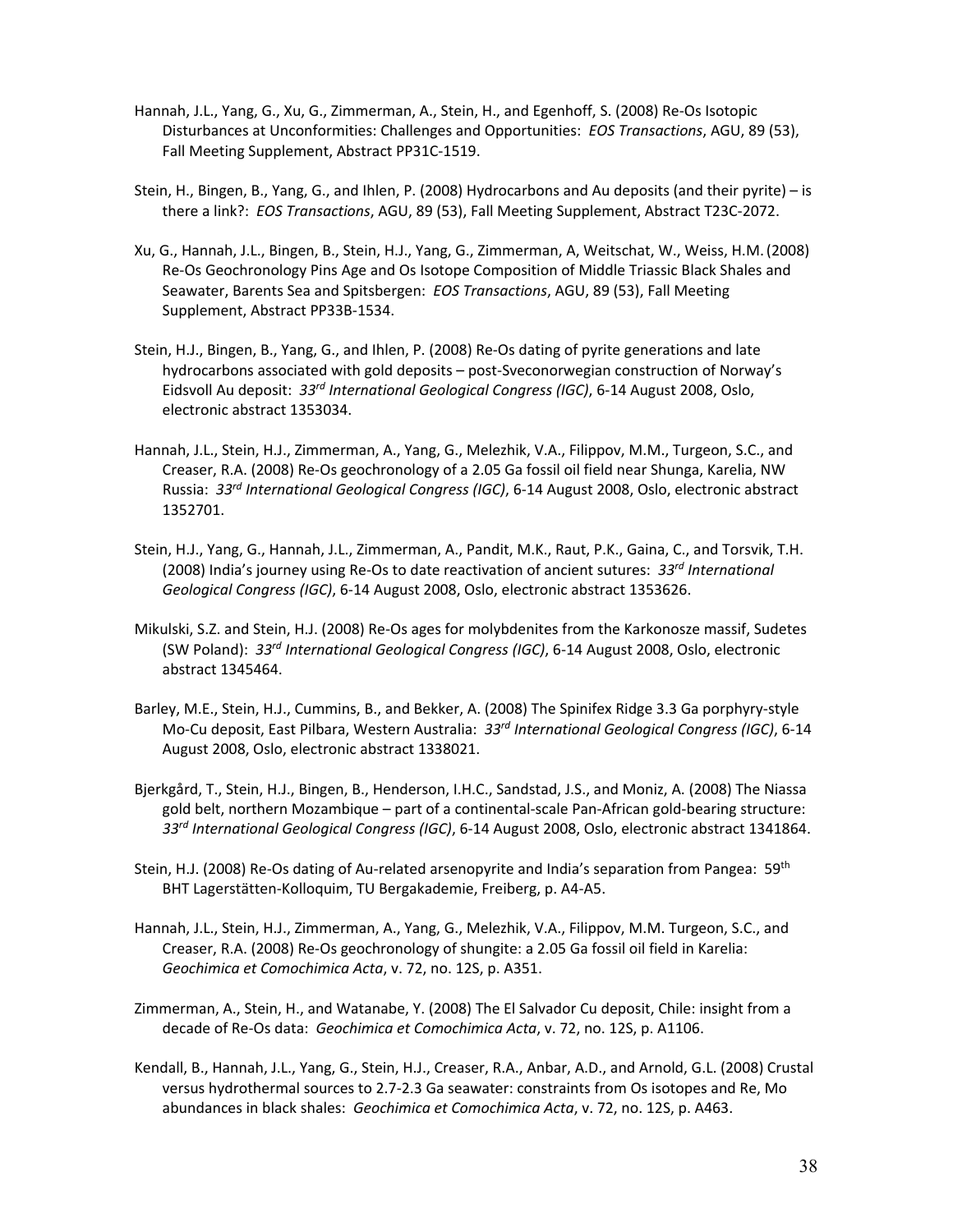- Hannah, J.L., Stein, H.J., Yang, G., Zimmerman, A., and Bingen, B. (2008) Re‐Os dating of black shales: timing and duration of sedimentary processes: *AAPG 2008 Annual Convention and Exhibition Abstracts*, v. 17, p. 75.
- Stein, H.J. and Hannah, J.L. (2008) Re‐Os geochemistry of source rocks and hydrocarbons: ages, correlations, and timing of migration: *AAPG 2008 Annual Convention and Exhibition Abstracts*, v. 17, p. 196. [Received AAPG Award of Excellence, "Top 10" best posters award, Annual Convention and Exhibition]
- Stein, H.J., Yang, G., Hannah, J.L., Zimmerman, A., Pandit, M.K., Raut, P.K., Gaina, C., and Torsvik, T. H. (2008) Plumes with gold and no LIPs: Knowing where the hot spots are: *Geophysical Research Abstracts*, v. 10, EGU2008‐A‐00000, EGU General Assembly 2008, Vienna, Austria.
- Larsen, R.B. and Stein, H.J. (2007) Re‐Os dating of orogenic W‐Mo deposits in the mid‐Norwegian Caledonides: *Geological Society of America Abstracts with Programs*, v. 39, no. 6, p. 276.
- Markey, R.J., Zimmerman, A., Stein, H.J., Hannah, J.L., Selby, D., and Creaser, R.A. (2007) A new molybdenite reference material (RM) from Henderson, Colorado for interlaboratory comparison and global standardization: *Geological Society of America Abstracts with Programs*, v. 39, no. 6, p. 276.
- Yang, G., Hannah, J.L., Zimmerman, A., Stein, H.J., and Bekker, A. (2007) Re‐Os dating of C‐rich slate from the western Wawa subprovince, Minnesota: *Geological Society of America Abstracts with Programs*, v. 39, no. 6, p. 274.
- Hannah, J.L., Stein, H.J., Wieser, M.E., deLaeter, J.R., Varner, M.D. (2007) Vapor transport and Raleigh fractionation of Mo isotopes during magmatic/hydrothermal processes: implications for ore genesis: *Geological Society of America Abstracts with Programs*, v. 39, no. 6, p. 275.
- Stein, H.J., Yang, G., Zimmerman, A., Pandit, M.K., Raut, P.K., and Hannah, J.L. (2007) Re‐Os dating of arsenopyrite: panacea or problematic?: *Geological Society of America Abstracts with Programs*, v. 39, no. 6, p. 276.
- Perelló, J., Sillitoe, R.H., Brockway, H., Posso, H., East, P., Solé, M., Stein, H. (2007) Los Pelambres, Chile: recent advances in the geologic understanding of a major Cu‐Mo and Cu‐Au porphyry system: *Proceedings of Ores and Orogenesis Conference*, Tucson, Arizona, p. 133‐134.
- Salam, A., Khin Zaw, Meffre, S., James, R., and Stein, H. (2007) Geological setting, alteration, mineralisation and geochronology of Chatree epithermal gold‐silver deposit, Phetchabun province, central Thailand: *Proceedings of Ores and Orogenesis Symposium*, Tucson, Arizona, p. 181.
- Hannah, J.L., Yang, G., Bingen, B., Stein, H., and Zimmerman, A. (2007) ~560 Ma and ~300 Ma Re‐Os ages constrain Neoproterozoic glaciation and record Variscan hydrocarbon migration on extention of the Oslo rift: in Redfield, T., Buiter, S.J.H., Smethurst, M.A. (eds), Geodynamics, Geomagnetism, and Paleogeography: A 50 Year Celebration, *NGU Report* 2007.057, p. 50.
- Stein, H. (2007) Meaningful Re-Os geochronology: from rocks to results: 7<sup>th</sup> International Symposium on Applied Isotope Geochemistry, Stellenbosch, South Africa, *AIG7 Abstract Volume*, p. 137‐138.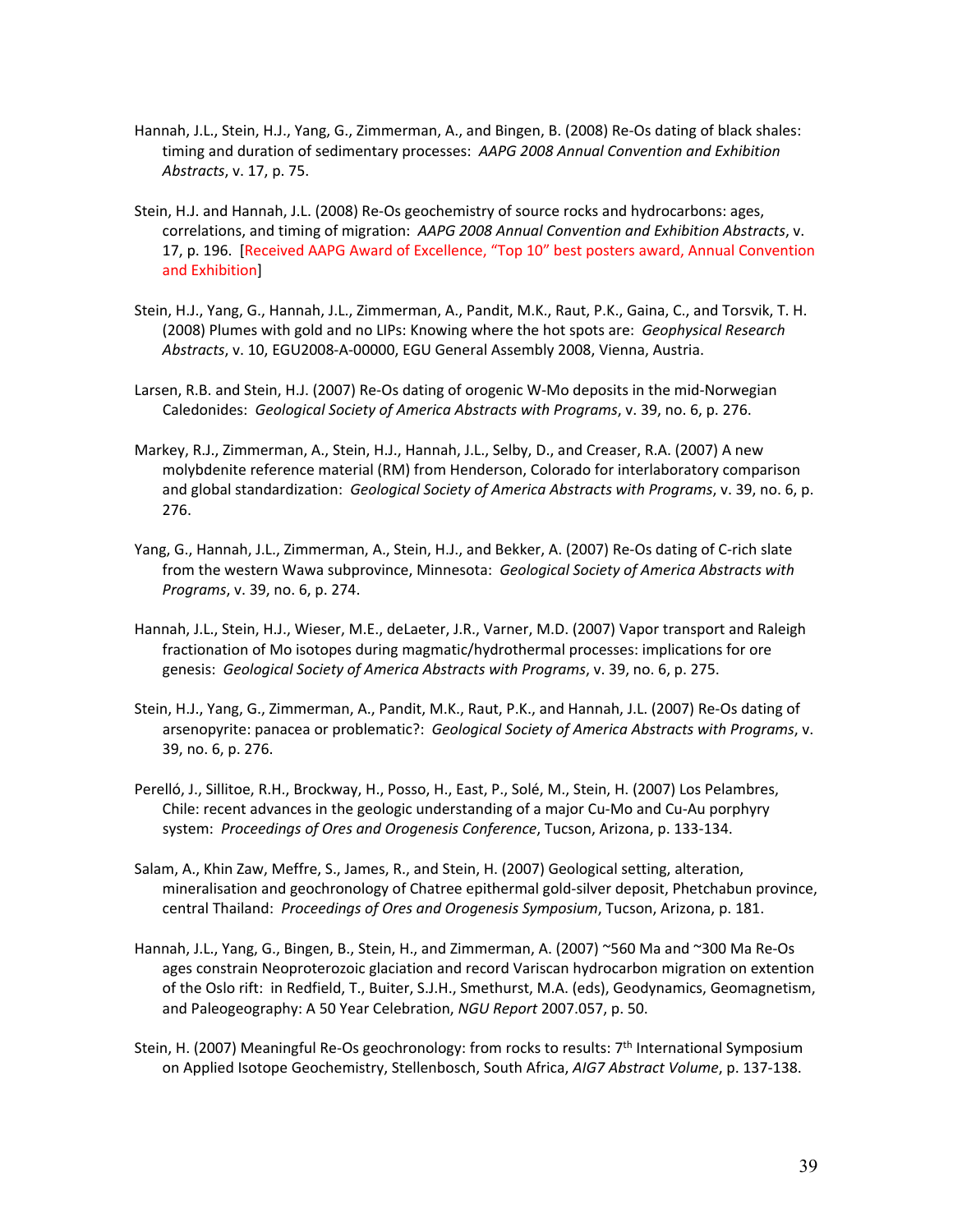- Hannah, J.L. and Stein, H.J. (2007) Re-Os geochemistry of carbonaceous shales and oils: source and timing of hydrocarbon migration:  $7<sup>th</sup>$  International Symposium on Applied Isotope Geochemistry, Stellenbosch, South Africa, *AIG7 Abstract Volume*, p. 65‐66.
- Stein, H.J., Barley, M.E., Zimmerman, A., and Cummins, B. (2007) A 3.3 Ga Mo‐Cu porphyry‐style deposit at Spinifex Ridge, East Pilbara, Western Australia: Re‐Os dating of Paleoarchean molybdenite: *Geochimica et Cosmochimica Acta*, v. 71, no. 15, p. A970.
- Yang, G., Hannah, J.L., Zimmerman, A., Stein, H.J., and Bekker, A. (2007) 2.7 Ga Re‐Os age for C‐rich slate of the Joy Lake sequence, western Wawa subprovince, Minnesota: *Geochimica et Cosmochimica Acta*, v. 71, no. 15, p. A1138.
- Hannah, J.L., Yang, G., Bingen, B., Stein, H.J., and Zimmerman, A. (2007) ~560 Ma and ~300 Ma Re‐Os ages constrain Neoproterozoic glaciation and record Variscan hydrocarbon migration on extension of Oslo rift: *Geochimica et Cosmochimica Acta*, v. 71, no. 15, p. A378.
- Zimmerman, A., Stein, H.J., Hannah, J.L., Tuttas, B., Yang, G., and Beitscher, B. (2007) Instrumental mass fractionation overcome by total evaporation: *Geochimica et Cosmochimica Acta*, v. 71, no. 15, p. A1176.
- Salam, A., Khin Zaw, Mefre, S., James, R., Stein, H., and Vasconcelos, P. (2007) Geological setting, mineralisation and geochronology of Chatree epithermal gold‐silver deposit, Phetchabun province, central Thailand: *Proceedings of Asia Oceania Geosciences Society (AOGS)*, 4th annual meeting, Bangkok, p. 249, CD‐ROM.
- Stein, H. (2007) Impact of Re‐Os on geoscience: A radiometric clock and tracer for magmatism, metamorphism, tectonics, ores, and hydrocarbons: invited lecture, U.S. Geological Survey, 22 May 2007, with circulated abstract.
- Hannah, J.L. and Stein, H.J. (2007) Re‐Os geochemistry of carbonaceous shales and oils: source and timing of hydrocarbon migration: invited lecture, U.S. Geological Survey, 22 May 2007, with circulated abstract.
- Stein, H.J. and Markey, R.J. (2007) Dating episodic volatile release in magmas: the entrapped hydrothermal record: *NGF Abstracts and Proceedings of the Geological Society of Norway* (Vinterkonferansen), no. 1, p. 95‐96.
- Stein, H.J. and Bingen, B. (2007) The roots of a 1760 Ma porphyry Cu-Mo belt in SE Norway and its Paleoproterozoic metamorphism and deformation at ~1735 and ~1710 Ma: *NGF Abstracts and Proceedings of the Geological Society of Norway* (Vinterkonferansen), no. 1, p. 94‐95.
- Hannah, J.L., Stein, H.J., Zimmerman, A., Yang, G., Markey, R.J., and Melezhik, V.A. (2007) Precise Re‐ Os depositional age for the Paleoproterozoic Pilgujärvi sedimentary formation, Pechenga greenstone belt, Kola Peninsula, Russia: *NGF Abstracts and Proceedings of the Geological Society of Norway* (Vinterkonferansen), no. 1, p. 36‐37.
- Hannah, J.L., Stein, H.J., Zimmerman, A., and Yang, G. (2007) Re‐Os geochemistry of source rocks and hydrocarbons: ages, correlations, and timing of migration: *NGF Abstracts and Proceedings of the Geological Society of Norway* (Vinterkonferansen), no. 1, p. 37‐38.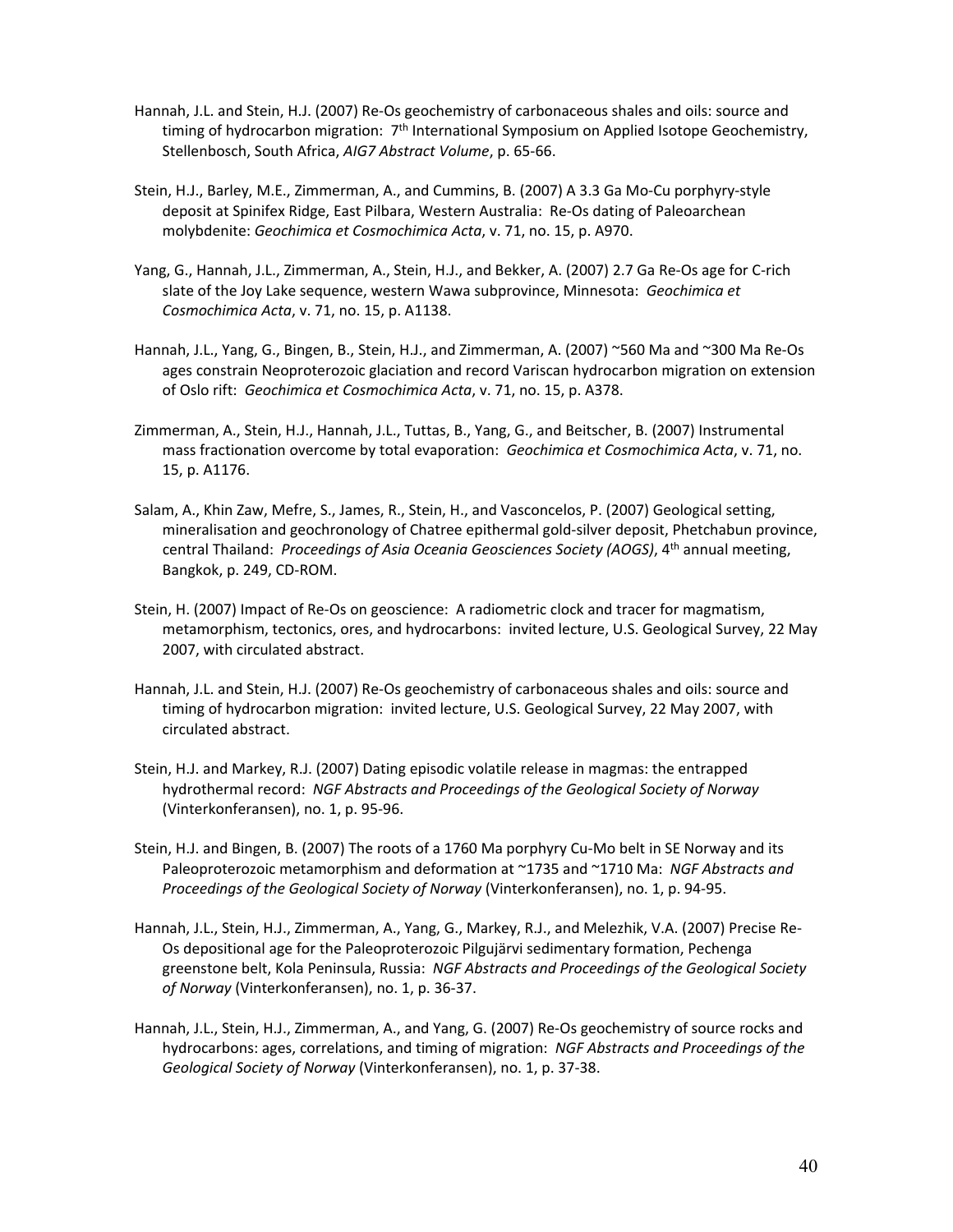- Stein, H.J. (2006) What are we dating with our highly precise ages?: invited paper, *Geoanalysis meeting*, 19‐21 September 2006, Beijing China.
- Hannah, J.L., Stein, H.J., Zimmerman, A., Yang, G., Markey, R.J., and Melezhik, V.A. (2006) Precise depositional Re‐Os age for black shale: a Paleoproterozoic example: invited paper, *Geoanalysis meeting*, 19‐21 September 2006, Beijing China.
- Stein, H.J., Markey, R.J., Carriedo, J., and Tornos, F. (2006) Re‐Os evidence for the origin of Fe‐oxide‐ (Cu‐Au) deposits in SW Iberia at the Frasnian‐Famennian boundary: *Geochimica et Cosmochimica Acta*, v. 70, no. 18S, p. A612. doi:10.1016/j.gca.2006.06.1135
- Stein, H.J. and Markey, R.J. (2006) Timescales for fluid storage and release in porphyry Cu‐Mo systems – Timescales for felsic magma storage and volcanic eruptions: *Geochimica et Cosmochimica Acta*, v. 70, no. 18S, p. A613. doi:10.1016/j.gca.2006.06.1136
- Zimmerman, A., Stein, H., Hannah, H., Kozelj, D., and Berza, T. (2006) Re‐Os and tectonics chronology, concentrations, and commodities in the South Carpathians and Balkans: *Geochimica et Cosmochimica Acta*, v. 70, no. 18S, p. A755. doi:10.1016/j.gca.2006.06.1362
- Hannah, J.L., Stein, H.J., Wieser, M.E., deLaeter, J.R., and Varner, M.D. (2006) Mo isotope variations in molybdenite: vapour transport and Rayleigh fractionation of Mo: *Geochimica et Cosmochimica Acta*, v. 70, no. 18S, p. A228. doi:10.1016/j.gca.2006.06.460
- Hannah, J.L., Stein, H.J., Zimmerman, A., Yang, G., Markey, R.J., and Melezhik, V.A. (2006) Precise 2004 ± 9 Ma Re‐Os age for Pechenga black shale: Comparison of sulfides and organic material: *Geochimica et Cosmochimica Acta*, v. 70, no. 18S, p. A228. doi:10.1016/j.gca.2006.06.461
- Bingen, B., Stein, H., Corfu, F., Hannah, J. (2006) Paired Re‐Os molybdenite and U‐Pb zircon ages resolve Mo ore‐forming events in magmatic‐metamorphic environment, Knaben district, S Norway: *Geophysical Research Abstracts*, v. 8, 04013 (electronic) EGU meeting, April 2‐7, Vienna.
- Zimmerman, A., Stein, H., and Hannah, J. (2005) Tethyan metallogenesis: Re‐Os geochronology of the Panagyurishte district, Bulgaria: *Geological Society of America Abstracts with Programs*, v. 37, no. 7, p. 97.
- Kelson, C.R., Crowe, D.E., and Stein, H.J. (2005) Geochronology and geochemistry of the Hilltop, Lewis, and Bullion mining districts, Battle Mountain‐Eureka trend, Nevada: *Geological Society of America Abstracts with Programs*, v. 37, no. 7, p. 314.
- De Laeter, J. Wieser, M., Stein, H., and Hannah, J. (2005) Application of molybdenum isotope fractionation measurements in ore deposit studies: *AIG‐6 meeting (Applied Isotope Geology)*, September 11‐16, 2005, Prague, Czech Republic.
- Stein, H.J. (2005) New model for the Butte Cu‐Mo porphyry and polymetallic vein deposits, and the hosting Boulder batholith, SW Montana, USA: *Geochimica et Cosmochimica Acta*, v. 69, no. 10S, p. A566.
- Bingen, B., Stein, H.J., Corfu, F., Hamilton, M.A., Hannah, J.L., and Henderson, I.A.C. (2005) Molybdenite deposits: time markers for orogenic processes, example from SW Scandinavia: *Geochimica et Cosmochimica Acta*, v. 69, no. 10S, p. A565.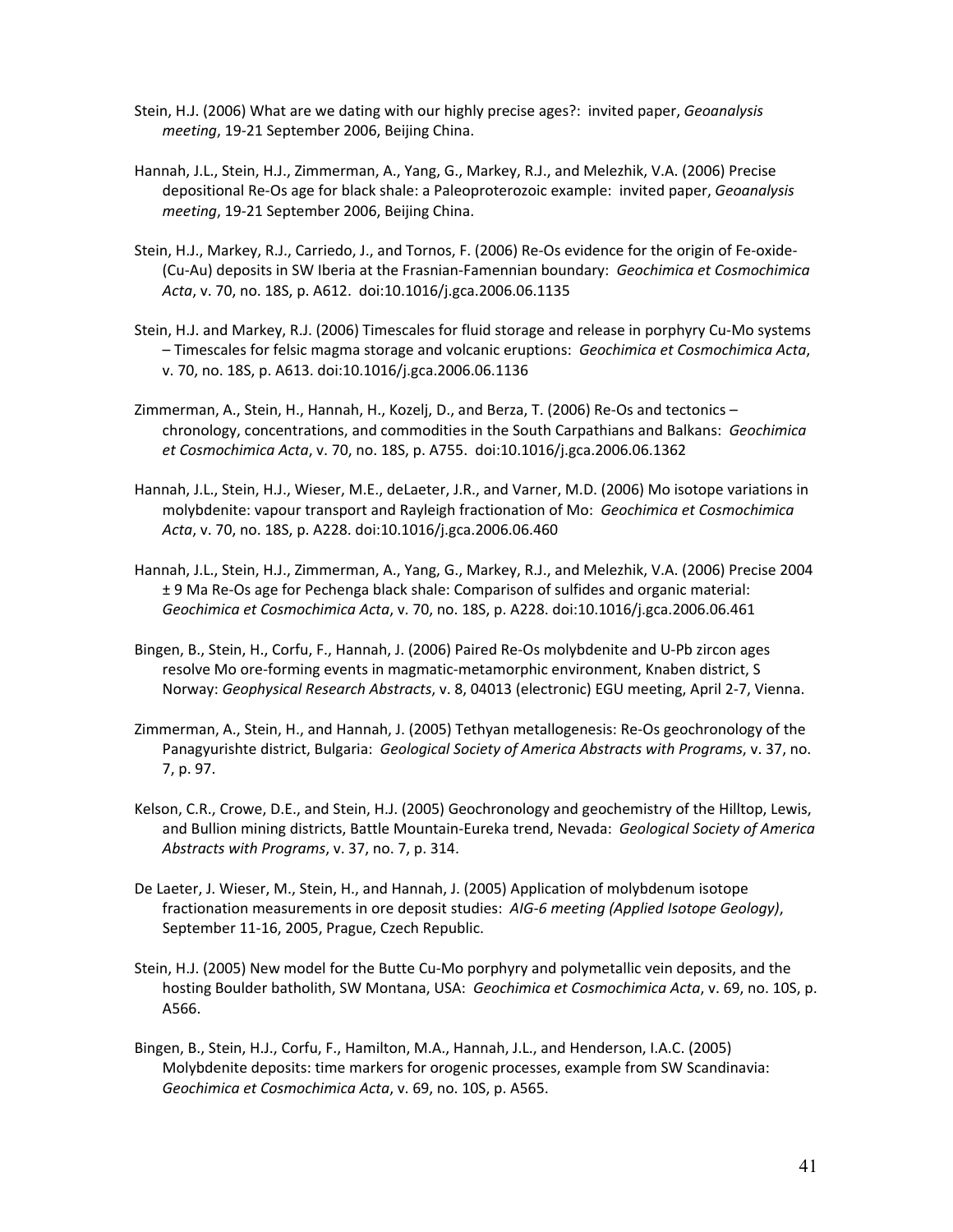- Kelson, C.R., Crowe, D.E., and Stein, H.J. (2005) Geochronology and geochemical study of part of the Battle Mountain – Eureka trend, Nevada: *Geochimica et Cosmochimica Acta*, v. 69, no. 10S, p. A567.
- Hannah, J.L., Stein, H.J., and Bekker, A. (2005) Atmospheric evolution and metallogenesis: cycling of redox‐sensitive metals: *Geochimica et Cosmochimica Acta*, v. 69, no. 10S, p. A569.
- Mikulski, S.Z., Markey, R.J., and Stein, H.J. (2005) The first Re‐Os ages of auriferous sulfides from the European Variscides: *Geochimica et Cosmochimica Acta*, v. 69, no. 10S, p. A572.
- Dilles, J.H., Stein, H.J., and Martin, M.W. (2004) Re‐Os and U‐Pb ages for the duration of the giant Butte, Montana, porphyry Cu‐Mo and Cordilleran base metal lode ore deposit: (electronic, session 12a) IAVCEI General Assembly, Pucón, Chile.
- Martinsson, O., Williams, P.J., Edfelt, Å., Sandrin, A., Verco, M., Evins, P., Mark, G., Billström, K., Stein, H., Broman, C., and Weihed, P. (2004) Relationships of Kiruna-type apatite iron ores and iron oxide‐copper‐gold deposits, Norrbotten, Sweden: (electronic, session 1a) IAVCEI General Assembly, Pucón, Chile.
- Stein, H., Cannell, J., Cooke, D., Sillitoe, R., and Perelló, J. (2004) Metalliferous moments inside the lifespan of porphyry‐style Cu‐Au‐Mo deposits: (electronic, session 12a) IAVCEI General Assembly, Pucón, Chile.
- Lundmark, C., Weihed, P., Stein, H., Billström, K. (2004) Vaikijaur, a Palaeoproterozoic Cu‐Au‐(Mo) porphyry style deposit at the Archaean‐Proterozoic paleoboundary in northern Sweden: (electronic, session 1c) IAVCEI General Assembly, Pucón, Chile.
- Hannah, J.L., Stein, H.J., Markey, R.M., and Bekker, A. (2004) Chondritic <sup>187</sup>Os/<sup>188</sup>Os in Late Archean-Early Paleoproterozoic seawater indicates low riverine flux of Os under anoxic weathering conditions: *Geological Society of America Abstracts with Programs*, v. 36, no. 5, p. 339.
- Loeppke, N.A. and Hannah, J.L. (2004) Re‐Os systematics in Fe‐Ti oxides from Proterozoic anorthosite complexes: *Geological Society of America Abstracts with Programs*, v. 36, no. 5, p. 508.
- Stein, H. (2004) Late Archean‐Early Paleoproterozoic continental assembly of India and East Antarctica: *Geological Society of America Abstracts with Programs*, v. 36, no. 5, p. 340.
- Stein, H.J. (2004) Re‐Os geochemistry: the last decade and what lies ahead: SEG Conference, Eugen Stumpfl Memorial Symposium, Perth, WA, p. 327.
- Stein, H.J. (2004) Using the Re‐Os molybdenite chronometer for dating anatexis in the Paleoproterozoic (Svecofennian orogeny), northern Sweden: *32nd International Geologic Congress*, abstract volume posted on‐line, abstract 297‐20.
- Hannah, J.L., Stein, H.J., Bekker, A., and Holland, H.D. (2004) Re‐Os geochemistry of carbonaceous shales: dating changes in atmospheric composition and Os cycling: *32nd International Geologic Congress*, abstract volume posted on‐line, abstract 210‐9.
- Bingen, B., Stein, H., Bogaerts, M., Bolle, O., and Mansfeld, J. (2004) Re‐Os dating of molybdenite constrains late‐orogenic gneiss dome formation in the Svecofennian orogen, SW Scandinavia: *32nd International Geologic Congress*, abstract volume posted on‐line, abstract 297‐18.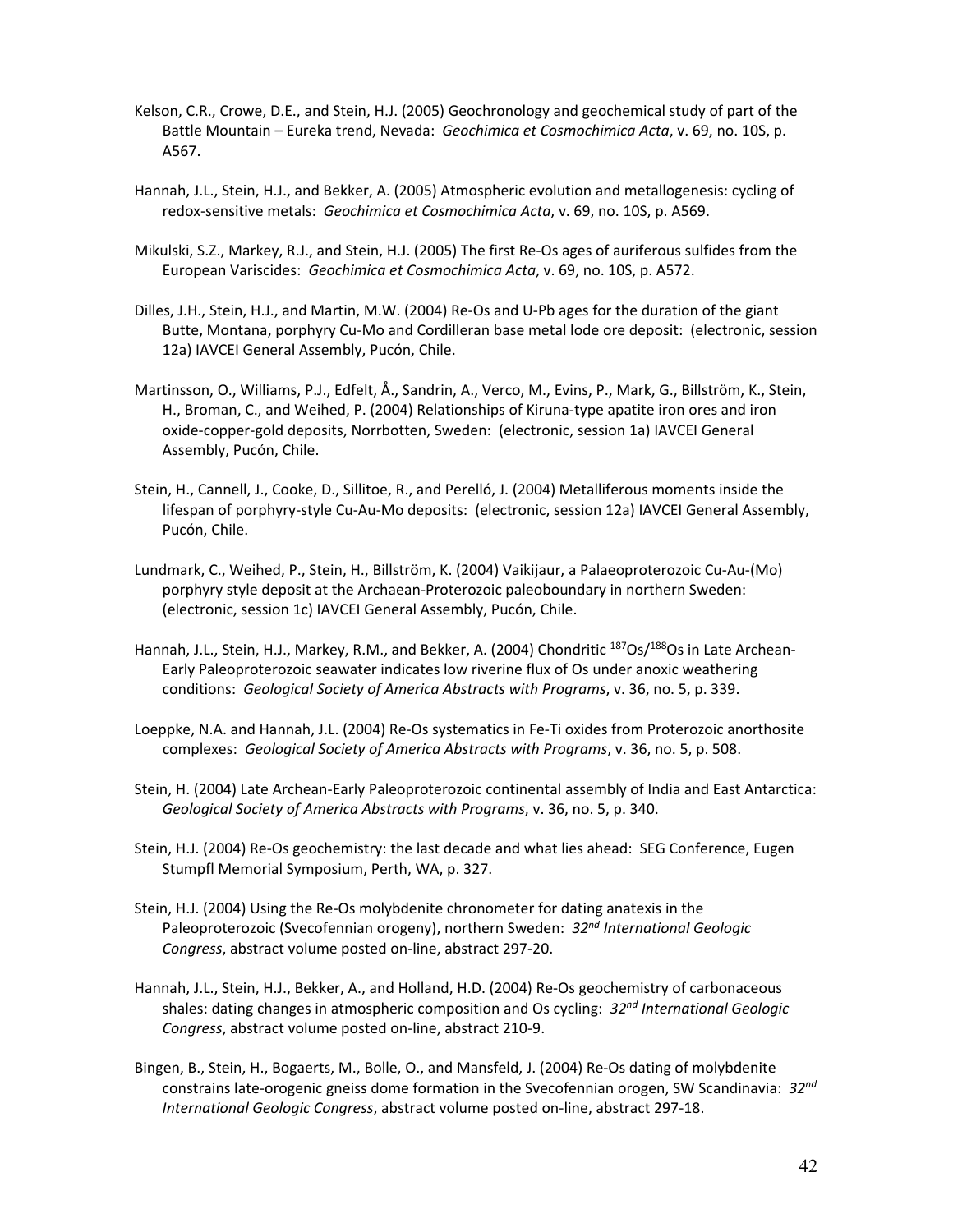- Mao, J., Stein, H., Wang, Y., and Yu, J. (2004) Molybdenite Re-Os and albite <sup>40</sup>Ar/<sup>39</sup>Ar dating of the Cu-Au‐Mo‐(Fe) deposits and porphyry‐associated iron deposits in the Middle‐Lower Yangtze River belt and implications for metallogenesis: *32nd International Geologic Congress*, abstract volume posted on‐line, abstract 8‐49.
- Stein, H. and Bingen, B. (2004) Molybdenite by metamorphism: tracking orogenic cycles: *Geochimica et Cosmochimica Acta*, v. 68, no. 115, p. A666.
- Markey, R., Stein, H.J., Hannah, J.L., Selby, D., and Creaser, R.A. (2004) Characterization of a molybdenite Reference Material for Re‐Os: *Geochimica et Cosmochimica Acta*, v. 68, no. 115, p. A543.
- Hannah, J.L., Stein, H.J., Markey, R.J., and Scherstén, A. (2004) Gold: A Re‐Os geochronometer?: *Geochimica et Cosmochimica Acta*, v. 68, no. 115, p. A773.
- Bekker, A., Holland, H.D., Wang, P.‐L., Rumble, D. III, Stein, H.J., Hannah, J.L., Coetzee, L.L., and Beukes, N.J. (2004) Dating the rise of atmospheric oxygen: *Geochimica et Cosmochimica Acta*, v. 68, no. 115, p. A780.
- Wieser, M., DeLaeter, J.R., Stein, H., Tuttas, D., and Schwieters, J. (2004) Molybdenum isotope abundance variations measured in molybdenites by double‐spiking thermal ionization mass spectrometry: *Geochimica et Cosmochimica Acta*, v. 68, no. 115, p. A376.
- Mark, G., Stein, H., and Salt, C. (2004) Re‐Os isotopic evidence for two periods of sulfide mineralisation in the vicinity of the Ernest Henry Cu‐Au deposit, northwest Queensland, Australia: *17th Australian Geological Convention*, 8‐13 February, 2004, Hobart, p. 96.
- Dilles, J.H., Martin, M.W., Stein, H.J., and Rusk, B. (2003) Re‐Os and U‐Pb ages for the Butte copper district, Montana: a short‐ or long‐lived hydrothermal system?: *Geological Society of America Abstract with Programs*, v. 34, no. 6, p. 400.
- Perelló, J., Posso, H., Zárate, A., Neyra, C., Caballero, A., and Stein, H. (2003) Syntectonic Ag‐rich porphyry copper mineralization at Pachagón, northern Peru: 10<sup>th</sup> Chilean Geological Congress, Concepción, Chile, October 6‐10, 2003, Actas, Departamento Ciencias de la Tierra, Universidad de Concepción, p. 77‐78.
- Stein, H.J., Markey, R.J., and Hannah, J.L. (2003) Power in partnership: Re‐Os molybdenite and U‐Pb zircon dating, Goldschmidt Conference (invited lecture): *Geochimica et Cosmochimica Acta*, v. 67, no. 18 (S1), p. A445.
- Stein, H.J., Markey, R.J., and Hannah, J.L. (2003) Dating young molybdenites and LLHR samples using Re‐Os: the pitfalls and overcoming them: *Geochimica et Cosmochimica Acta*, v. 67, no. 18 (S1), p. A446.
- Hannah, J.L., Stein, H.J., Bekker, A., Markey, R.J., and Holland, H.D. (2003) Chondritic initial <sup>187</sup>Os/<sup>188</sup>Os in Paleoproterozoic shale (seawater) and onset of oxidative weathering: *Geochimica et Cosmochimica Acta*, v. 67, no. 18 (S1), p. A133.
- Raith, J.G., Stein, H.J., Cornell, D.H., Langthaler, K.J., and Markey, R.J. (2003) Mo‐ and W‐(Mo) deposits in pre‐Alpine units of the Tauern Window: Re‐Os and U‐Pb constraints for two Variscan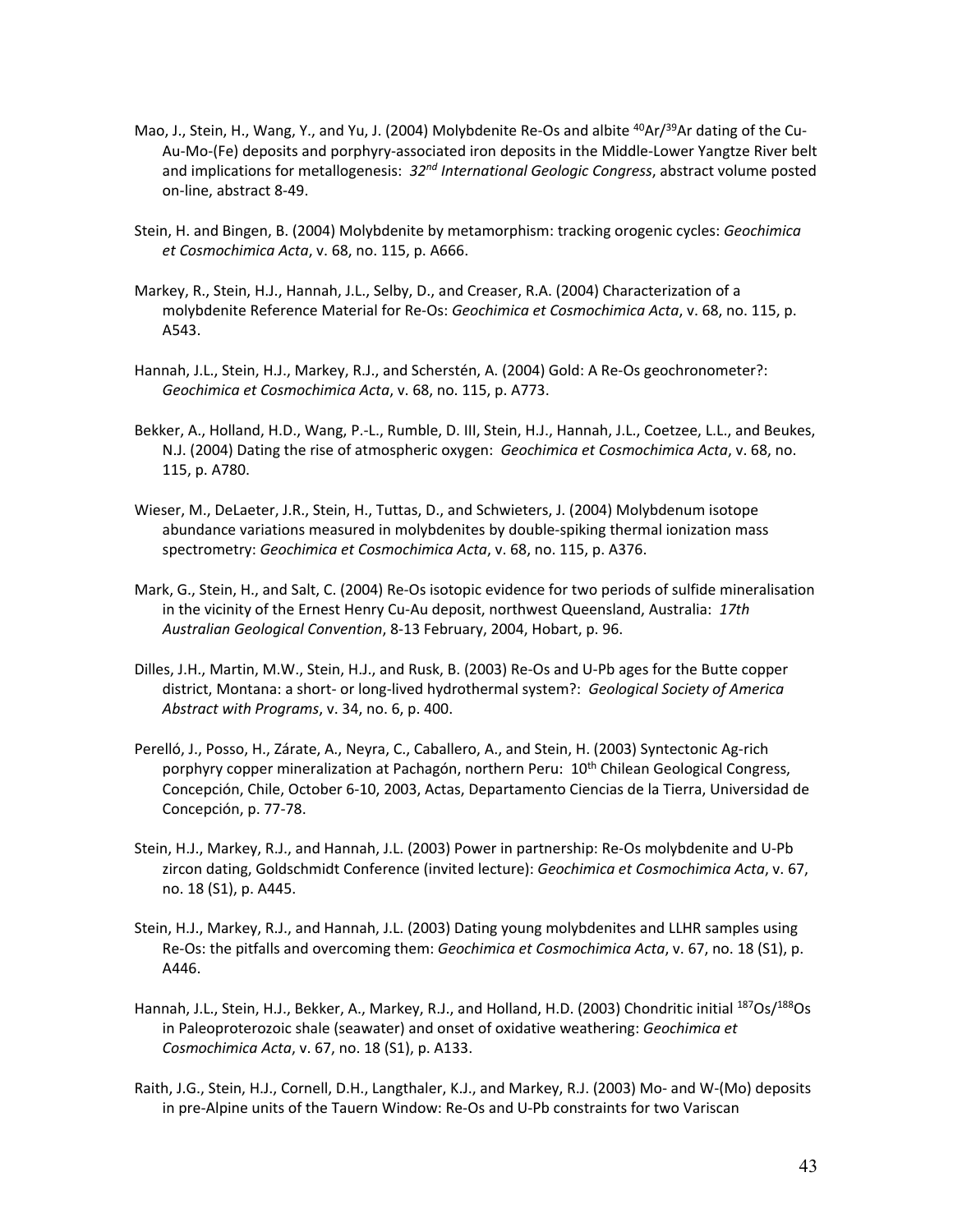mineralization stages: GEODE‐ABCD workshop, Seggauberg, Austria, March 22‐24, published by *Institute of Geology and Paleontology, University of Salzburg*, p. 48‐49.

- Langthaler, K.J., Raith, J.G., Cornell, D.H., Stein, H.J., and Melcher, F. (2003) Geology and age of molybdenum mineralization at Alpeiner Scharte, Tyrol, Austria: *in* Vrána, S. (ed) Geology without Frontiers: Magmatic and Metamorphic Evolution of Central European Variscides: *Journal of the Czech Geological Society*, v. 48, no. 1‐2, p. 87‐88.
- Stein, H.J. and Markey, R.J. (2003) New perspectives from old domains: intrusion‐related Au in suspicious orogens, Eastern Goldfields, Yilgarn craton, Western Australia: *Geophysical Research Abstracts* (EGS‐AGU‐EUG joint assembly, 6‐11 April 2003, Nice, France), v. 5, 07911 (electronic).
- Stein, H.J., Zimmerman, A., Hannah, J.L., and Markey, R.J. (2003) Late Archean‐Early Proterozoic timing for an Andean‐style porphyry Cu‐Mo deposit at Malanjkhand, Central Indian Tectonic Zone: implications for a Late Archean supercontinent: *Geophysical Research Abstracts* (EGS‐AGU‐EUG joint assembly, 6‐11 April 2003, Nice, France), v. 5, 07496 (electronic).
- Stein, H.J., Hallberg, A., and Perdahl, J.‐A. (2003) Using Re‐Os to distinguish metamorphic‐metallogenic events and their economic value: an example from northern Sweden: *Geophysical Research Abstracts* (EGS‐AGU‐EUG joint assembly, 6‐11 April 2003, Nice, France), v. 5, 07071 (electronic).
- Zimmerman, A., Stein, H.J., Markey, R.J., Hannah, J.L., Sarkar, S.C., and Pal, A.B. (2002) Re‐Os dating of the Malanjkhand Cu‐(Mo) deposit in central India: tracking formation and deformation during the Late Archean‐Early Proterozoic: *Geological Society of America Abstracts with Programs*, v. 34, no. 6, p. 187.
- Stein, H. and Bingen, B. (2002) Re‐Os dating of Cu‐Mo mineral occurrences provides chronology of metamorphism and deformation for a supracrustal sequence in south Norway: *Geological Society of America Abstracts with Programs*, v. 34, no. 6, p. 42.
- Markey, R., Morgan, J., Stein, H., and Hannah, J. (2002) A double‐Os spike for molybdenite geochronology: *Geological Society of America Abstracts with Programs*, v. 34, no. 6, p. 340.
- Jercinovic, M.J., Gillerman, V.S., and Stein, H.J. (2002) Application of microprobe geochronology to hydrothermal monazite and thorite, Lemhi Pass district, Idaho: *Geological Society of America Abstracts with Programs*, v. 34, no. 6, p. 172.
- Gillerman, V.S., Jercinovic, M.J., and Stein, H.J. (2002) U‐Pb and Re‐Os geochronology suggest a multistage Precambrian‐Mesozoic history for thorium and copper mineralization, Lemhi Pass, Idaho: *Geological Society of America Abstracts with Programs*, v. 34, no. 6, p. 337.
- Stein, H.J. (2002) Re‐Os dating: ore geology and beyond: *XI Congreso Peruano de Geología, Resúmenes, Sociedad Geológica del Perú*, p. 110.
- Bingen, B. and Stein, H. (2002) Molybdenite Re‐Os dating of regional deformation and granulite‐facies metamorphism, Rogaland‐Vest Agder, S Norway: symposium in honour of Jean‐Clair Duchesne's retirement, "Modeling of magma chambers and implications for the evolution of the continental crust", University of Liège, Belgium, 3‐5 September 2002 (Jacqueline Coppen‐Vander Auwera, convenor), abstract volume, p. 7.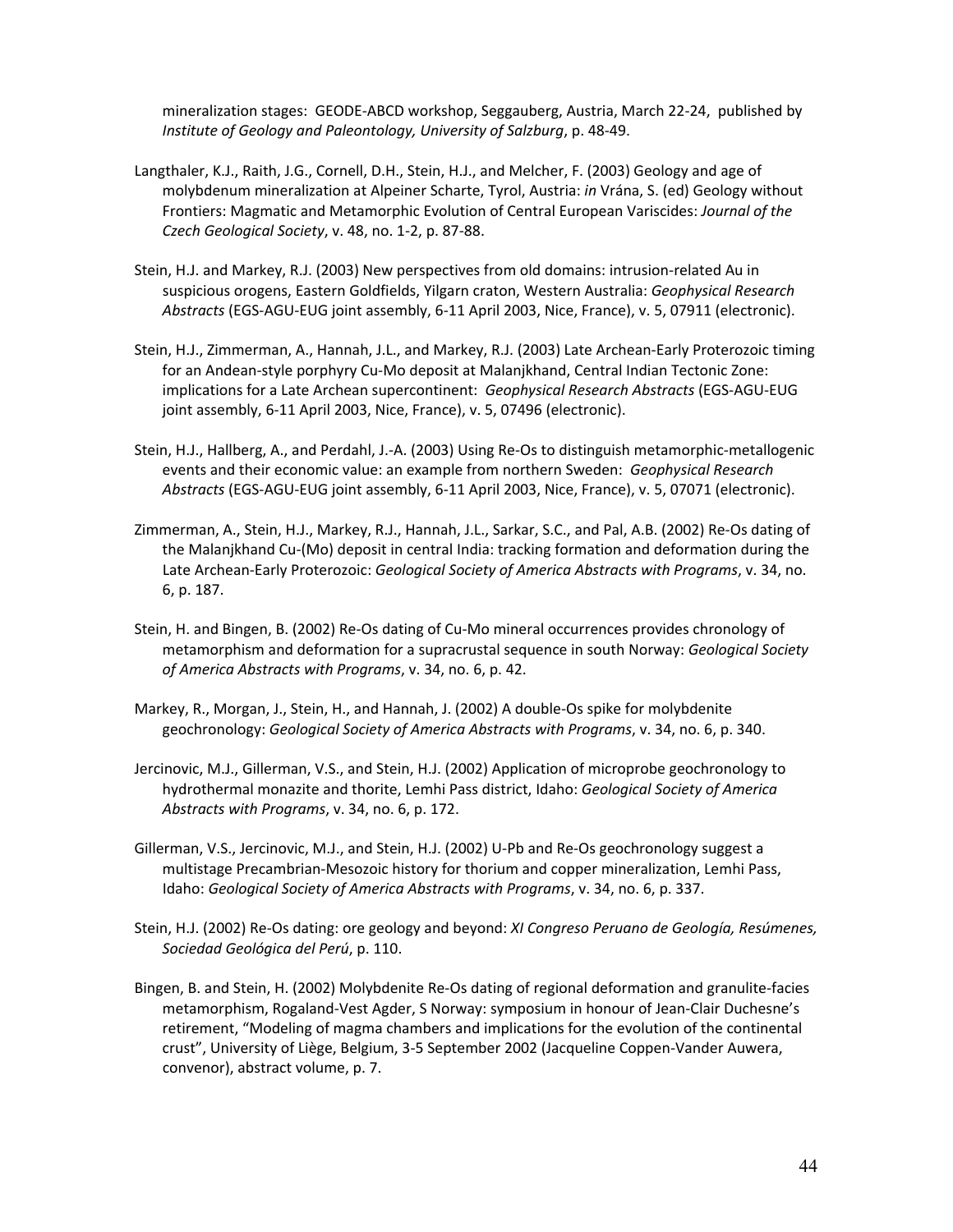- Wiszniewska, J., Duchesne, J.C., Vander Auwara, J., Claesson, S., and Stein, H. (2002) Proterozoic anorthosite intrusions and related Fe‐Ti deposits in northeastern Poland: isotope and geochemical constraints on their origin: symposium in honour of Jean‐Clair Duchesne's retirement, "Modeling of magma chambers and implications for the evolution of the continental crust", University of Liège, Belgium, 3‐5 September 2002 (Jacqueline Coppen‐Vander Auwera, convenor), abstract volume, p. 38‐39.
- Hannah, J., Stein, H., Zimmerman, A., Markey, R., Sarkar, S.C., and Pal, A.B. (2002) Late Archean‐Early Proterozoic formation and reworking of a porphyry Cu‐(Mo) deposit recorded in molybdenite: Re‐ Os dating at Malanjkhand, central India: *Geochimica et Cosmochimica Acta*, v. 66, no. 15A, p. A308. (Goldschmidt Conference)
- Stein, H., Sillitoe, R., and Perelló, J. (2002) Discerning the lifespan of a giant porphyry Cu deposit: Re‐Os dating at Los Pelambres, Chile: *Geochimica et Cosmochimica Acta*, v. 66, no. 15A, p. A738. (Goldschmidt Conference)
- Bingen, B. and Stein, H. (2002) Molybdenite Re‐Os dating of biotite dehydration melting: the Rogaland granulites, S Norway: *Geochimica et Cosmochimica Acta*, v. 66, no. 15A, p. A78. (Goldschmidt Conference)
- Requia, K., Fontboté, L., Stein, H., and Chiaradia, M. (2002) Age and evolution of the Salobo iron oxide copper‐gold hydrothermal system, Carajás Mineral Province, northern Brazil: *Global Exploration 2002: Integrated Methods for Discovery, SEG (Society of Economic Geologists) Meeting*, Denver (April 14‐16), abstract volume, p. 133.
- Stein, H.J. and Markey, R.J. (2001) Re‐Os dating of Archean orogenic Au deposits in the Yilgarn, Western Australia: *Geological Society of America Abstracts with Programs*, v. 33, no. 6, p. A‐130.
- Hannah, J.L., Scherstén, A., and Stein, H.J. (2001) Re‐Os behavior in mafic magmas and terrestrial diagenetic materials: extracting information from open systems: *Geological Society of America Abstracts with Programs*, v. 33, no. 6, p. A‐238.
- Schrader, C.M., Crowe, D., Turner, K., and Stein, H.J. (2001) <sup>40</sup>Ar/<sup>39</sup>Ar and Re-Os geochronology of the Pebble Copper Cu‐Au‐Mo porphyry deposit, southwest Alaska: *Geological Society of America Abstracts with Programs*, v. 33, no. 6, p. A‐418.
- Witt, W., Stein, H., Cassidy, K., Black, L., Champion, D., and Fletcher, I. (2001) A >2.75 Ga basement enclave at Leonora: a domain of uplift and 2.75 Ga gold within 2.71‐2.66 Ga Eastern Goldfields Province: *Exploration Dynamics, An AGU Chapman Conference*, Dunsborough, Western Australia, p. 176‐177.
- Taylor, B.E., Hannah, J.L., and Stein, H.J. (2001) Volatile history of the Mount Emmons porphyry molybdenum deposit, Colorado, inferred from O‐H‐S‐C‐Pb isotope systematics: *EOS, Transactions, American Geophysical Union*, v. 82, no. 20, p. S437.
- Hannah, J.L. and Scherstén, A. (2001) Open‐system behavior of Re and Os in uraninite, pyrite, and organic material in continental sedimentary rocks, Grants uranium region, New Mexico: *Geological Society of America Abstracts with Programs*, v. 33, no. 5, p. A‐57.
- Stein, H.J. and Sims, P.K. (2001) Mesoproterozoic magmatism in the Colorado Province: synchronous shearing and magmatism at 1430 Ma in the Climax and Empire regions, and younger magmatism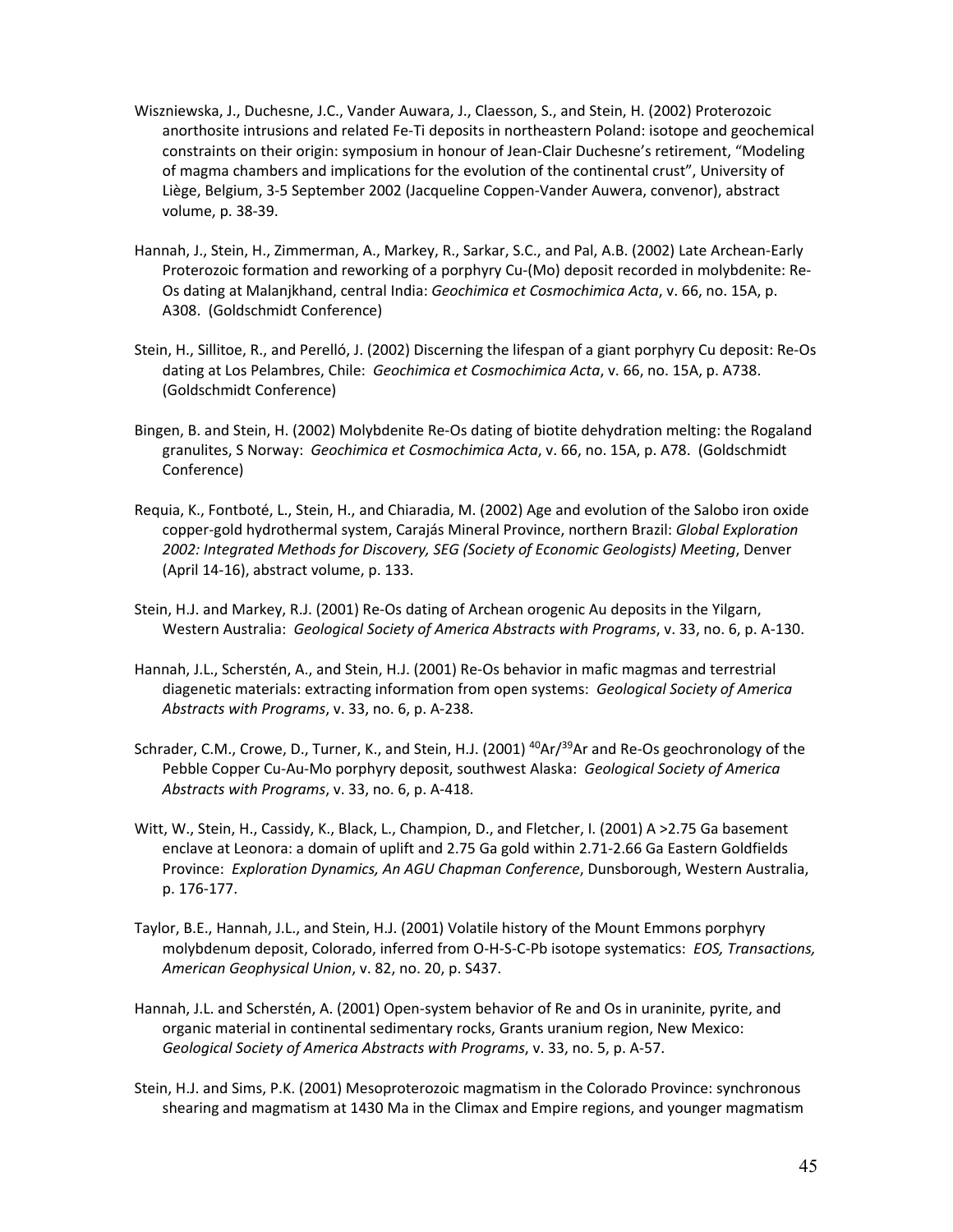at 1410 Ma in the Transition Zone: *Geological Society of America Abstracts with Programs*, v. 33, no. 5, p. A‐10.

- Sims, P.K. and Stein, H.J. (2001) Tectonic history of the Proterozoic Colorado Province, Southern Rocky Mountains: *Geological Society of America Abstracts with Programs*, v. 33, no. 5, p. A‐4.
- Stein, H.J. (2001) A comparison of the <sup>187</sup>Re-<sup>187</sup>Os and <sup>40</sup>Ar/<sup>39</sup>Ar chronometers in the ore-forming environment: *Journal of Conference Abstracts (EUG‐11)*, Cambridge Publications, v. 6, p. 262.
- Stein, H.J. and Markey, R.J. (2001) Re‐Os dating of orogenic gold deposits, Yilgarn, Western Australia: *Journal of Conference Abstracts (EUG‐11)*, Cambridge Publications, v. 6, p. 266.
- Stein, H., Vokes, F.M., Cook, N., Bingen, B., and Ciobanu, C. (2001) Re‐Os dating and a possible metamorphic origin for the Langvatn Cu‐Mo sulfide deposits, Setesdalsheiene, southern Norway: *Journal of Conference Abstracts (EUG‐11)*, Cambridge Publications, v. 6, p. 271.
- Raith, J.G., Stein, H., and Höll, R. (2001) Re‐Os ages for molybdenite from the Felbertal tungsten deposit, Tauern window, Austria: *Journal of Conference Abstracts (EUG‐11)*, Cambridge Publications, v. 6, p. 263.
- DeBraeckeleer, L., Becker, H., Hornish, M., Morgan, J.W., and Stein, H.J. (2000) Search for a time variation of the weak interaction constant using a geochemical determination of the  $\beta\beta$ -decay rate of 100Mo, *in* Time Dependence of Fundamental Constants, Triangle Universities Nuclear Laboratory (TUNL) Progress Report – XXXIX, 1 September 1999 – 31 August 2000, p. 95‐96.
- Stein, H.J., Becker, H., DeBraeckeleer, L., Hornish, M., and Morgan, J.W. (2000) Time variation of the weak interaction constant: collection of molybdenite samples, *in* Time Dependence of Fundamental Constants, Triangle Universities Nuclear Laboratory (TUNL) Progress Report – XXXIX, 1 September 1999 – 31 August 2000, p. 101‐103.
- Morgan, J.W., Becker, H., DeBraeckeleer, L., Hornish, M., and Stein, H.J. (2000) Time variation of the weak interaction constant: ruthenium mass spectrometry, *in* Time Dependence of Fundamental Constants, Triangle Universities Nuclear Laboratory (TUNL) Progress Report – XXXIX, 1 September 1999 – 31 August 2000, p. 100‐101.
- Morgan, J.W., Becker, H., DeBraeckeleer, L., Hornish, M., and Stein, H.J. (2000) Time variation of the weak interaction constant: ruthenium separation chemistry, *in* Time Dependence of Fundamental Constants, Triangle Universities Nuclear Laboratory (TUNL) Progress Report – XXXIX, 1 September 1999 – 31 August 2000, p. 99‐100.
- Morgan, J.W., Becker, H., DeBraeckeleer, L., Hornish, M., and Stein, H.J. (2000) Time variation of the weak interaction constant: dissolution and equilibration methods and a ruthenium spike calibration, *in* Time Dependence of Fundamental Constants, Triangle Universities Nuclear Laboratory (TUNL) Progress Report – XXXIX, 1 September 1999 – 31 August 2000, p. 97‐99.
- Morgan, J.W., Becker, H., DeBraeckeleer, L., Hornish, M., and Stein, H.J. (2000) Time variation of the weak interaction constant: Re‐Os geochronology of molybdenite, *in* Time Dependence of Fundamental Constants, Triangle Universities Nuclear Laboratory (TUNL) Progress Report – XXXIX, 1 September 1999 – 31 August 2000, p. 96‐97.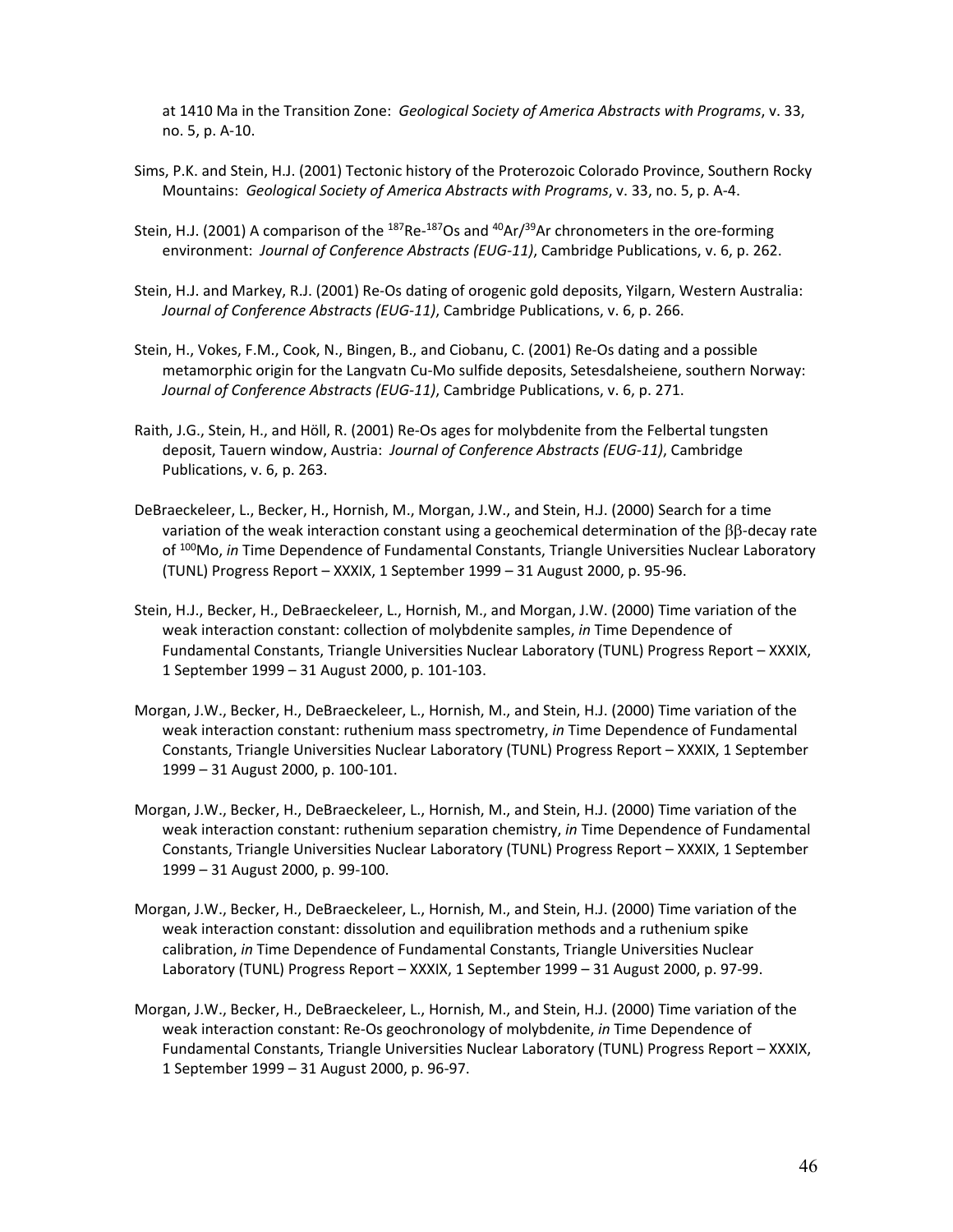- Stein, H.J., Markey, R.J., Morgan, J.W., Williams‐Jones, A.E., Heiligmann, M., and Clark, J.R. (2000) Re‐ Os age for the Hemlo Au (Mo) deposit, Ontario, Canada: *Geological Society of America Abstracts with Programs*, v. 32, no. 7, p. A‐424.
- Scherstén, A., Morgan, J.W., and Markey, R.J. (2000) Re‐Os isotope systematics of Proterozoic arc cumulates: *Geological Society of America Abstracts with Programs*, v. 32, no. 7, p. A‐346.
- Hannah, J.L., Scherstén, A., Morgan, J.W. (2000) What can the Re‐Os isotopic system tell us about diagenetic processes in continental environments? Quite a bit!: *Geological Society of America Abstracts with Programs*, v. 32, no. 7, p. A‐346.
- Bucci, L.A., Hagemann, S.G., Groves, D.I., McNaughton, N.J., and Stein, H.J. (2000) The link between Archean orogenic lode‐gold and gold‐skarn? An example from the Yilgarn craton, Western Australia: *Geological Society of America Abstracts with Programs*, v. 32, no. 7, p. A‐425.
- Stein, H.J., Markey, R.J., and Morgan, J.W. (2000) Robust Re‐Os molybdenite ages for the Hemlo Au deposit: *Journal of Conference Abstracts (Goldschmidt 2000)*, v. 5, no. 2, p. 955.
- Kosler, J., Cox, R., Sylvester, P., Wilton, D., Stein, H., and Scherstén, A. (2000) Laser ablation ICP‐MS analysis of molybdenite – implications for Re‐Os geochronology: *Journal of Conference Abstracts (Goldschmidt 2000)*, v. 5, no. 2, p. 601.
- Hannah, J.L., Morgan, J.W., and Scherstén, A. (2000) Re‐Os systematics in diagenetic pyrite from continental sedimentary rocks: potential for geochronology and isotopic tracer studies: *Journal of Conference Abstracts (Goldschmidt 2000)*, v. 5, no. 2, p. 481.
- Morgan, J.W., Walker, R.J., Brandon, A.D., and Horan, M.F. (2000) Siderophile elements in Earth's upper mantle and lunar breccias: manifestations of the same late influx: *Journal of Conference Abstracts (Goldschmidt 2000)*, v. 5, no. 2, p. 718.
- Stein, H.J., Morgan, J.W., Markey, R.J., and Hannah, J.L. (2000) Re‐Os dating of Archean to Cenozoic ore deposits: an overview of successful studies: *31st International Geological Congress*, Abstract Volume on CD‐ROM.
- Hannah, J.L. and Stein, H.J. (2000) Os isotopes require crustal source for sulfide enrichment in Proterozoic anorthosite complexes: *31st International Geological Congress*, Abstract Volume on CD‐ROM.
- Hannah, J.L. and Stein, H.J. (2000) Re-Os model for genesis of anorthosite-hosted sulfide ores by assimilation of crustal sulfides: *EOS, Transactions, American Geophysical Union*, v. 81, no. 19, p. S434.
- Ciobanu, C.L., Stein, H.J., and Cook, N.J. (2000) A Re‐Os age for molybdenite, Dognecea skarn deposit, Banat, Romania: Geodynamics and Ore Deposits Evolution of the Alpine‐Balkin‐Carpathian‐ Dinaride Province, *ABCD‐GEODE Workshop*, Borovets, Bulgaria, p. 19.
- Ash, C.H., Reynolds, P.H., Friedman, R.M., Riveros, C.P., and Stein, H.J. (2000) Age and structural development of Cu‐Mo mineralization at the Gibraltar mine, east central British Columbia: *Geological Society of America Abstracts with Programs*, v. 32, no. 6, p. A‐2.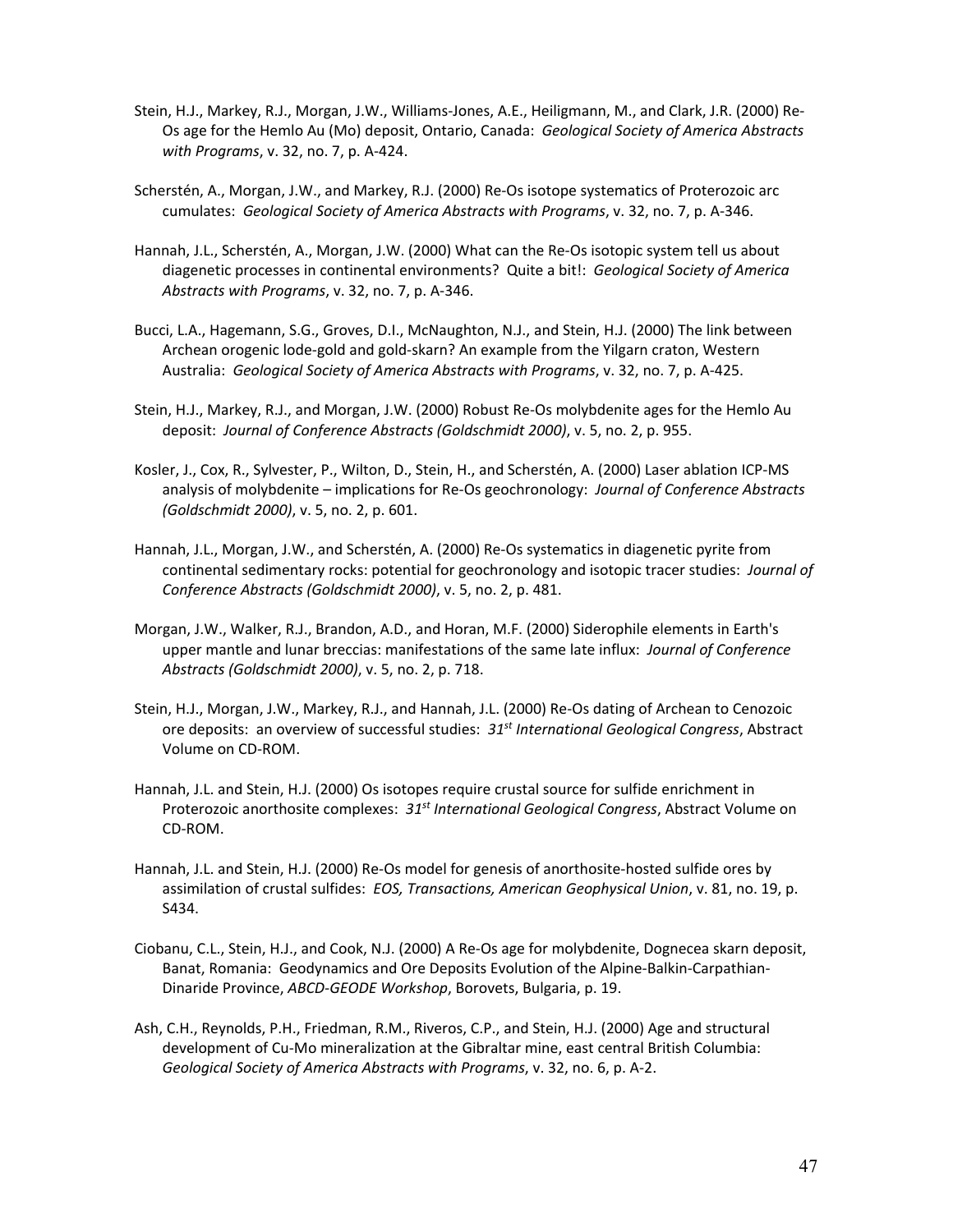- Stein, H.J., Morgan, J.W., Markey, R.J., Williams‐Jones, A.E., Heiligmann, M., and Clark, J.R. (1999) Re‐ Os age for the Hemlo Au deposit, Ontario, Canada: Durability of the Re‐Os chronometer: *EOS, Transactions, American Geophysical Union*, v. 80, no. 46, p. F1082.
- Markey, R.J., Stein, H.J., Morgan, J.W., Hannah, J.L. (1999) Comparison of alkaline fusion versus Carius tube digestion for Re‐Os dating of molybdenite: lessons from the Aittojärvi, Finland standard: *Geological Society of America Abstracts with Programs*, v. 31, no. 7, p. A‐95.
- Stein, H.J., Morgan, J.W., and Sundblad, K. (1999) Re‐Os dating of low‐level, highly radiogenic samples: a 187Re‐ 187Os pyrite‐chalcopyrite isochron for the Harnäs Au deposit in Sweden: *Geological Society of America Abstracts with Programs*, v. 31, no. 7, p. A30‐31.
- Watanabe, Y., Stein, H.J., Morgan, J.W., and Markey, R.J. (1999) Re-Os geochronology brackets timing and duration of mineralization for the El Salvador porphyry Cu‐Mo deposit, Chile: *Geological Society of America Abstracts with Programs*, v. 31, no. 7, p. A‐30.
- Sims, P.K. and Stein, H.J. (1999) Re‐Os ages for molybdenite record major Proterozoic crust‐forming event in Colorado: *Geological Society of America Abstracts with Programs*, v. 31, no. 7, p. A‐260.
- Stein, H.J., Morgan, J.W., and Robert, F. (1999) <sup>187</sup>Re-<sup>187</sup>Os dating of Archean Au deposits in the Val d'Or district, Abitibi belt, Quebec: *EOS, Transactions, American Geophysical Union*, v. 80, no. 17, p. S376.
- Morgan, J.W. (1999) Double <sup>188</sup>Os-<sup>190</sup>Os spike for Re-Os age determinations in molybdenites and other highly radiogenic sulfides: *EOS, Transactions, American Geophysical Union*, v. 80, no. 17, p. S376‐ S377.
- Wiszniewska, J., Duchesne, J‐C., Claesson, S., Stein, H., and Morgan, J. (1999) Geochemical constraints on the origin of the Suwalki anorthosite massif and relted Fe‐Ti‐V ores, NE Poland: Between Eurobridge and Tesz (Abstract Volume), *Seventh Eurobridge Workshop*, Polish Geological Institute, Warsaw, p. 89‐91.
- Stein, H.J., Morgan, J.W., Hannah, J.L., Markey, R.J., and Wiszniewska, J. (1999) Crustal origin for oxide‐ sulfide ores and anorthosite: Re‐Os evidence from the Suwalki massif, northeast Poland: *Journal of Conference Abstracts (EUG‐10),* Cambridge Publications, v. 4, no. 1, p. 688.
- Stein, H.J., Markey, R.J., Sundblad, K., Sivoronov, A.A., Bobrov, A.B., and Merkushin, I.E. (1999) Precise 187Re‐ 187Os ages for Au deposits in the Ukrainian shield: *Journal of Conference Abstracts (EUG‐10),* Cambridge Publications, v. 4, no. 1, p. 500.
- Raith, J.G., Stein, H.J., and Finger, F. (1999) Timing and duration of high‐grade metamorphism in western Namaqualand, South Africa: *Journal of Conference Abstracts (EUG‐10),* Cambridge Publications, v. 4, no. 1, p. 462‐463.
- Scherstén, A., Morgan, J.W., and Markey, R.J. (1999) <sup>187</sup>Re-<sup>187</sup>Os isotopic and abundance systematics of Proterozoic volcanic arc derived ultramafic cumulates from SW Sweden: *Journal of Conference Abstracts (EUG‐10),* Cambridge Publications, v. 4, no. 1, p. 805.
- Stein, H.J., Morgan, J.W., Markey, R.J., Sundblad, K., Sivoronov, A.A., Bobrov, A.B., Malyuk, B.I., and Pavlun, M.M. (1998) <sup>187</sup>Re-<sup>187</sup>Os ages for molybdenites from the Archean Maiske and Sergeevske Au deposits, Ukraine: *EOS, Transactions, American Geophysical Union,* v. 79, no. 45, p. F‐933.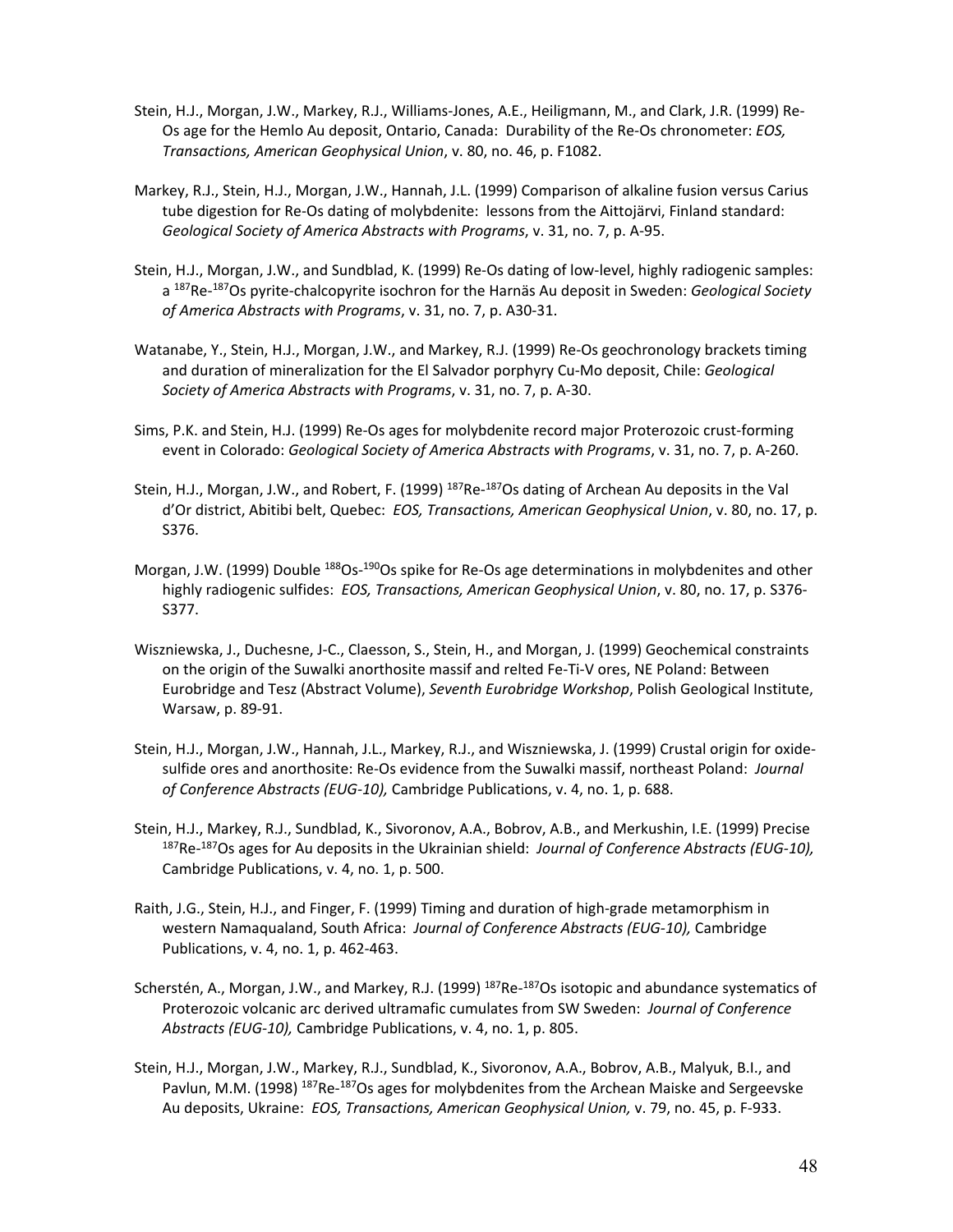- Starkey, N.K., Stein, H.J., Hannah, J.L., and Sundblad, K. (1998) Secondary hematite: evidence for molybdenum transport under oxidizing conditions, Bergslagen district, Sweden: *Geological Society of America Abstracts with Programs,* v. 30, no. 7, p. A‐76.
- Stein, H.J., Morgan, J.W., Markey, R.J., and Wiszniewska, J. (1998) A Re‐Os study of the Suwalki anorthosite massif, northeast Poland: *Geological Society of America Abstracts with Programs*, v. 30, no. 7, p. A‐20.
- Zák, K. Durisova, J., Strnad, L., Golias, V., Leach, D.L., Snee, L.W., Viets, J., Stein, H.J. (1998) The evolution of pressure temperature and composition of hydrothermal fluids in a regional shear zone during retrograde metamorphism, regional uplift, and cooling; the Kasperske Hory gold deposit case study (Bohemian Massif, Czech Republic): PACROFI – Pan‐American Conference on Research on Fluid Inclusions Program and Abstracts, v. 7, p. 73.
- Stein, H.J., Markey, R.J., Morgan, J.W., Hannah, J.L., Zák, K., and Zachariáš, J. (1997) Re‐Os dating of gold deposits using accessory molybdenite at the Kašperské Hory and Petráckova Hora mines, Czech Republic: *Journal of the Czech Geological Society*, v. 42, no. 3, p. 26.
- Ďurišová, J., Goliáš, V., Leach, D., Pudilova, M., Snee, L.W., Stein, H.J., Strnad, L., and Zák, K. (1997) Evolution of crustal fluids in a shear zone during retrograde metamorphism, regional uplift, and cooling (the Kašperské Hory gold deposit, Moldanubian unit, Bohemian massif): Czech Geological Society Journal, v. 42, no. 3, p. 52.
- Stein, H.J., Markey, R.J., Morgan, J.W., Sundblad, K., and Larin, A. (1996) Re‐Os dating of molybdenite: New tools, new applications, new interpretations ‐‐ an example from Karelian Russia: *EOS, Transactions, American Geophysical Union,* v. 77, no. 46, p. F‐773‐774.
- Stein, H.J., Markey, R.J., Morgan, J.W., Zák, K., Zachariáš, J., and Sundblad, K. (1996) Re‐Os dating of Au deposits in shear zones using accessory molybdenite: Bohemian Massif, Carolina Slate Belt, & Fennoscandian Shield examples: *Geological Society of America Abstracts with Programs*, v. 28, no. 7, p. A‐474.
- Stein, H.J., Sundblad, K., Markey, R.J., and Morgan, J.W. (1996) New tools, new interpretations: A Re‐ Os revealation at the skarn deposits of Pitkäranta, Russia: *Journal of Conference Abstract (V.M. Goldschmidt Conference)*, Cambridge Publications, v. 1, no. 1, p. 594.
- Stein, H.J., Markey, R.J., and Morgan, J.W., Sundblad, K., and Kouvo, O. (1995) Precise Re‐Os dating of molybdenites, fusion chemistry and NTIMS: A summary of examples from Archean to Late Paleozoic: *EOS, Transactions, American Geophysical Union*, v. 76, no. 46, p. F‐713.
- Stein, H.J., Sundblad, K., Markey, R.J., and Morgan, J.W., and Kouvo, O. (1995) Precise dating with the Re‐Os method: Molybdenites from tonalites in Fennoscandian Shield track Archean metamorphism or cooling history: *Geological Society of America Abstract with Programs*, v. 27, no. 6, p. A‐281.
- Markey, R.J., Stein, H.J., and Morgan, J.W. (1995) Highly precise Re‐Os age for molybdenite using alkali fusion and NTIMS*: Geological Society of America Abstracts with Programs*, v. 27, no. 6, p. A‐281.